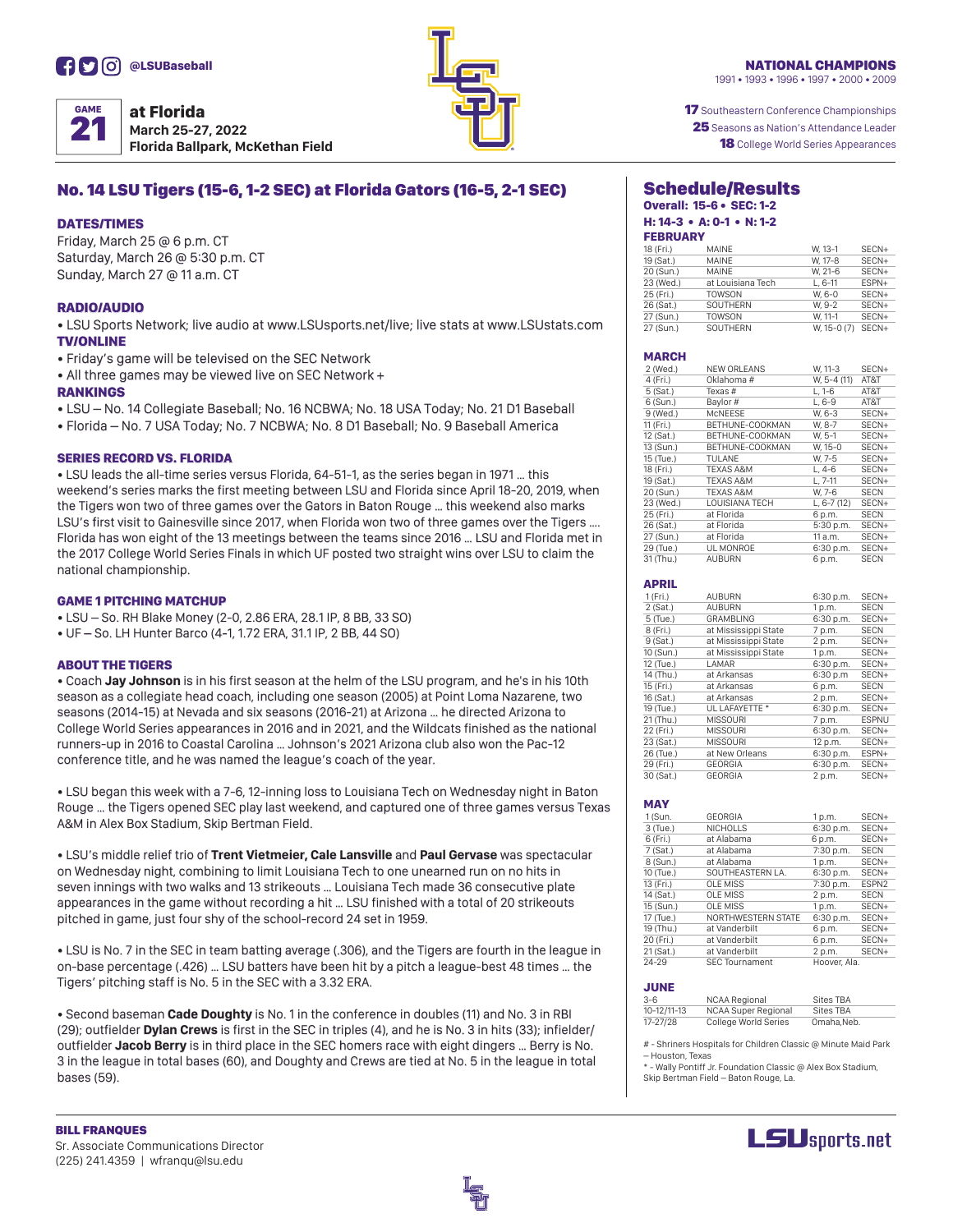# LSU Baseball History

**All-Time Record: 2,692-1,661-31** (.618 – beginning in 1893)

**All-Time SEC Record: 999-801-9**  (.555 – beginning in 1933)

**National Championships: 6**  (1991-1993-1996-1997-2000-2009)

### **NCAA Regional Appearances: 33**

(1975-85-86-87-89-90-91-92-93-94-95-96-97- 98-99-2000-01-02-03-04-05-08-09-10-12-13-14- 15-16-17-18-19-21)

### **NCAA Regional Championships: 25**

(1986-87-89-90-91-93-94-96-97-98-99-2000- 01-02-03-04-08-09-12-13-15-16-17-19-21)

**NCAA Super Regional Appearances: 15** (1999-2000-01-02-03-04-08-09-12-13- 15-16-17-19-21)

**Super Regional Championships: 8**  (2000-03-04-08-09-13-15-17)

### **College World Series Appearances: 18**

(1986-87-89-90-91-93-94-96-97-98-2000-03- 04-08-09-13-15-17)

**National Runners-Up Finishes: 1** (2017)

### **NCAA Tournament Record: 161-68 (.703)**

103-25 in regionals, 18-16 in super regionals, 40-27 in CWS)

### **SEC Championships: 17**

(1939-43-46-61-75-86-90-91-92-93-96-97-2003- 09-12-15-17)

### **SEC Tournament Appearances: 35**

(1979-85-86-87-88-89-90-91-92-93-94-95-96- 97-98-99-2000-01-02-03-04-05-06-08-09-10- 12-13-14-15-16-17-18-19-21)

### **SEC Tournament Record: 89-45 (.664)**

**SEC Tournament Championships: 12**  (1986-90-92-93-94-2000-08-09-10-13-14-17)

# LSU Quick Facts

School: Louisiana State University (LSU) Location: Baton Rouge, La. Founded: 1860 Enrollment: 35, 914 Nickname: Fighting Tigers Colors: Purple and Gold Conference: Southeastern (Western Division) President: Dr. William Tate IV (Northern Illinois, 1982) Faculty Representative: Dr. Lori Martin (Fordham, 1996) Director of Athletics: Scott Woodward (LSU, 1985) Athletic Department Phone: (225) 578-8001 Athletic Web Site: www.LSUsports.net

# Facility Information

Home Stadium: Alex Box Stadium, Skip Bertman Field Capacity: 10,326 Opening: February 20, 2009 Surface: Grass (artificial turf in foul territories) Dimensions: LF-330; LC-365; CF-405; RC-365; RF-330 Press Box Phone: (225) 578-4149

• LSU catcher **Tyler McManus** homered in back-to-back games last Friday and Saturday versus Texas A&M, marking his first career LSU dingers.

• Second baseman **Cade Doughty** was 5-for-10 in the Texas A&M series with one double, three RBI and one run scored.

• Sophomore left-hander Riley Cooper earned his first career LSU win on Sunday, as he defeated Texas A&M with 1.2 innings of scoreless relief ... he limited the Aggies to one hit with no walks and one strikeout in the Tigers' 7-6 victory ... Cooper appeared in all three games of the Texas A&M series, working 3.1 innings and giving up one earned run on two hits with two walks and two strikeouts.

• Freshman right-hander Grant Taylor enjoyed an impressive SEC debut with four innings of relief work versus Texas A&M on Friday ... Taylor allowed no runs on two hits with one walk and one strikeout ... another freshman right-hander **Samuel Dutton**, also pitched effectively against Texas A&M with two appearances in the series .. Dutton worked a total of three innings, allowing just one run on four hits with two walks and four strikeouts.

• Sophomore rightfielder/third baseman Jacob Berry was named a Collegiate Baseball newspaper National Player of the Week on March 14 after he led LSU to four wins in four games during the week of March 9-13 ... Berry batted .500 (9-for-18) in four games with one double, three homers, seven RBI and seven runs ... he homered in each of the first three games of the week, increasing his streak to four straight games with a homer that began on March 6 versus Baylor.

• LSU's game versus Texas on March 5 at Minute Maid Park in Houston drew a crowd of 24,787, which ranks as the seventh-largest attendance figure for a single-day regular-season game in NCAA baseball history ... LSU also played in the game which ranks No. 4 in NCAA baseball attendance history, as 27,673 fans witnessed LSU face Tulane in the Louisiana Superdome in New Orleans on April 10, 2002.

• The Tigers were led at the plate in the March 4-6 Shriners College Classic in Houston by second baseman **Cade Doughty**, who hit .385 (5-for-13) in three games with three doubles, one homer and four RBI, and by rightfielder/third baseman Jacob Berry, who batted .333 (4-for-12) with one double, one homer and two RBI. Both Doughty and Berry were named to the **Shriners College Classic All-Tournament Team. lassic All-Tournament**

• LSU posted a 5-4 walk-off victory over Oklahoma on March 4 in the Tigers' first game of the Shriners College Classic in Houston ... shortstop **Jordan Thompson** launched a home run to lead off the bottom of the 11th inning, lifting LSU to the win ... the dinger was Thompson's first of the season and the second walk-off homer of his career ... he also hit a 13th inning walk-off homer last season to defeat UT San Antonio, 10-9.

• Three LSU pitchers combined to limit Towson to one hit on February 27 … right-handers Three LSU pitchers combined to limit Towson to one hit on February 27 … right-handers **Ty** Floyd, Devin Fontenot and Samuel Dutton combined to allow just one run on one hit with five walks and 11 strikeouts … the game marked the first one-hitter for the LSU pitching staff since February 25, 2017, when Jared Poche' and Russell Reynolds combined to one-hit Maryland.

• LSU opened the 2022 season on Feb. 18-20 with a three-game sweep of Maine in Alex Box Stadium, Skip Bertman Field ... the Tigers scored a combined 51 runs in the three games, marking LSU's largest run total in a season-opening series ... the previous LSU mark in an opening series was 45 runs scored by the 1996 Tigers in a sweep of Western Kentucky in the original Alex Box Stadium. LSU's 51 runs scored during the season-opening weekend is also the highest in any three-game LSU stretch since 2001, when the Tigers scored 52 runs in wins over Duquesne (twice) and Nicholls.

 $\bullet$  LSU infielder Cade Doughty was named Southeastern Conference Player of the Week on February 21 after leading the Tigers to a season-opening three-game sweep of Maine ... Doughty was also voted as one of the Collegiate Baseball Newspaper National Players of the Week... Doughty, a redshirt sophomore from Denham Springs, La., hit .571 (8-for-14) with three doubles, two homers, seven runs and 12 RBI in the three-game set versus the Black Bears ... his slugging percentage for the weekend was 1.214 and his on-base percentage was .563.

• Eleven LSU players appeared in the 2022 D1 Baseball Preseason Position Rankings: Dylan **Crews** is rated No. 1 among outfielders, Tre' Morgan is the No. 1 first baseman, Jacob Berry is the No. 1 third baseman, and **Cade Doughty** is the No. 4 second baseman. Other Tigers in the position rankings are Gavin Dugas (No. 14 outfielder), Jordan Thompson (No. 23 shortstop), Tyler **McManus** (No. 29 catcher), **Eric Reyzelman** (No. 42 relief pitcher), Paul Gervase (No. 51 relief pitcher), Javen Coleman (No. 98 starting pitcher) and Devin Fontenot (No. 102 starting pitcher).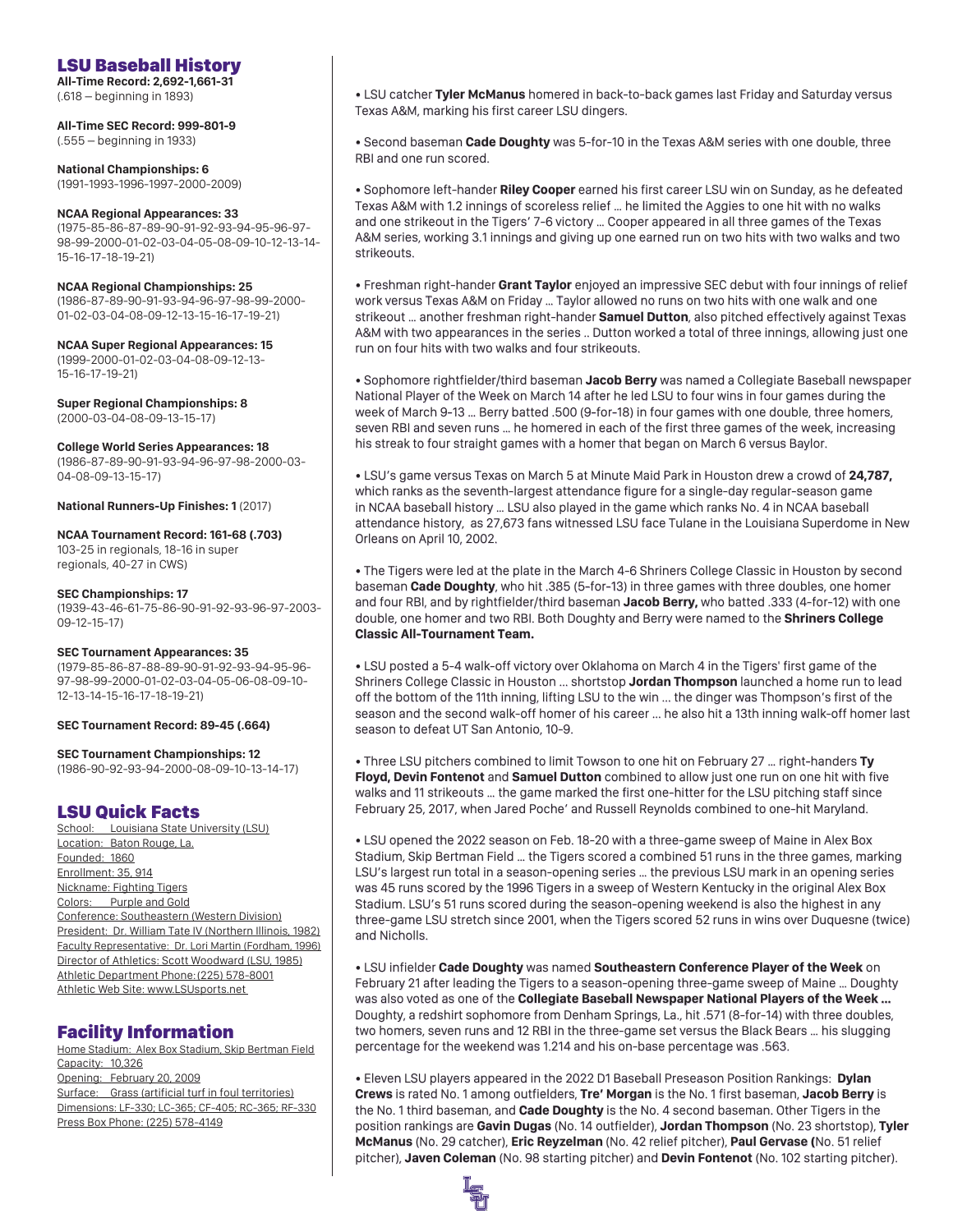# The Last Time

# Individual

• LSU player hit a grand slam – April 23, 2021, by Gavin Dugas at Ole Miss • LSU player hit an inside-the-park home run – June 5, 2016, by Greg Deichmann vs. Rice • LSU player hit a walk-off homer - March 4, 2022, by Jordan Thompson vs. Oklahoma • LSU player hit two HR in a game – February 19, 2022, by Jacob Berry vs. Maine • LSU player hit three HR in a game – May 16, 2009, by Leon Landry at Miss. State • LSU player hit three doubles in a game - March 27, 2021, by Tre' Morgan at Tennessee • LSU player hit for the cycle – April 6, 2010, by Mikie Mahtook vs. Alcorn State • LSU player had five hits in game – March 27, 2021, by Tre' Morgan at Tennessee • LSU player had six hits in a game – March 17, 2017, by Antoine Duplantis vs. Georgia • LSU player had five RBI in a game – February 20, 2022, by Cade Doughty vs. Maine • LSU player had six RBI in a game – March 13, 2021, by Cade Doughty vs. UTSA • LSU player had seven RBI in a game – March 17, 2017, by Antoine Duplantis vs. Georgia • LSU player had eight RBI in a game – May 13, 2014, by Alex Bregman and by Tyler Moore vs. Northwestern State • LSU player had nine RBI in a game – March 5, 1999, by Eric Hendrickson vs. Ohio • LSU pitcher threw a 7-inning no-hitter – February 18, 2017, by Jared Poche' vs. Army

• LSU pitcher threw a 7-inning CG shutout – May 25, 2017, by Alex Lange vs. Kentucky • LSU pitcher threw an 8-inning complete game - May 25, 2021 by Landon Marceaux vs. Georgia (LSU was the visiting team in the SEC Tournament game)

• LSU pitcher threw a 9-inning no-hitter – May 4, 1962, by Fred Southerland vs. Tulane

• LSU pitcher threw a 9-inning CG shutout – April 24, 2018, by AJ Labas vs. Lamar

- LSU pitcher threw a 9-inning complete game April 23, 2021, by AJ Labas at Ole Miss
- LSU pitcher recorded 10 Ks in a game February 18, 2022, by Blake Money vs. Maine

• LSU pitcher recorded 11 Ks in a game – May 6, 2021, by Landon Marceaux at Auburn

• LSU pitcher recorded 12 Ks in a game – April 15 2021, by Landon Marceaux vs. South Carolina

• LSU pitcher recorded 13 Ks in a game – March 2, 2018, by Zack Hess vs. Toledo

• LSU pitcher recorded 14 Ks in a game – May 30, 2009, by Anthony Ranaudo vs. Baylor

• LSU pitcher recorded 15 Ks in a game – April 24, 2009, by Anthony Ranaudo vs. Auburn

• LSU pitcher recorded 16 Ks in a game – April 2, 1999, by Kurt Ainsworth at Tennessee • LSU pitcher recorded 17 Ks in a game – March 10, 1995, by Scott Schultz vs. Maine

### Team

• LSU hit eight home runs in a game - May 30, 1998, vs. Southern California @ College World Series (Danny Higgins, Trey McClure, Eddy Furniss, Brad Cresse (2), Clint Earnhart, Wes Davis, Cedrick Harris)

• LSU hit seven home runs in a game - March 7, 2009, vs. Illinois (Leon Landry (2), Nicholas Pontiff, Micah Gibbs, Sean Ochinko, Grant Dozar, Tyler Hanover)

• LSU hit six home runs in a game - March 14, 2021, vs. UTSA (Dylan Crews, Cade Doughty, Mitchell Sanford, Jordan Thompson, Hayden Travinski, Zach Arnold)

• LSU hit five home runs in a game - May 5, 2019, vs. Ole Miss (Antoine Duplantis, Cade Beloso (2), Josh Smith, Saul Garza)

• LSU hit four home runs in a game - May 16, 2021, vs. Alabama (Giovanni DiGiacomo - 2, Cade Doughty, Drew Bianco)

• LSU hit three home runs in a game – March 13, 2022, vs. Bethune-Cookman (Giovanni DiGiacomo, Dylan Crews, Cade Doughty)

• LSU hit four home runs in one inning – April 29, 2009, vs. Tulane (Blake Dean and Ryan Schimpf hit two each)

• LSU hit three home runs in one inning – May 21, 2021, at Texas A&M (Gavin Dugas, Zach Arnold and Drew Bianco in fourth inning)

• LSU hit two home runs in one inning – February 20, 2022, vs. Maine (Giovanni DiGiacomo and Cade Doughty in fifth inning)

• LSU hit back-to-back home runs – May 21, 2021, at Texas A&M (Zach Arnold and Drew Bianco in 4th inning)

• LSU hit three home runs in three straight at-bats – May 5, 2019, vs. Ole Miss (Antoine Duplantis, Cade Beloso, Josh Smith)

• LSU pitching staff combined for 20 strikeouts in a game - March 23, 2022, vs. La. Tech

• LSU pitching staff combined for 19 strikeouts in a game - March 13, 2021, vs. UTSA

• LSU pitching staff combined for 17 strikeouts in a game - May 22, 2019, vs. Miss. State

• LSU pitching staff combined for 16 strikeouts in a game - February 20, 2022, vs. Maine

• LSU pitching staff combined for 15 strikeouts in a game - March 12, 2022, vs. Bethune-Cookman

• LSU pitching staff combined for a shutout - March 13, 2022, vs. Bethune-Cookman

• LSU recorded a walk-off win – March 4, 2022, vs. Oklahoma (Jordan Thompson solo homer in bottom of 11th inning at Minute Maid Park in Houston)

# 2022 Player Honors

### **18 Tre' Morgan • So. • 1B**

- First-Team Preseason All-American
- Golden Spikes Award Watch List
- First-Team Preseason All-SEC

### **3 Dylan Crews • So. • OF**

- First-Team Preseason All-American
- Golden Spikes Award Watch List
- First-Team Preseason All-SEC

### **14 Jacob Berry • So. • INF/OF**

- Collegiate Baseball National Player of the Week (3/14/22)
- First-Team Preseason All-American
- Golden Spikes Award Watch List
- First-Team Preseason All-SEC
- Shriners Classic All-Tournament Team

### **4 Cade Doughty • R-So. • 3B**

- SEC Player of the Week (2/21/22) • Collegiate Baseball National Player of the Week (2/21/22)
- Second-Team Preseason All-American
- Shriners Classic All-Tournament Team

### **8 Gavin Dugas • R-Jr. • OF**

• Third-Team Preseason All-American

# **2022 SEC Preseason Coaches Poll**

### **Eastern Division**

- 1. Vanderbilt (9) 87
- 2. Florida (3) 77
- 3. Georgia (2) 68
- 4. Tennessee 63
- 5. South Carolina 43
- 6. Kentucky 34 7. Missouri – 20

**Western Division** 1. Arkansas (5) - 80 T2. Ole Miss (4) - 77 T2. Mississippi State (4) - 77 **4. LSU (1) - 62** 5. Alabama - 38 6. Texas A&M - 36 7. Auburn – 22

() – First place votes

**SEC Champion:** Ole Miss (4), Arkansas (3), Florida (2), Mississippi State (2), Vanderbilt (2), LSU (1)

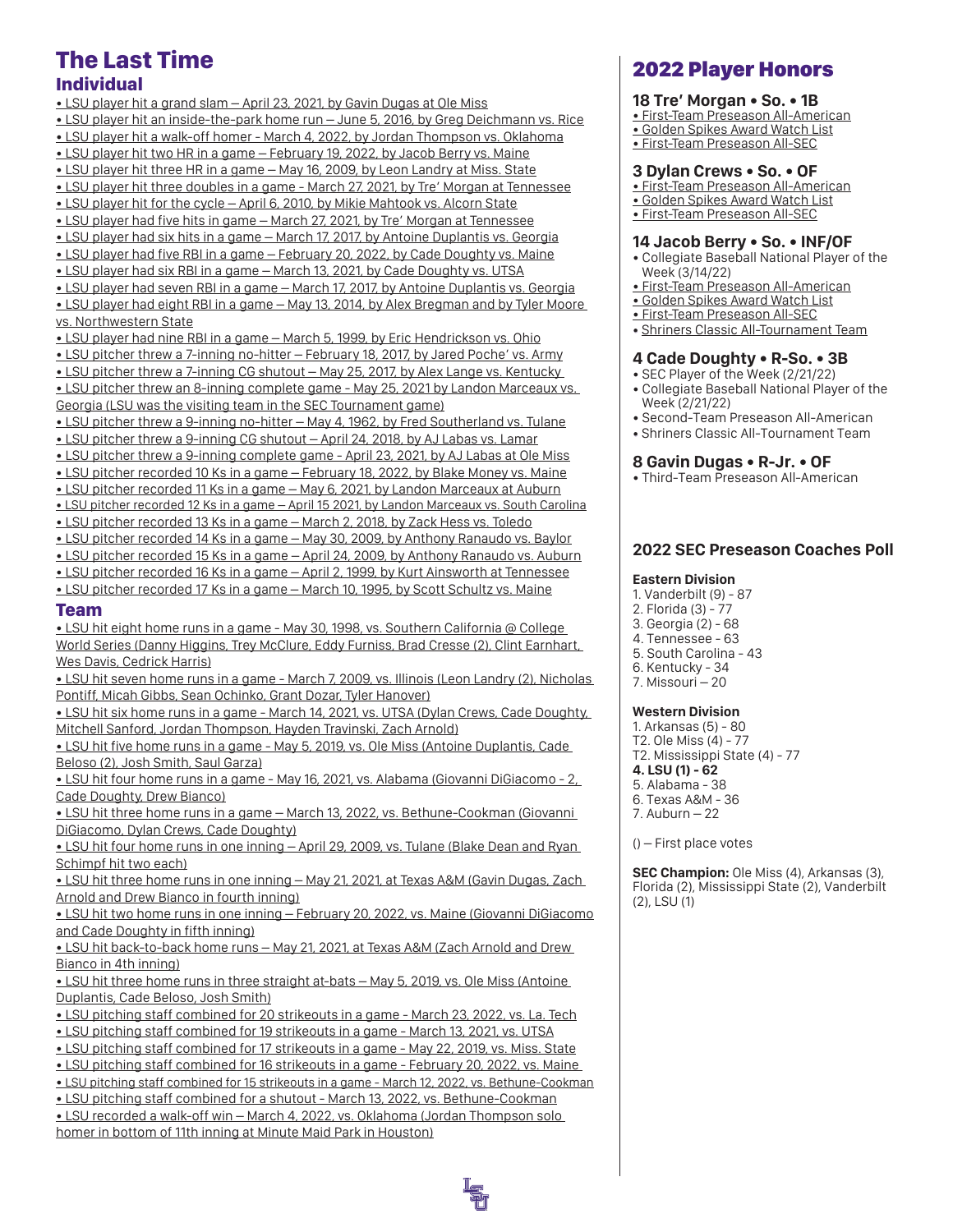



# JAY JOHNSON LSU BASEBALL HEAD COACH

Jay Johnson, the reigning Pac-12 Baseball Coach of the Year who led Arizona to a conference championship and a berth in the College World Series in 2021, was named the head coach of the six-time national champions LSU Tigers on June 25, 2021.

 "I am humbled and honored to be the head baseball coach at LSU and serve as the steward of the next generation of national champions," Johnson said. "LSU is a phenomenal University and athletics department, and I am very thankful to (athletics director) Scott Woodward and (executive deputy AD) Stephanie Rempe for entrusting me to lead this storied program into its next winning chapter.

 "I view this as the opportunity of my lifetime and will do everything in my power to have our team playing a brand of baseball that makes everyone at LSU, the Baton Rouge community, and the entire state of Louisiana incredibly proud. Geaux Tigers!"

 Johnson already has made a tremendous impact upon the LSU program, as the Tigers signed this fall the No. 1 recruiting class in the nation for the 2023 season.

The architect of college baseball's best

offense in 2021, the 44-year-old Johnson led Arizona to two College World Series appearances – including a Championship Series berth in 2016 – over five full seasons, regularly producing the nation's most potent lineups and signing top players from across the country.

 After landing college baseball's No. 4 recruiting class in the fall, Johnson's 2021 Wildcats smashed their way to Omaha in the spring, leading the nation in hits and ranking first in the Pac-12 in runs, hits, doubles, triples, RBI, walks, batting avg., on base pct., slugging pct., total bases and extra base hits.

 Overall, Johnson's Wildcat teams finished first in the Pac-12 in hits, runs, and on base percentage in four of his five full seasons, while leading the league in slugging percentage, on base percentage, runs per game, and batting average in three seasons. And in each of his final two full seasons, the Wildcats topped the league in hits, walks, runs, runs per game, slugging percentage, on base percentage, and batting average.

 When he was hired by Arizona after the 2015 season, Johnson took the reins of a program with a rich tradition and instantly made it richer.

### The Johnson File

|         | .                                 |
|---------|-----------------------------------|
| 2022-   | LSU (head coach)                  |
| 2016-21 | Arizona (head coach)              |
| 2014-15 | Nevada (head coach)               |
| 2006-13 | San Diego (associate head coach)  |
| 2005    | Point Loma Nazarene (head coach)  |
| 2002-04 | Point Loma Nazarene (asst. coach) |
|         |                                   |

### Career Head Coaching Record

| 332-178 (.651, 10 seasons) |                                                  |  |  |  |  |  |  |  |  |  |  |
|----------------------------|--------------------------------------------------|--|--|--|--|--|--|--|--|--|--|
| at LSU:                    | 15-6 (.714, one season)                          |  |  |  |  |  |  |  |  |  |  |
| at Arizona:                | 208-114 (.646, six seasons)                      |  |  |  |  |  |  |  |  |  |  |
| at Nevada:                 | 72-42 (.632, two seasons)                        |  |  |  |  |  |  |  |  |  |  |
|                            | at Point Loma Nazarene: 37-16 (.698, one season) |  |  |  |  |  |  |  |  |  |  |

### Personal

| April 20, 1977                    |
|-----------------------------------|
| Oroville, Calif.                  |
| B.S. (2001) in physical education |
| from Point Loma Nazarene          |
| M.S. in physical education from   |
| Azusa Pacific                     |
| Maureen                           |
|                                   |

### Coaching Awards

2021 Pac-12 Conference Coach of the Year 2015 Mountain West Conference Coach of the Year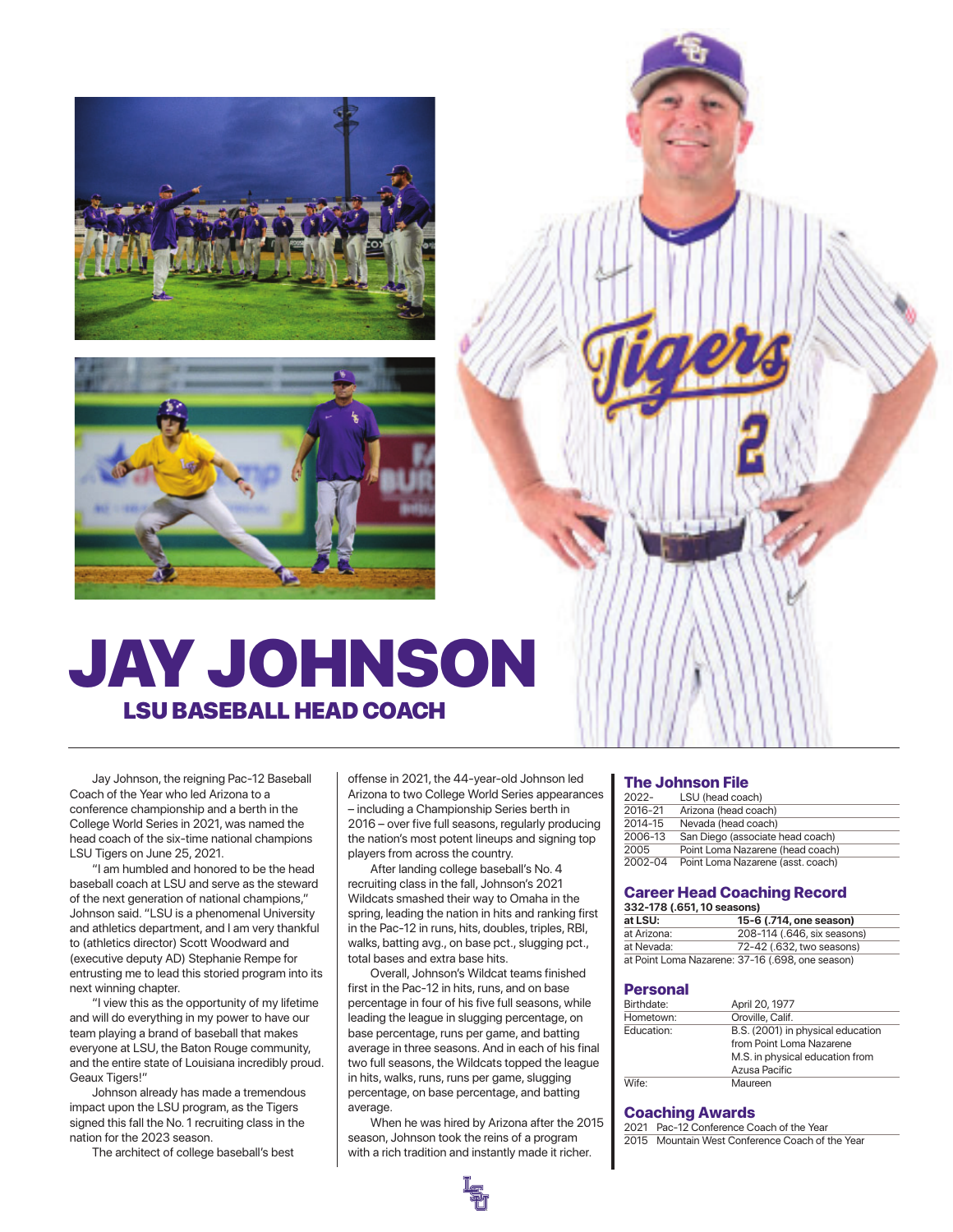# Head Coach



Jay Johnson seeks to continue the LSU coaching legacy of Paul Mainieri (left) and Skip Bertman (center).



Coach Johnson and LSU All-American Anthony Ranaudo at the First Pitch Banquet.





When he arrived in Tucson, the Wildcats had won four national championships, recorded three national runners-up finishes (now four), made 16 CWS appearances (now 18), and made 37 NCAA Tournament appearances (now 40).

 Johnson's impact was immediate. In 2016, he became the fifth coach ever – and the first since 1994 – to lead his team to the College World Series finals in his first season. That team, which had finished 12-18 and 9-21 in the Pac-12 in its previous two seasons, slugged its way to Omaha, finishing fifth nationally in hits and leading the conference in walks, doubles, hits, runs, and stolen bases.

 The Wildcats returned to the NCAA Tournament in 2017 and finished first in the Pac-12 in batting average, doubles, hits, on base percentage, runs, scoring, and slugging percentage. In 2019, Johnson's offense led all Power 5 teams and finished second nationally in runs per game, slugging percentage, and on base percentage, while finishing third in batting average and total runs.

 In addition to his reputation for developing hitters, Johnson is also considered one of the top recruiters in college baseball. Both Baseball America and Collegiate Baseball ranked Johnson's 2020 signing class No. 4 in the country – the highest ranking for a program west of the Mississippi River. The class featured 14 players from six states, including two players who ranked in Perfect Game's Top 100 prep rankings. In 2018 and 2019, Johnson landed Collegiate Baseball's No. 3 and No. 11 ranked classes, respectively.

Arizona was not the first program where Johnson's impact was felt instantly. Prior to his success at Arizona, Johnson spent two seasons as head coach at the University of Nevada, earning Mountain West Coach of the Year honors in 2015 and leading the Wolfpack to their first ever conference championship in just his second season. That year, the Wolfpack finished 41-15 and ranked first in the country in on base percentage, second in slugging percentage, and third in batting average.

 Johnson spent 2006 to 2013 as the associate head coach at the University of San Diego, where he spearheaded recruiting efforts and served as the hitting coach over eight seasons. There, Johnson helped sign the nation's No. 1 class in 2008 and No. 2 class in 2010, and USD's lineups topped the West Coast Conference (WCC) in hitting six times. At USD, Johnson recruited and coached Kris Bryant, who won the Golden Spikes Award and the Dick Howser Award as the nation's

top player before the Cubs selected him No. 2 overall in the 2013 MLB Draft.

 Johnson's coaching career began at his alma mater, Point Loma Nazarene, where he served as an assistant coach from 2002 to 2004 before accepting the head coaching position in 2005 at 27 years old. He finished his playing career at Point Loma in 2001, hitting .326 as a senior and earning a Gold Glove as the team's starting second baseman.

 A native of Oroville, Calif., Johnson is the 25th head coach in LSU baseball history, succeeding ABCA Hall of Fame coach Paul Mainieri, who retired after the 2021 season.

 Johnson and his wife Maureen, a former University of Arizona soccer player, were married in 2016.

### **Jay Johnson Head Coaching History**<br>YEAR SCHOOL RECORD PCT. NOTES/HONORS RECORD PCT. NOTES/HONORS

| 2005 | Point Loma Nazarene 37-16       |           | .698 | Led Point Loma Nazarene to a No. 6 NAIA ranking                                                |
|------|---------------------------------|-----------|------|------------------------------------------------------------------------------------------------|
|      | <b>PLN Totals (1 Year)</b>      | $37-16$   | .698 |                                                                                                |
|      |                                 |           |      |                                                                                                |
| 2014 | Nevada                          | $31 - 27$ | .534 |                                                                                                |
| 2015 | Nevada                          | $41 - 15$ | .710 | Nevada wins its first-ever Mountain West Conference baseball title                             |
|      | <b>Nevada Totals (2 Years)</b>  | $72 - 42$ | .714 | Johnson is named 2015 Mountain West Conference Coach of the Year                               |
|      |                                 |           |      |                                                                                                |
| 2016 | Arizona                         | 49-24     | .672 | Arizona finishes No. 2 in the nation as the College World Series runners-up                    |
| 2017 | Arizona                         | $38 - 21$ | .644 | Arizona advances to NCAA Lubbock Regional; leads Pac-12 in seven offensive categories          |
| 2018 | Arizona                         | $34-22$   | .607 | The Wildcats have six players selected in the first 10 rounds of the 2019 MLB Draft            |
| 2019 | Arizona                         | $32 - 24$ | .571 | Arizona finishes the year No. 2 in the nation in runs per game, slugging pct, and on-base pct. |
| 2020 | Arizona                         | $10 - 5$  | .667 | In the COVID-19-shortened season, the Wildcats score 10+ runs in six of 15 games               |
| 2021 | Arizona                         | $45 - 18$ | .714 | Arizona wins the Pac-12 championship and advances to the College World Series                  |
|      | <b>Arizona Totals (6 Years)</b> | 208-114   | .646 | Johnson is named 2021 Pac-12 Coach of the Year                                                 |
|      |                                 |           |      |                                                                                                |
| 2022 | LSU (1 Year)                    | $15-6$    | .714 |                                                                                                |

### 10-Year Head Coaching Record: 332-178 (.651)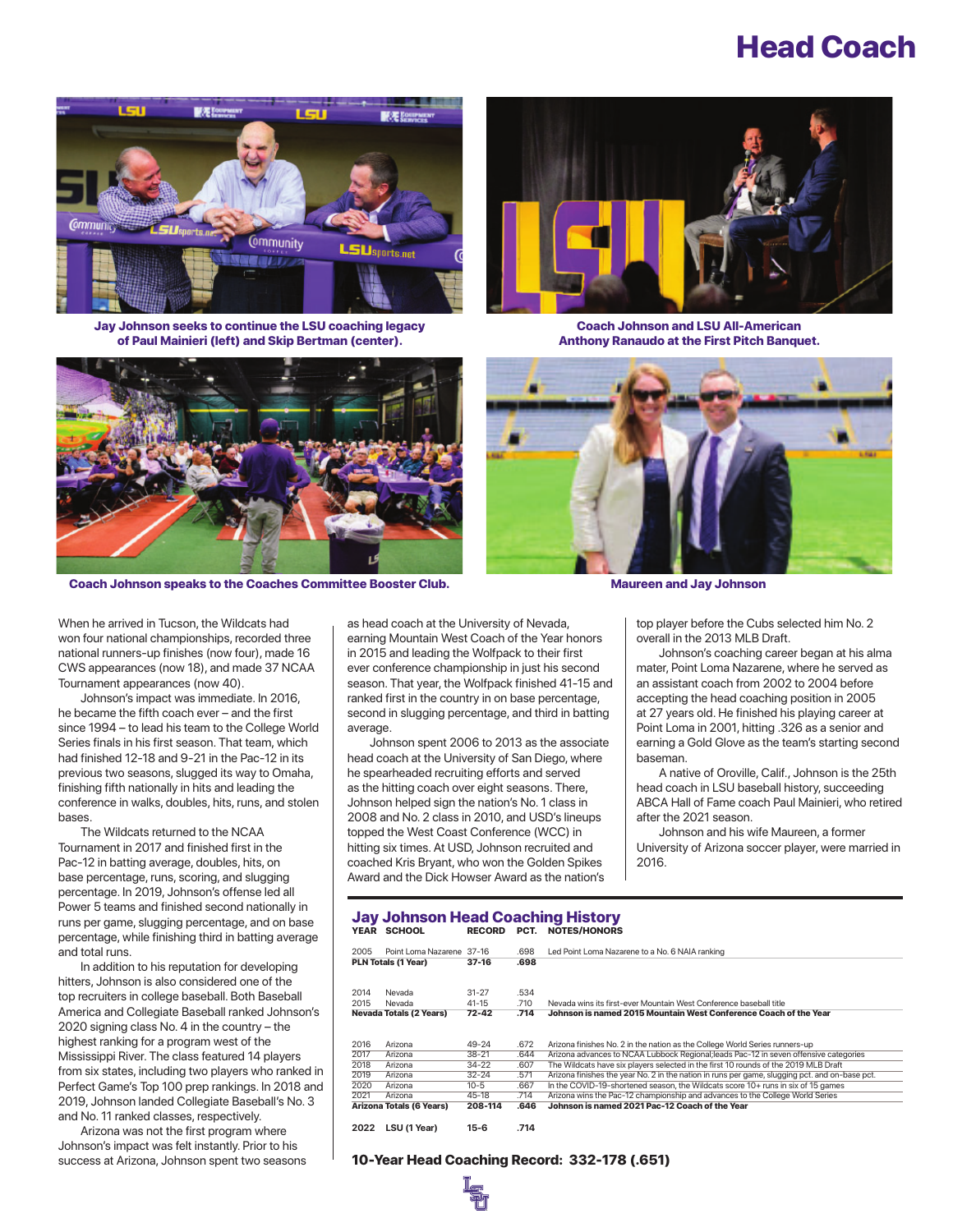### **2022 LSU BASEBALL Overall Statistics for LSU (as of Mar 24, 2022) (All games Sorted by Batting avg)**

Record: 15-6 Home: 14-3 Away: 0-1 Neutral: 1-2 SEC: 1-2

| <b>Player</b>        | ava  | gp-gs     | ab  |                | h              | 2b | 3b | hr           | rbi | tb  | slg% | bb hp          |    |     | so gdp   | ob%  | sf             | sh       | sb-att    | po             | a        | е              | fid%  |
|----------------------|------|-----------|-----|----------------|----------------|----|----|--------------|-----|-----|------|----------------|----|-----|----------|------|----------------|----------|-----------|----------------|----------|----------------|-------|
| 3 Dylan Crews        | .384 | $21 - 21$ | 86  | 25             | 33             | 3  | 4  | 5            | 24  | 59  | .686 | 10             | 4  | 19  |          | .465 |                | 0        | $1 - 3$   | 58             | $\Omega$ | 1              | .983  |
| 4 Cade Doughty       | .375 | $21 - 21$ | 80  | 21             | 30             | 11 | 0  | 6            | 29  | 59  | .738 | 14             | 3  | 15  | 0        | .475 | 2              |          | $3 - 3$   | 36             | 36       | 6              | .923  |
| 14 Jacob Berry       | .345 | $21 - 21$ | 87  | 20             | 30             | 6  | 0  | 8            | 23  | 60  | .690 | 8              | 4  | 9   |          | .420 |                |          | $0 - 0$   | 27             | 9        | 1              | .973  |
| 18 Tre' Morgan       | .337 | $21 - 21$ | 86  | 24             | 29             | 8  |    | $\Omega$     | 18  | 39  | .453 | 9              | 8  | 11  | 2        | .438 | 2              | 0        | $0 - 1$   | 135            | 9        | 3              | .980  |
| 8 Gavin Dugas        | .300 | 18-17     | 50  | 11             | 15             |    |    |              | 13  | 20  | .400 | 10             | 9  | 18  |          | .493 | 0              |          | $2 - 2$   | 23             | $\Omega$ |                | .958  |
| 6 Brayden Jobert     | .296 | $21 - 20$ | 71  | 18             | 21             | 5  | 0  | 4            | 20  | 38  | .535 | 11             |    | 17  |          | .395 | 2              |          | $1 - 1$   | $\mathbf 0$    | $\Omega$ | $\Omega$       | .000  |
| 13 Jordan Thompson   | .282 | $21 - 21$ | 71  | 22             | 20             | 6  | 0  | 2            | 10  | 32  | .451 | 14             |    | 16  | 2        | .398 | $\overline{2}$ |          | $1 - 2$   | 17             | 33       | 10             | .833  |
| -------------------- |      |           |     |                |                |    |    |              |     |     |      |                |    |     |          |      |                |          |           |                |          |                |       |
| 7 Giovanni DiGiacomo | .342 | $20-9$    | 38  | 10             | 13             | 2  |    |              |     | 24  | .632 | 6              | 3  | 9   | 0        | .468 | 0              | 0        | $2 - 2$   | 16             |          |                | .944  |
| 53 Jack Merrifield   | .286 | $18 - 12$ | 35  | $\overline{7}$ | 10             | 3  | 0  | 0            | 9   | 13  | .371 | 6              | 3  | 5   | 0        | .422 |                | 3        | $1 - 1$   | 7              | 22       | 4              | .879  |
| 16 Collier Cranford  | .250 | $9 - 0$   | 4   | 4              |                | 0  |    | 0            |     |     | .250 | 3              |    | 1   | 0        | .625 | 0              | 0        | $0 - 0$   | 4              | 3        |                | .875  |
| 39 Josh Pearson      | .231 | $15 - 2$  | 13  | 3              | 3              |    | 0  | $\Omega$     | 3   | 4   | .308 | $\overline{2}$ | 3  | 5   | 0        | .444 | 0              |          | $0 - 0$   | $\overline{7}$ |          | $\Omega$       | 1.000 |
| 41 Josh Stevenson    | .222 | $13 - 0$  | 9   | $\overline{2}$ | $\overline{2}$ | 0  | 0  | $\Omega$     | 1   | 2   | .222 | 5              |    | 3   | 0        | .533 | 0              | 0        | $0 - 0$   | 3              |          | $\Omega$       | 1.000 |
| 26 Tyler McManus     | .205 | $17 - 10$ | 39  | 8              | 8              |    | 0  |              |     | 15  | .385 | 6              | 4  | 16  |          | .360 |                |          | $0 - 0$   | 114            | 5        | $\overline{2}$ | .983  |
| 20 Alex Milazzo      | .200 | $10-9$    | 20  | 5              | 4              | 0  | 0  |              | 4   | 4   | .200 | 4              |    |     | 0        | .333 | 0              | 4        | $0-0$     | 63             | 6        | $\Omega$       | 1.000 |
| 25 Hayden Travinski  | .125 | $10 - 2$  | 8   | 2              |                |    | 0  | $\Omega$     |     | 2   | .250 | 3              | 0  | 5   | $\Omega$ | .364 | 0              |          | $0-0$     | 39             | 3        | $\mathbf{0}$   | 1.000 |
| 5 Drew Bianco        | .091 | $13 - 1$  | 11  | 4              |                |    | 0  | $\Omega$     | 1   | 2   | .182 | 0              |    | 3   | 0        | .167 | 0              | $\Omega$ | $0 - 0$   | 5              |          | $\Omega$       | 1.000 |
| 17 Will Safford      | .000 | $6 - 1$   | 5   | 0              | 0              | 0  | 0  | 0            | 0   | 0   | .000 | 0              |    | 3   | $\Omega$ | .167 | 0              |          | $0-0$     | 3              |          | $\mathbf{0}$   | 1.000 |
| 1 Brennan Holt       | .000 | $4 - 0$   | 4   | 0              | 0              | 0  | 0  | $\mathbf{0}$ | 0   | 0   | .000 | 0              | 0  | 2   | 0        | .000 | 0              | 0        | $0 - 0$   | $\mathbf 0$    | 0        | $\Omega$       | .000  |
| 29 Luke Leto         | .000 | $4 - 0$   | 3   | 0              | 0              | 0  | 0  | 0            | 0   | 0   | .000 | 0              | 0  | 0   | $\Omega$ | .000 | 0              |          | $0-0$     | 3              | 2        | $\mathbf{0}$   | 1.000 |
| 10 Brody Drost       | .000 | $2 - 0$   | 2   | 0              | 0              | 0  | 0  | 0            | 0   | 0   | .000 | 0              | 0  | 2   | 0        | .000 | 0              | 0        | $0 - 0$   | 2              | $\Omega$ | 0              | 1.000 |
| 24 Cade Beloso       | .000 | $1 - 1$   | 0   | $\Omega$       | 0              | 0  | 0  | $\Omega$     | 0   | 0   | .000 | 0              | 0  | 0   | 0        | .000 | 0              | 0        | $0-0$     | $\mathbf{0}$   | $\Omega$ | $\mathbf{0}$   | .000  |
| <b>Totals</b>        | .306 | 21        | 722 | 186            | 221            | 50 | 5  | 31           | 175 | 374 | .518 | 111            | 48 | 166 | 8        | .426 | 12             | 9        | $11 - 15$ | 570            | 152      | 37             | .951  |
| Opponents            | .218 | 21        | 708 | 97             | 154            | 37 | 6  | 15           | 81  | 248 | .350 | 78             | 13 | 219 |          | .302 | 12             | 8        | $10 - 15$ | 531            | 187      | 24             | .968  |

LOB - Team (185), Opp (152). DPs turned - Team (10), Opp (11). IBB - Team (1), Berry 1, Opp (7). Picked off - Morgan 2.

### **(All games Sorted by Earned run avg)**

| <b>Player</b>             | era   | w-l      | app | gs       | cg       | sho | <b>SV</b> | ip    | h   |                | er  | bb             | sol | 2b             | 3b       | hr | b/avg | wp | hp |    |    | bk sfa sha |
|---------------------------|-------|----------|-----|----------|----------|-----|-----------|-------|-----|----------------|-----|----------------|-----|----------------|----------|----|-------|----|----|----|----|------------|
| 44 Blake Money            | 2.86  | $2 - 0$  | 5   | 5        | 0        | 0/1 | 0         | 28.1  | 20  | 12             | 9   | 8              | 33  | 4              |          | 2  | .196  |    |    |    |    |            |
| 9 Ty Floyd                | 3.52  | $3 - 2$  | 6   | 5        | 0        | 0/0 | 01        | 23.0  | 14  | 10             | 9   | 15             | 28  | 6              | 0        | 4  | .177  |    |    |    |    |            |
| ----------------          |       |          |     |          |          |     |           |       |     |                |     |                |     |                |          |    |       |    |    |    |    |            |
| 45 Samuel Dutton          | 0.96  | $0-0$    | 6   | 0        | 0        | 0/0 | 0         | 9.1   | 6   | $\overline{2}$ |     | 4              |     | 3              | 0        | 0  | .171  |    |    |    |    |            |
| 50 Grant Taylor           | 1.64  | $1 - 0$  | 5   |          | 0        | 0/0 |           | 11.0  |     | 4              | 2   | 4              | 10  |                | 0        |    | .171  |    |    |    |    |            |
| <b>30 Trent Vietmeier</b> | 1.74  | $0-0$    | 6   | $\Omega$ | 0        | 0/0 |           | 10.1  | 5   | 2              | 2   | $\overline{4}$ | 12  |                | $\Omega$ |    | .147  |    |    |    |    |            |
| 28 Devin Fontenot         | 1.98  | $1 - 1$  | 9   | 0        | 0        | 0/0 |           | 13.2  | 12  | 6              | 3   | 5.             | 15  | 4              | 0        | 0  | .240  |    |    |    |    |            |
| 21 Bryce Collins          | 2.08  | $1 - 0$  |     | $\Omega$ | 0        | 0/1 | $\Omega$  | 8.2   | 8   | 4              | 2   | 3              | 10  | $\mathcal{P}$  |          |    | .242  |    |    |    |    |            |
| 22 Eric Reyzelman         | 2.08  | $1 - 1$  | 10  | 0        | 0        | 0/0 |           | 13.0  | 9   | 4              | 3   |                | 22  |                | 0        |    | .180  |    |    |    |    |            |
| 35 Paul Gervase           | 2.84  | $1 - 1$  | 9   | 0        | 0        | 0/0 | 01        | 12.2  |     | 8              | 4   | 3              | 24  |                | 0        |    | .146  |    |    | O. |    |            |
| 34 Cale Lansville         | 3.60  | $0-0$    |     |          | 0        | 0/1 |           | 5.0   | 6   | 2              | 2   |                | 61  |                | 0        | 0  | .316  |    |    |    |    |            |
| 49 Javen Coleman          | 4.50  | $1 - 0$  | 3   | $\Omega$ | 0        | 0/0 |           | 6.0   |     | 4              | 3   | 2              | 61  |                | 0        |    | .050  |    |    |    |    |            |
| 38 Riley Cooper           | 4.76  | $1 - 1$  | 10  |          | 0        | 0/1 |           | 11.1  | 15  | 11             | 6   | 3              | 8   | $\overline{2}$ | 2        | 0  | .333  |    |    |    |    |            |
| 52 Ma'Khail Hilliard      | 5.00  | $1 - 0$  | 4   | 4        | 0        | 0/1 | $\Omega$  | 18.0  | 19  | 12             | 10  | 3              | 14  | 3              |          | 3  | .260  |    |    |    |    |            |
| 48 Will Hellmers          | 5.73  | $2 - 0$  | 5   |          | 0        | 0/1 |           | 11.0  | 16  | 7              | 7   | 5              | 13  | 4              |          |    | .333  |    |    |    |    |            |
| 43 Garrett Edwards        | 7.71  | $0 - 0$  | 5   |          | 0        | 0/1 | $\Omega$  | 4.2   | 8   | 4              | 4   | 3              | 3   | 4              | 0        | 0  | .400  |    |    |    |    |            |
| 32 Trey Shaffer           | 11.25 | $0-0$    | 6   | 0        | 0        | 0/2 |           | 4.0   |     | 5              | 5   | 8              |     | 0              | 0        | 0  | .091  |    |    | 0  |    |            |
| Totals                    | 3.32  | $15 - 6$ | 21  | 21       | $\Omega$ | 3/3 |           | 190.0 | 154 | 97             | 70  | 78             | 219 | 37             | 6        | 15 | .218  | 15 | 13 | 2  | 12 |            |
| Opponents                 | 8.19  | $6 - 15$ | 21  | 21       | O        | 0/0 |           | 177.0 | 221 | 186            | 161 | 111            | 166 | 50             | 5        | 31 | .306  | 28 | 48 |    |    |            |

PB - Team (4), McManus 2, Milazzo 1, Travinski 1, Opp (4). Pickoffs - Team (4), Floyd 1, Money 1, Fontenot, D. 1, Shaffer 1, Opp (2). SBA/ATT - McManus (7-7), Milazzo (3-5), Floyd (2-5), Vietmeier (2-2), Collins (2-2), Travinski (0-2), Edwards (0-2), Money (1-1), Hellmers (1-1), Gervase (1-1), Fontenot, D. (1-1).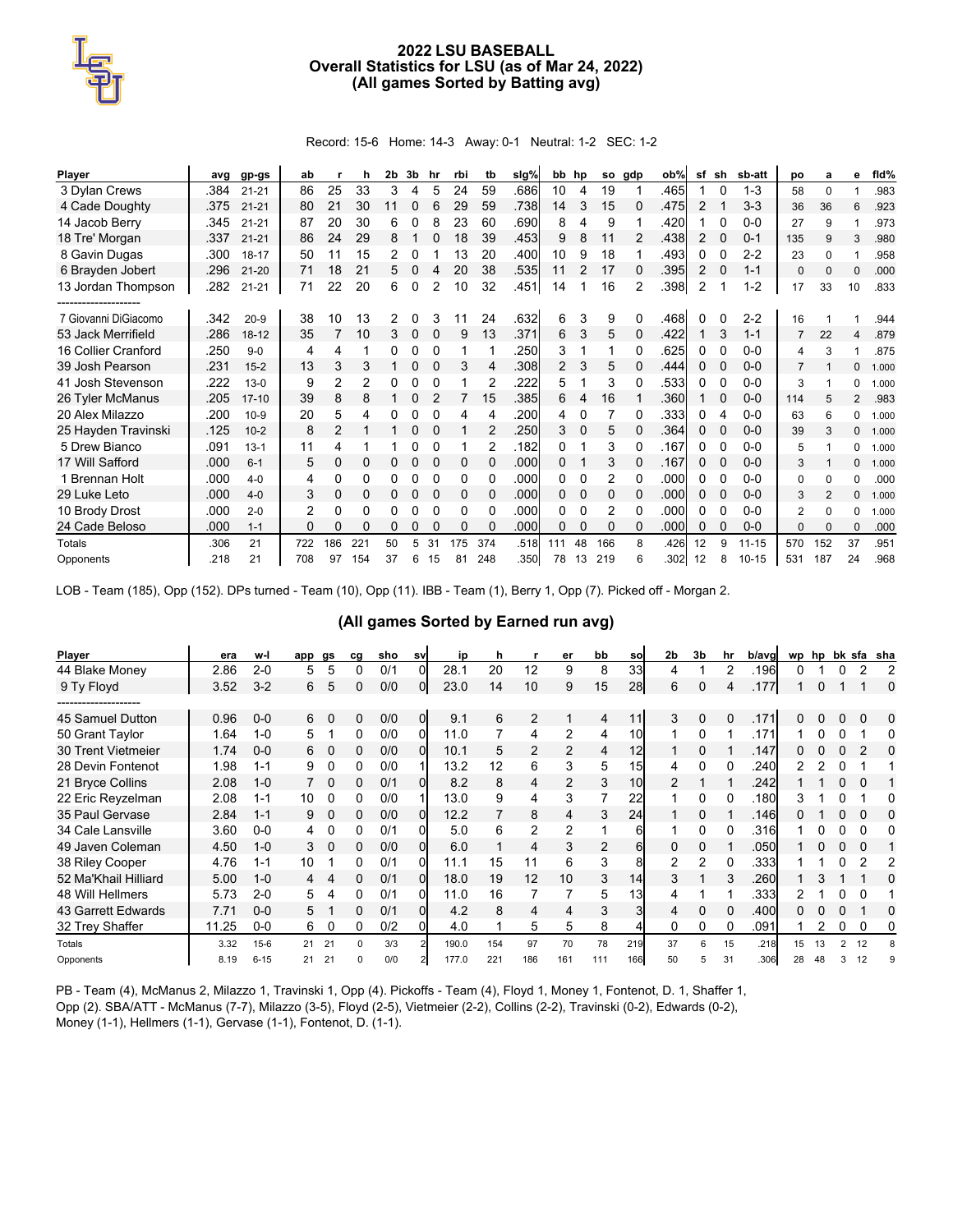### **2022 LSU BASEBALL Overall Statistics for LSU (as of Mar 24, 2022) (All games Sorted by Fielding pct)**

| Player                    | C              | po             | a              | е              | fld%  | dp             | sba            | csb                     | sba%  | pb             | ci             |
|---------------------------|----------------|----------------|----------------|----------------|-------|----------------|----------------|-------------------------|-------|----------------|----------------|
| 20 Alex Milazzo           | 69             | 63             | 6              | $\overline{0}$ | 1.000 | $\mathbf 0$    | 3              | $\overline{2}$          | .600  | 1              | $\overline{0}$ |
| 25 Hayden Travinski       | 42             | 39             | 3              | $\overline{0}$ | 1.000 | $\overline{2}$ | $\overline{0}$ | $\overline{2}$          | .000  | 1              | $\mathbf 0$    |
| 39 Josh Pearson           | 8              | 7              | 1              | 0              | 1.000 | $\Omega$       | $\Omega$       | 0                       |       | $\mathbf 0$    | 0              |
| 5 Drew Bianco             | 6              | 5              | 1              | $\overline{0}$ | 1.000 | $\Omega$       | $\Omega$       | $\overline{0}$          |       | $\Omega$       | $\mathbf 0$    |
| 44 Blake Money            | 5              | 3              | $\overline{2}$ | 0              | 1.000 | 0              | 1              | 0                       | 1.000 | 0              | 0              |
| 29 Luke Leto              | 5              | 3              | $\overline{2}$ | 0              | 1.000 | 1              | $\Omega$       | 0                       | ---   | 0              | $\pmb{0}$      |
| 17 Will Safford           | 4              | 3              | 1              | 0              | 1.000 | 1              | $\mathbf 0$    | 0                       | ---   | 0              | $\mathbf 0$    |
| 41 Josh Stevenson         | 4              | 3              | 1              | 0              | 1.000 | $\Omega$       | $\overline{0}$ | $\mathbf 0$             |       | $\Omega$       | $\pmb{0}$      |
| <b>48 Will Hellmers</b>   | 3              | 1              | $\overline{2}$ | 0              | 1.000 | 0              | 1              | 0                       | 1.000 | 0              | $\mathbf 0$    |
| 28 Devin Fontenot         | 3              | $\mathbf{1}$   | $\overline{2}$ | 0              | 1.000 | $\Omega$       | $\mathbf{1}$   | $\mathbf 0$             | 1.000 | $\Omega$       | $\mathbf 0$    |
| 10 Brody Drost            | $\overline{c}$ | $\overline{2}$ | 0              | 0              | 1.000 | $\mathbf 0$    | 0              | 0                       |       | $\mathbf 0$    | 0              |
| 21 Bryce Collins          | $\overline{2}$ | $\mathbf{1}$   | 1              | 0              | 1.000 | $\Omega$       | $\overline{2}$ | 0                       | 1.000 | $\Omega$       | $\mathbf 0$    |
| 43 Garrett Edwards        | $\overline{2}$ | $\overline{0}$ | $\overline{2}$ | 0              | 1.000 | $\mathbf 0$    | 0              | 2                       | .000  | 0              | 0              |
| 45 Samuel Dutton          | 1              | 0              | 1              | $\mathbf 0$    | 1.000 | 0              | $\Omega$       | 0                       |       | 0              | $\overline{0}$ |
| 50 Grant Taylor           | 1              | $\mathbf 0$    | 1              | 0              | 1.000 | $\mathbf 0$    | 0              | 0                       | ---   | $\mathbf 0$    | 0              |
| 26 Tyler McManus          | 121            | 114            | 5              | $\overline{2}$ | .983  | $\mathbf 0$    | $\overline{7}$ | $\overline{0}$          | 1.000 | $\overline{2}$ | $\pmb{0}$      |
| 3 Dylan Crews             | 59             | 58             | 0              | 1              | .983  | 0              | $\mathbf 0$    | 0                       | ---   | $\mathbf 0$    | $\mathbf 0$    |
| 18 Tre' Morgan            | 147            | 135            | 9              | 3              | .980  | $\overline{7}$ | $\Omega$       | $\overline{0}$          | ---   | $\Omega$       | $\mathbf 0$    |
| 14 Jacob Berry            | 37             | 27             | 9              | 1              | .973  | 1              | $\mathbf 0$    | 0                       | ---   | 0              | 0              |
| 8 Gavin Dugas             | 24             | 23             | $\Omega$       | 1              | .958  | $\Omega$       | $\Omega$       | 0                       | ---   | $\Omega$       | $\pmb{0}$      |
| 7 Giovanni DiGiacomo      | 18             | 16             | 1              | 1              | .944  | 1              | 0              | 0                       | ---   | 0              | 0              |
| 4 Cade Doughty            | 78             | 36             | 36             | 6              | .923  | 7              | $\overline{0}$ | 0                       | ---   | 0              | $\mathbf 0$    |
| 53 Jack Merrifield        | 33             | $\overline{7}$ | 22             | 4              | .879  | 1              | 0              | 0                       | ---   | 0              | 0              |
| 16 Collier Cranford       | 8              | $\overline{4}$ | 3              | 1              | .875  | 1              | $\Omega$       | $\overline{0}$          | ---   | $\Omega$       | $\mathbf 0$    |
| 13 Jordan Thompson        | 60             | 17             | 33             | 10             | .833  | 3              | 0              | 0                       | ---   | 0              | 0              |
| 38 Riley Cooper           | 4              | $\overline{0}$ | 3              | 1              | .750  | $\Omega$       | $\Omega$       | $\overline{0}$          | ---   | $\Omega$       | $\mathbf 0$    |
| 49 Javen Coleman          | 4              | $\mathbf 0$    | 3              | 1              | .750  | 0              | $\mathbf 0$    | 0                       | ---   | 0              | $\mathbf 0$    |
| 9 Ty Floyd                | 3              | 1              | $\mathbf{1}$   | 1              | .667  | $\Omega$       | $\overline{2}$ | 3                       | .400  | 0              | $\mathbf 0$    |
| <b>30 Trent Vietmeier</b> | $\overline{c}$ | 1              | $\mathbf 0$    | 1              | .500  | 0              | $\overline{2}$ | 0                       | 1.000 | 0              | $\mathbf 0$    |
| 32 Trey Shaffer           | $\overline{2}$ | $\overline{0}$ | 1              | $\mathbf{1}$   | .500  | $\overline{0}$ | $\overline{0}$ | 0                       |       | $\mathbf 0$    | $\pmb{0}$      |
| 52 Ma'Khail Hilliard      | $\overline{2}$ | $\mathbf 0$    | $\mathbf 0$    | $\overline{2}$ | .000  | $\mathbf 0$    | 0              | 0                       | ---   | $\mathbf 0$    | 0              |
| 35 Paul Gervase           | $\overline{0}$ | $\mathbf{0}$   | $\Omega$       | $\overline{0}$ | .000  | $\Omega$       | 1              | $\overline{0}$          | 1.000 | $\Omega$       | $\mathbf 0$    |
| 1 Brennan Holt            | 0              | $\mathbf 0$    | 0              | 0              | .000  | $\mathbf 0$    | 0              | 0                       |       | $\mathbf 0$    | 0              |
| 22 Eric Reyzelman         | $\overline{0}$ | $\mathbf{0}$   | $\mathbf{0}$   | $\overline{0}$ | .000  | $\Omega$       | $\Omega$       | $\overline{0}$          |       | $\Omega$       | 0              |
| 34 Cale Lansville         | 0              | $\mathbf 0$    | 0              | 0              | .000  | 0              | $\mathbf 0$    | 0                       | ---   | 0              | 0              |
| 24 Cade Beloso            | $\Omega$       | 0              | 0              | $\overline{0}$ | .000  | $\Omega$       | $\Omega$       | $\overline{0}$          | ---   | 0              | $\overline{0}$ |
| 6 Brayden Jobert          | 0              | $\mathbf 0$    | 0              | 0              | .000  | $\mathbf 0$    | 0              | 0                       | ---   | $\mathbf 0$    | $\overline{0}$ |
| <b>Totals</b>             | 759            | 570            | 152            | 37             | .951  | 10             | 10             | 5                       | .667  | 4              | $\mathbf 0$    |
| Opponents                 | 742            | 531            | 187            | 24             | .968  | 11             | 11             | $\overline{\mathbf{4}}$ | .7331 | 4              | 0              |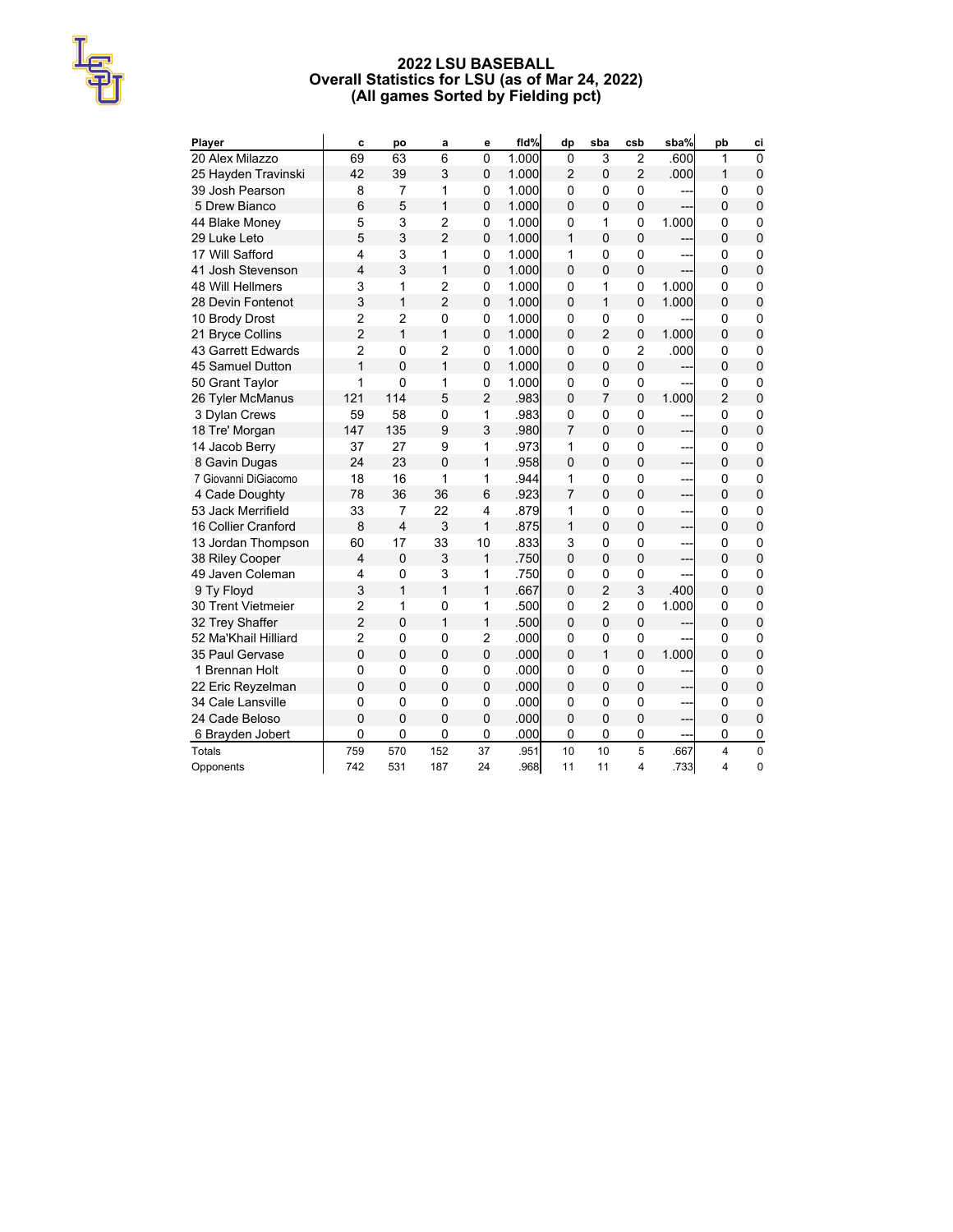

# **2022 LSU BASEBALL Game Results for LSU (as of Mar 24, 2022) (All games)**

| Date           | Opponent              |    | <b>Score</b> | Inns | Overall      | <b>SEC</b>  | <b>Pitcher of record</b> | <b>Attend</b> | <b>Time</b> |
|----------------|-----------------------|----|--------------|------|--------------|-------------|--------------------------|---------------|-------------|
| Feb 18, 2022   | <b>MAINE</b>          | W  | $13 - 1$     | 9    | $1 - 0 - 0$  | $0 - 0 - 0$ | Money (W $1-0$ )         | 11036         | 2:56        |
| Feb 19, 2022   | <b>MAINE</b>          | W  | $17 - 8$     | 9    | $2 - 0 - 0$  | $0 - 0 - 0$ | Coleman (W 1-0)          | 10816         | 3:07        |
| Feb 20, 2022   | <b>MAINE</b>          | W  | $21-6$       | 9    | $3 - 0 - 0$  | $0 - 0 - 0$ | Floyd (W 1-0)            | 10303         | 3:31        |
| Feb 23, 2022   | at #15 Louisiana Tech | L. | $6 - 11$     | 9    | $3 - 1 - 0$  | $0 - 0 - 0$ | Cooper (L 0-1)           | 2529          | 3:22        |
| Feb 25, 2022   | <b>TOWSON</b>         | W  | $6-0$        | 9    | $4 - 1 - 0$  | $0 - 0 - 0$ | Money (W $2-0$ )         | 10042         | 3:00        |
| Feb 26, 2022   | <b>SOUTHERN</b>       | W  | $9 - 2$      | 9    | $5 - 1 - 0$  | $0 - 0 - 0$ | Gervase (W 1-0)          | 10081         | 3:05        |
| Feb 27, 2022   | <b>TOWSON</b>         | W  | $11 - 1$     | 9    | $6 - 1 - 0$  | $0 - 0 - 0$ | Floyd (W 2-0)            | 9787          | 3:00        |
| Feb 27, 2022   | <b>SOUTHERN</b>       | W  | $15 - 0$     | 7    | $7 - 1 - 0$  | $0 - 0 - 0$ | Hellmers (W 1-0)         | 9886          | 2:48        |
| Mar 02, 2022   | <b>NEW ORLEANS</b>    | W  | $11 - 3$     | 9    | $8 - 1 - 0$  | $0 - 0 - 0$ | Taylor (W $1-0$ )        | 10203         | 3:23        |
| Mar 04, 2022   | vs Oklahoma           | W  | 5-4          | (11) | $9 - 1 - 0$  | $0 - 0 - 0$ | Collins (W 1-0)          | 16515         | 4:24        |
| Mar 05, 2022   | vs #1 Texas           | L. | $1-6$        | 9    | $9 - 2 - 0$  | $0 - 0 - 0$ | Floyd (L 2-1)            | 24787         | 3:32        |
| Mar 06, 2022   | vs Baylor             | L. | $6-9$        | 9    | $9 - 3 - 0$  | $0 - 0 - 0$ | Gervase (L 1-1)          | 12577         | 3:51        |
| Mar 09, 2022   | <b>MCNEESE</b>        | W  | $6 - 3$      | 9    | $10 - 3 - 0$ | $0 - 0 - 0$ | Hellmers (W 2-0)         | 9907          | 3:01        |
| Mar 11, 2022   | BETHUNE-COOKMAN       | W  | $8 - 7$      | 9    | $11 - 3 - 0$ | $0 - 0 - 0$ | Fontenot, D. (W 1-0)     | 9702          | 3:24        |
| Mar 12, 2022   | BETHUNE-COOKMAN       | W  | $5 - 1$      | 9    | $12 - 3 - 0$ | $0 - 0 - 0$ | Floyd (W 3-1)            | 10102         | 2:49        |
| Mar 13, 2022   | BETHUNE-COOKMAN       | W  | $15 - 0$     | 9    | $13 - 3 - 0$ | $0 - 0 - 0$ | Hilliard (W 1-0)         | 10008         | 2:51        |
| Mar 15, 2022   | <b>TULANE</b>         | W  | $7-5$        | 9    | $14 - 3 - 0$ | $0 - 0 - 0$ | Reyzelman (W 1-0)        | 10552         | 3:32        |
| * Mar 18, 2022 | <b>TEXAS A&amp;M</b>  | L. | 4-6          | 9    | $14 - 4 - 0$ | $0 - 1 - 0$ | Reyzelman (L 1-1)        | 10538         | 4:05        |
| * Mar 19, 2022 | <b>TEXAS A&amp;M</b>  | L. | $7 - 11$     | 9    | $14 - 5 - 0$ | $0 - 2 - 0$ | Fontenot, D. $(L 1-1)$   | 10904         | 4:52        |
| * Mar 20, 2022 | <b>TEXAS A&amp;M</b>  | W  | $7-6$        | 9    | $15 - 5 - 0$ | $1 - 2 - 0$ | Cooper (W 1-1)           | 10261         | 3:57        |
| Mar 23, 2022   | <b>LOUISIANA TECH</b> | L. | $6 - 7$      | (12) | $15 - 6 - 0$ | $1 - 2 - 0$ | Floyd (L 3-2)            | 10314         | 5:12        |

() extra inning game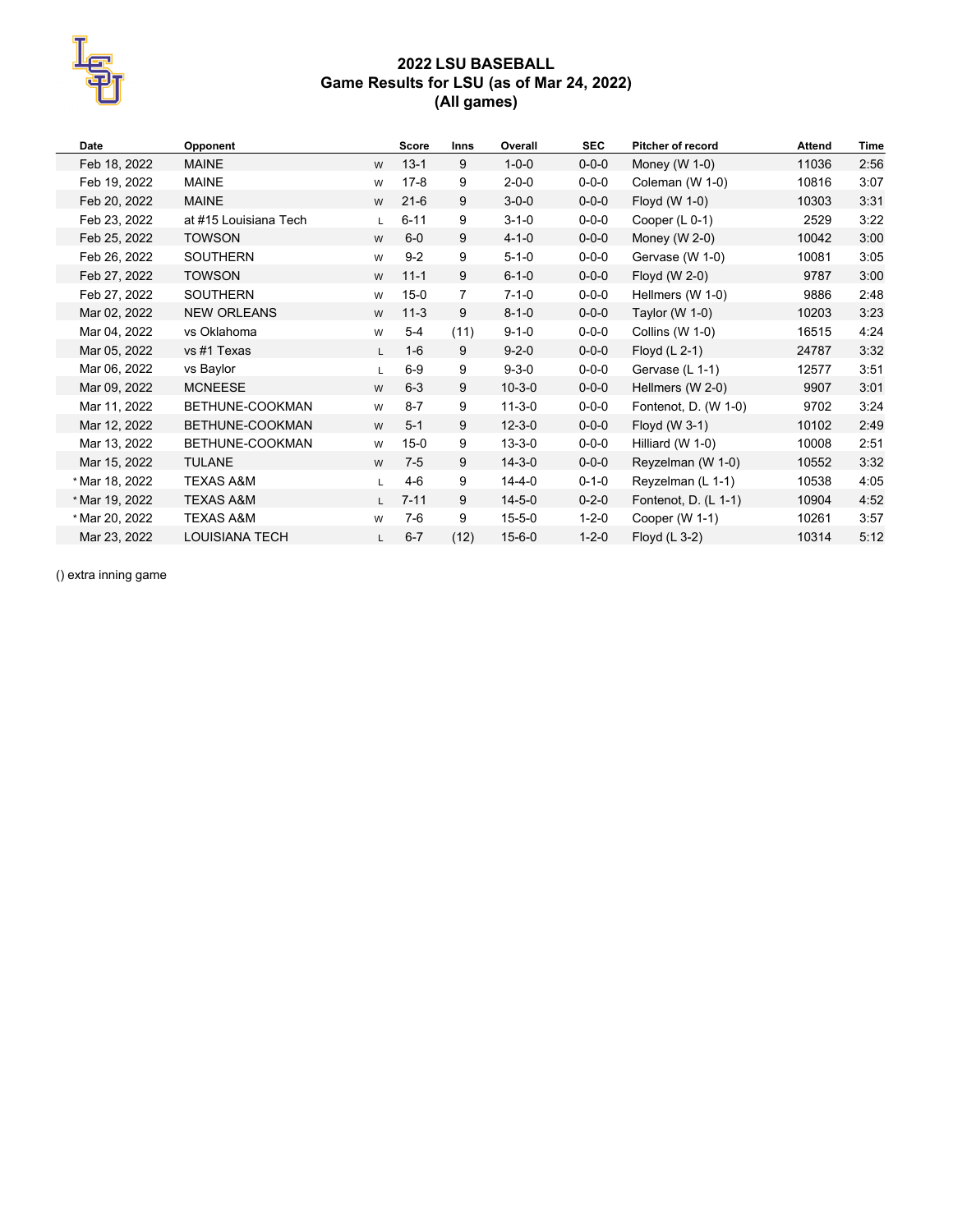### **2022 LSU BASEBALL Games Summary for LSU (as of Mar 24, 2022) (All games)**

| LSU<br>Opponents | <b>Score by innings</b>                                                           |                                  | 1<br>27<br>9                                                                                                                                      | 2<br>22<br>15 | 3<br>17<br>8                                                                                               | 4<br>16<br>7 | 5<br>41<br>14 | 6<br>21<br>8 | 7<br>17<br>16 | 8<br>22<br>7                            | 9<br>1<br>11 | EX<br>$\overline{2}$<br>$\overline{2}$                                                                                |              | Total<br>186<br>97                                                                     |
|------------------|-----------------------------------------------------------------------------------|----------------------------------|---------------------------------------------------------------------------------------------------------------------------------------------------|---------------|------------------------------------------------------------------------------------------------------------|--------------|---------------|--------------|---------------|-----------------------------------------|--------------|-----------------------------------------------------------------------------------------------------------------------|--------------|----------------------------------------------------------------------------------------|
|                  |                                                                                   |                                  | Record when<br>Overall<br>Conference<br>Non-Conference<br>Home games<br>Away games<br>Neutral site<br>Day games<br>Night games<br>vs Left starter |               | $15 - 6$<br>$1 - 2$<br>14-4<br>$14 - 3$<br>$0 - 1$<br>$1 - 2$<br>$9 - 1$<br>$6 - 5$<br>$4 - 1$<br>$11 - 5$ |              |               |              |               |                                         |              | After 6 leading<br>trailing<br>……. tied<br>After 7 leading<br>trailing<br>tied<br>After 8 leading<br>trailing<br>tied |              | $13 - 2$<br>1-4<br>1-0<br>$12 - 1$<br>1-5<br>$1 - 0$<br>$13 - 1$<br>$0 - 3$<br>$1 - 2$ |
|                  |                                                                                   |                                  | vs Right starter<br>1-Run games<br>2-Run games<br>5+Run games<br>Extra innings                                                                    |               | 3-1<br>$1 - 1$<br>$9 - 2$<br>$1 - 1$                                                                       |              |               |              |               |                                         |              | Hit 0 home runs<br>1 home run<br>$\dots$ 2+ home runs                                                                 |              | 4-2<br>$3-2$<br>$8 - 2$                                                                |
|                  |                                                                                   |                                  | Shutouts<br>Scoring 0-2 runs<br>3-5 runs<br>6-9 runs                                                                                              |               | $3-0$<br>$0 - 1$<br>$2 - 1$<br>$6 - 4$                                                                     |              |               |              |               | Opponent 0 home runs<br>1 home run      |              | 2+ HRs<br>Made 0 errors                                                                                               |              | $9 - 2$<br>5-1<br>$1 - 3$<br>3-0                                                       |
|                  |                                                                                   |                                  | 10+ runs                                                                                                                                          |               | $7-0$                                                                                                      |              |               |              |               |                                         |              | 1 error<br>$\dots$ 2+ errors                                                                                          |              | 6-0<br>6-6                                                                             |
|                  |                                                                                   |                                  | Opponent 0-2 runs<br>3-5 runs<br>6-9 runs<br>10+ runs                                                                                             |               | 7-0<br>4-0<br>$4 - 4$<br>$0 - 2$                                                                           |              |               |              |               | Opp. made 0 errors                      |              | 1 error<br>2+ errors                                                                                                  |              | $5 - 3$<br>$5 - 3$<br>$5-0$                                                            |
|                  |                                                                                   |                                  | Scored in 1st inning<br>Opp. scored in 1st<br>Scores first<br>Opp. scores first                                                                   |               | $8-2$<br>$2 - 3$<br>$9 - 2$<br>$6 - 4$                                                                     |              |               |              |               | Out-hit opponent<br>Out-hit by opponent |              | Hits are tied                                                                                                         |              | $13 - 1$<br>2-4<br>$0 - 1$                                                             |
| Runs<br>W-L      | Record when team scores:<br>0<br>$0-0$                                            | 1<br>$0 - 1$                     | 2<br>$0-0$                                                                                                                                        | 3<br>$0-0$    | 4<br>$0 - 1$                                                                                               |              | 5<br>$2 - 0$  |              | 6<br>$2 - 3$  | 7<br>$2 - 1$                            |              | 8<br>$1 - 0$                                                                                                          | 9<br>1-0     | 10+<br>$7-0$                                                                           |
| Runs<br>W-L      | Record when opponent scores:<br>0<br>$3-0$                                        | 1<br>$3-0$                       | 2<br>1-0                                                                                                                                          | 3<br>$2 - 0$  | 4<br>1-0                                                                                                   |              | 5<br>1-0      | 6            | $2 - 2$       | 7<br>$1 - 1$                            |              | 8<br>$1 - 0$                                                                                                          | 9<br>$0 - 1$ | 10+<br>$0 - 2$                                                                         |
| Inn.<br>W-L      | Record when leading after:<br>1<br>$8-2$                                          | 2<br>$9 - 1$                     | 3<br>$9 - 1$                                                                                                                                      | 4<br>$12 - 1$ |                                                                                                            | 5<br>$11-2$  | 6<br>$13 - 2$ | $12 - 1$     | $\prime$      | 8<br>$13 - 1$                           |              |                                                                                                                       |              |                                                                                        |
| Inn.<br>W-L      | Record when trailing after:<br>1<br>$1 - 2$                                       | $\mathbf{2}^{\prime}$<br>$3 - 4$ | 3<br>$2 - 5$                                                                                                                                      | 4<br>$2 - 4$  | $3 - 3$                                                                                                    | 5            | 6<br>$1 - 4$  |              | 7<br>$1 - 5$  | 8<br>0-3                                |              |                                                                                                                       |              |                                                                                        |
| Inn.<br>W-L      | <b>Record when tied after:</b><br>1.<br>$6 - 2$                                   | 2<br>$3 - 1$                     | 3<br>4-0                                                                                                                                          | 4<br>$1 - 1$  | $1 - 1$                                                                                                    | 5            | 6<br>$1 - 0$  |              | 7<br>1-0      | 8<br>$1 - 2$                            |              |                                                                                                                       |              |                                                                                        |
|                  | Current losing streak: 1<br>Longest winning streak: 6<br>Longest losing streak: 2 |                                  |                                                                                                                                                   |               |                                                                                                            |              |               |              |               |                                         |              |                                                                                                                       |              |                                                                                        |
|                  |                                                                                   |                                  |                                                                                                                                                   |               |                                                                                                            |              |               |              |               |                                         |              |                                                                                                                       |              |                                                                                        |

Home attendance : 174442 ( 17 dates avg = 10261 ) Away attendance : 56408 ( 4 dates avg = 14102 ) Total attendance: 230850 ( 21 dates avg = 10992 )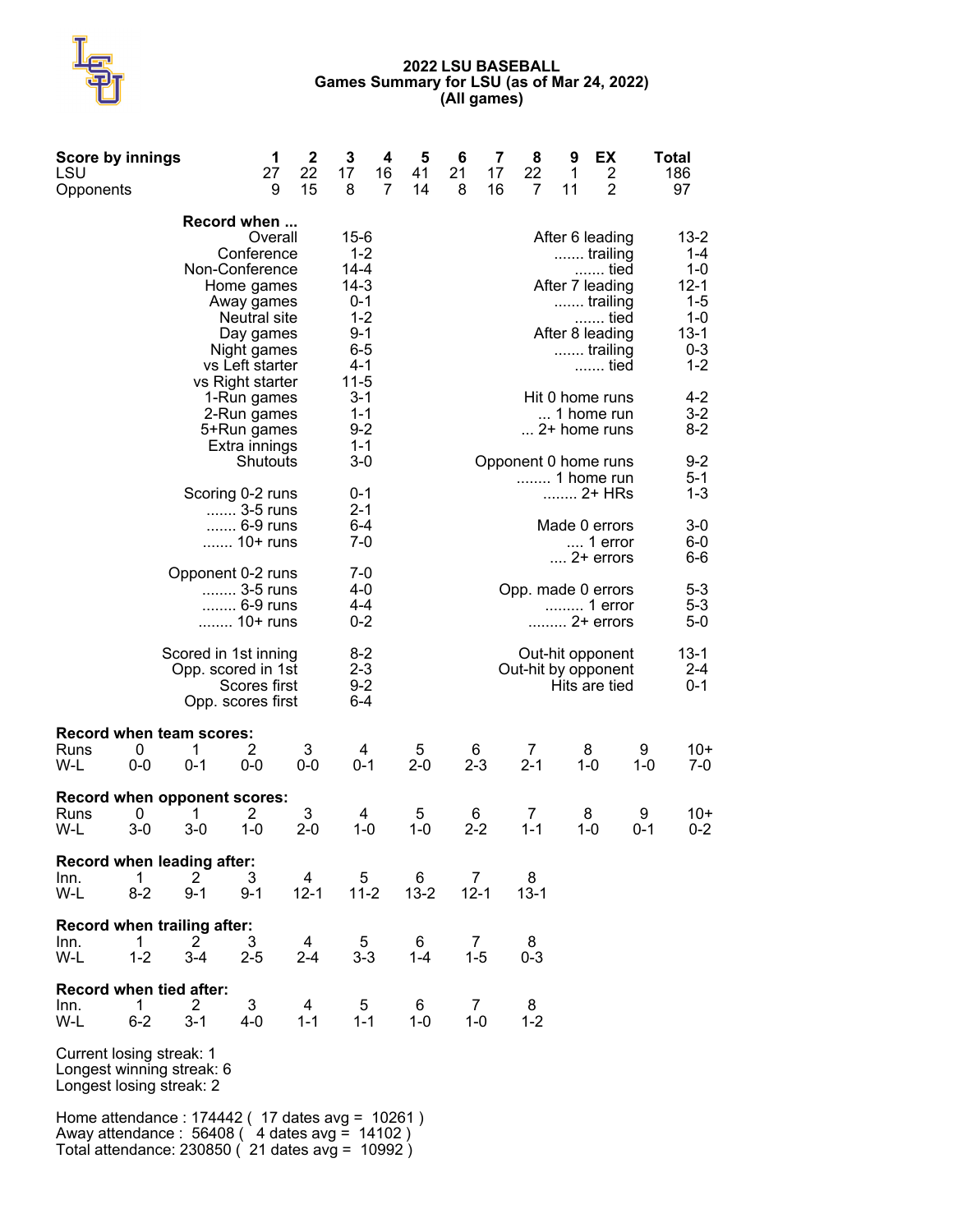# **2022 LSU BASEBALL Conference statistics for LSU (as of Mar 21, 2022) (SEC games only Sorted by Batting avg)**

Record: 1-2 Home: 1-2 Away: 0-0 SEC: 1-2

| Player               | avg  | gp-gs   | ab             |    | h            | 2b | 3b       | hr       | rbi           | tb       | slg%  | bb hp                |          | <b>SO</b> | gdp      | ob%  | sf       | sh       | sb-att  | pо           | a        | е              | fid%  |
|----------------------|------|---------|----------------|----|--------------|----|----------|----------|---------------|----------|-------|----------------------|----------|-----------|----------|------|----------|----------|---------|--------------|----------|----------------|-------|
| 4 Cade Doughty       | .500 | $3-3$   | 10             |    | 5            |    | ი        |          | 3             | 6        | .600  | 3                    |          | 3         |          | .643 | 0        |          | $0-0$   | 5            | 9        | $\Omega$       | 1.000 |
| 26 Tyler McManus     | .444 | $3 - 3$ | 9              | 3  | 4            |    |          |          | 4             | 10       | 1.111 | $\mathbf{2}^{\circ}$ | $\Omega$ | 3         |          | .545 | 0        |          | $0-0$   | 20           | 3        | $\mathbf{0}$   | 1.000 |
| 3 Dylan Crews        | .357 | $3-3$   | 14             | 4  | 5            | 0  |          |          | 3             | 8        | .571  | 0                    | 0        | 3         |          | .357 | 0        | 0        | $0-0$   | 15           | $\Omega$ | $\mathbf 0$    | 1.000 |
| 14 Jacob Berry       | .273 | $3 - 3$ | 11             |    | 3            |    | 0        |          |               | 4        | .364  | $\mathbf{2}^{\circ}$ | $\Omega$ | 3         | 0        | .385 | 0        | $\Omega$ | $0-0$   | 5            |          |                | .857  |
| 7 Giovanni DiGiacomo | .250 | $3-3$   | 8              | 4  | 2            |    |          |          | 2             | 5        | .625  | 3                    |          | 2         |          | .500 | 0        |          | $0 - 0$ | 3            | ŋ        |                | .750  |
| 13 Jordan Thompson   | .222 | $3 - 3$ | 9              | 2  | 2            |    |          |          | 2             | 6        | .667  | $\overline{2}$       |          |           |          | .333 |          |          | $0 - 1$ | 3            | 6        | $\overline{2}$ | .818  |
| 18 Tre' Morgan       | .214 | $3-3$   | 14             |    | 3            |    |          |          |               | 3        | .214  | 0                    |          | 4         |          | .267 | 0        |          | $0-0$   | 21           |          |                | .958  |
| 6 Brayden Jobert     | .100 | $3 - 3$ | 10             |    |              |    | 0        | $\Omega$ | $\mathcal{P}$ |          | 100   | 0                    | $\Omega$ | 3         |          | .100 | 0        | $\Omega$ | $0 - 0$ | $\mathbf{0}$ | $\Omega$ | $\mathbf{0}$   | .000  |
|                      |      |         |                |    |              |    |          |          |               |          |       |                      |          |           |          |      |          |          |         |              |          |                |       |
| 53 Jack Merrifield   | .000 | $2 - 1$ | 4              |    | 0            | 0  | 0        | $\Omega$ | $\Omega$      | $\Omega$ | .000  | 0                    |          |           | $\Omega$ | .200 | $\Omega$ | $\Omega$ | $0 - 0$ | $\mathbf{0}$ | 2        | $\Omega$       | 1.000 |
| 39 Josh Pearson      | .000 | $2 - 2$ | 4              |    | <sup>0</sup> |    |          |          | 0             | $\Omega$ | .000  | 0                    |          | 2         |          | .000 | 0        |          | $0 - 0$ | 6            |          | 0              | 1.000 |
| 8 Gavin Dugas        | .000 | $1 - 0$ | 3              | 0  | 0            |    |          |          | $\Omega$      |          | .000  | 0                    | 0        | 2         |          | .000 | 0        |          | $0-0$   |              | $\Omega$ | $\mathbf{0}$   | 1.000 |
| 5 Drew Bianco        | .000 | $2 - 0$ | $\overline{2}$ | 0  | 0            |    |          |          | $\Omega$      |          | .000  | 0                    | $\Omega$ |           | $\Omega$ | .000 | 0        |          | $0-0$   |              | $\Omega$ | $\Omega$       | 1.000 |
| 41 Josh Stevenson    | .000 | $2 - 0$ |                | 0  | 0            | 0  |          | $\Omega$ | $\Omega$      | $\Omega$ | .000  |                      | 0        | $\Omega$  | 0        | .500 | 0        | $\Omega$ | $0-0$   | $\mathbf{0}$ | $\Omega$ | $\mathbf{0}$   | .000  |
| Totals               | .253 | 3       | 99             | 18 | 25           | 3  | $\Omega$ | 5        | 18            | 43       | .434  | 13                   | 4        | 28        |          | .359 |          | $\Omega$ | $0 - 1$ | 81           | 27       | 6              | .947  |
| Opponents            | .336 | 3       | 116            | 23 | 39           | 8  |          | 5        | 20            | 64       | .552  | 18                   | 2        | 21        | 2        | .424 | 3        |          | $6 - 7$ | 78           | 34       |                | .991  |

LOB - Team (21), Opp (36). DPs turned - Team (2), Opp (1). IBB - Team (0), Opp (3).

### **(SEC games only Sorted by Earned run avg)**

| Player               | era   | w-l     | app            | gs                      | ca       | sho | sv             | ip   | h              |          | er            | bb       | sol            | 2 <sub>b</sub> | 3 <sub>b</sub> | hr | b/avg | wp | hp |                | bk sfa sha |
|----------------------|-------|---------|----------------|-------------------------|----------|-----|----------------|------|----------------|----------|---------------|----------|----------------|----------------|----------------|----|-------|----|----|----------------|------------|
| 50 Grant Taylor      | 0.00  | $0-0$   |                | 0                       | 0        | 0/0 |                | 4.0  | 2              | $\Omega$ | 0             |          |                |                | 0              |    | .143  |    |    |                | 0          |
| 38 Riley Cooper      | 2.70  | $1 - 0$ | 3              | $\Omega$                | 0        | 0/0 | 0              | 3.1  | $\overline{2}$ | 3        |               | 2        |                |                | 0              | 0  | .200  |    |    | 0              |            |
| 45 Samuel Dutton     | 3.00  | $0-0$   | 2              | 0                       | 0        | 0/0 | 0              | 3.0  | 4              |          |               | 2        |                |                | 0              | 0  | .308  |    |    | 0              | 0          |
| 44 Blake Money       | 10.80 | $0-0$   |                |                         | 0        | 0/0 | $\overline{0}$ | 3.1  | 6              | 4        | 4             | 3        |                | $\mathcal{P}$  |                | 0  | .429  | 0  |    | $\overline{2}$ | $\Omega$   |
| 52 Ma'Khail Hilliard | 11.25 | $0 - 0$ | 1              | 1                       | 0        | 0/0 | $\Omega$       | 4.0  | 10             | 5        | 5             | 1        | $\overline{2}$ | 0              | 0              | 3  | 455   |    |    | $\Omega$       | 0          |
| ------------------   |       |         |                |                         |          |     |                |      |                |          |               |          |                |                |                |    |       |    |    |                |            |
| 21 Bryce Collins     | 0.00  | $0-0$   |                | 0                       | 0        | 0/0 | 0              | 1.1  |                | 0        | 0             | 2        |                |                | 0              |    | .167  |    |    |                | 0          |
| 28 Devin Fontenot    | 0.00  | $0 - 1$ | $\overline{2}$ | $\overline{\mathbf{0}}$ | 0        | 0/0 | 0              | 0.2  | 3              | 3        | $\mathbf 0$   |          | 2              |                | 0              | 0  | .500  |    |    |                | 0          |
| 32 Trey Shaffer      | 0.00  | $0-0$   |                | 0                       | 0        | 0/0 | 0              | 0.0  | 0              | 0        | 0             |          |                | 0              | 0              | 0  |       |    |    | 0              | 0          |
| 35 Paul Gervase      | 0.00  | $0 - 0$ |                | $\Omega$                | 0        | 0/0 | $\Omega$       | 0.0  | 2              | 1        | $\Omega$      | $\Omega$ | $\Omega$       | $\Omega$       | $\Omega$       | 0  | .667  |    |    | $\Omega$       | $\Omega$   |
| 30 Trent Vietmeier   | 3.86  | $0 - 0$ |                | 0                       | 0        | 0/0 | 0              | 2.1  |                | и        |               |          |                | 0              | 0              |    | .143  |    |    |                | 0          |
| 22 Eric Reyzelman    | 7.71  | $0 - 1$ | $\mathcal{P}$  | $\Omega$                | 0        | 0/0 | Οl             | 2.1  | 4              | 2        | $\mathcal{P}$ | 2        |                |                | 0              | 0  | .364  |    |    |                | 0          |
| 9 Ty Floyd           | 9.00  | $0-0$   |                |                         | 0        | 0/0 |                | 2.0  | 3              | 2        | $\mathcal{P}$ |          |                |                | 0              | 2  | .375  |    |    |                | 0          |
| 43 Garrett Edwards   | 13.50 | $0-0$   |                | $\Omega$                | 0        | 0/0 | 0              | 0.2  |                |          |               |          |                |                | 0              |    | .500  |    |    | 0              | 0          |
| Totals               | 5.33  | $1 - 2$ | 3              | 3                       | $\Omega$ | 0/0 |                | 27.0 | 39             | 23       | 16            | 18       | 21             | 8              |                | 5  | .336  | Δ  |    | 3              |            |
| Opponents            | 6.23  | $2 - 1$ | 3              | 3                       | $\Omega$ | 0/0 |                | 26.0 | 25             | 18       | 18            | 13       | 28             | 3              |                | 5  | .253  |    |    |                |            |

SBA/ATT - McManus (6-6), Collins (2-2), Edwards (0-1), Vietmeier (1-1), Gervase (1-1), Money (1-1), Fontenot, D. (1-1).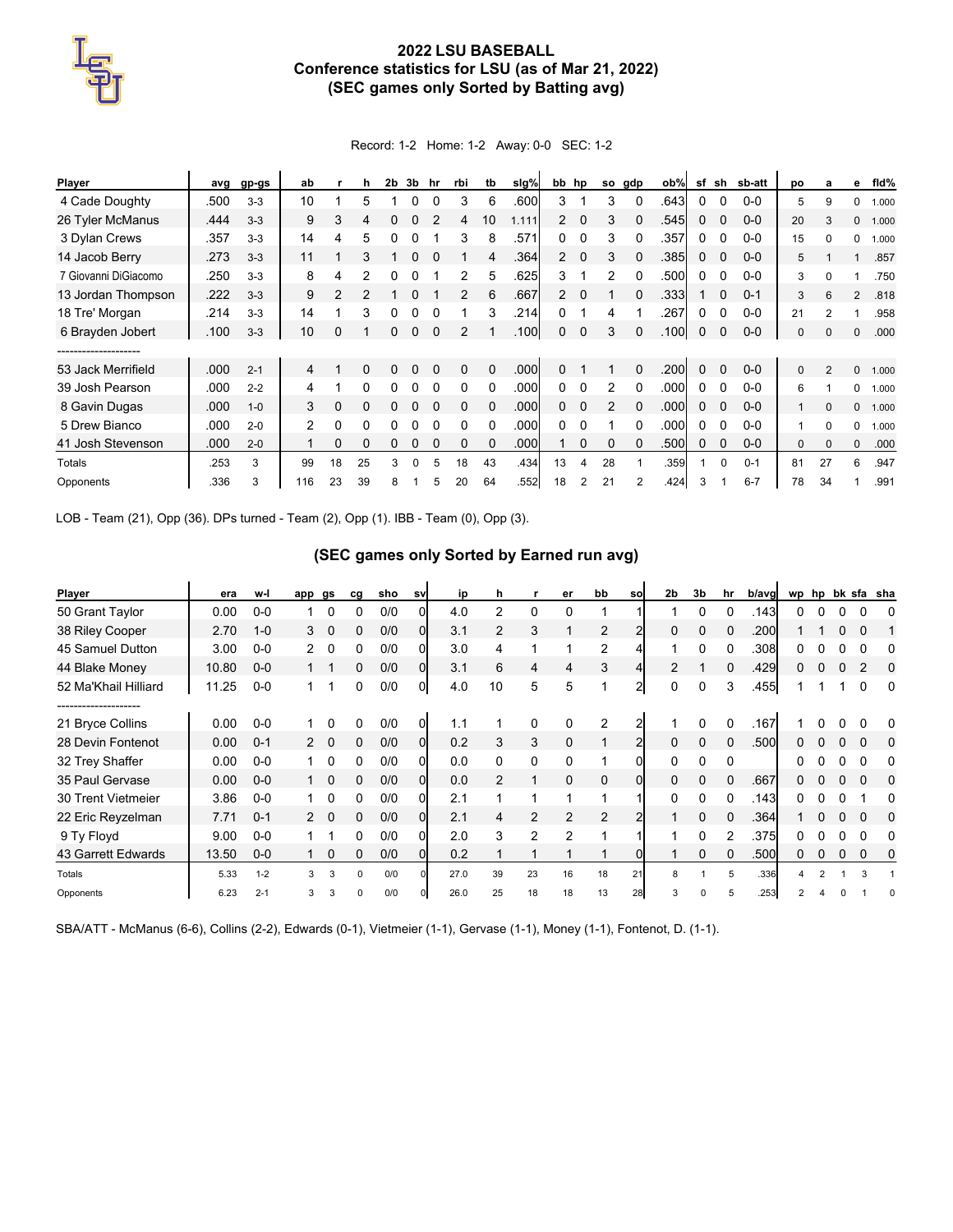# **LSU Player Notes**

- No. 3 in the SEC in home runs this season with eight
- Named a **Collegiate Baseball newspaper National Player of the Week on March 14** after he led LSU to four wins in four games during the week of March 9-13 … Berry batted .500 (9-for-18) in four games with one double, three homers, seven RBI and seven runs … he homered in each of the first three games of the week, increasing his streak to four straight games with a homer that began on March 6 versus Baylor.
- 2021 Collegiate Baseball National Co-Freshman of the Year at Arizona, batting .352 with 54 runs scored, 19 doubles, five triples, 17 home runs, and 70
- 2021 Collegiate Baseball First-Team All-American; 2021 Pac-12 All-Conference

# **Drew Bianco, OF/INF 6-0, 203, R-R, R-Jr., 3L Oxford, Miss. (Oxford HS)**

- The son of former LSU player and assistant coach and current Ole Miss head coach Mike Bianco
- Played in 50 games (32 starts) in 2021, batting .246 (29-for-118) with three doubles, seven homers, 21 RBI, 24 runs and seven steals … started 17 games at second base, eight in center field and seven at shortstop

# **Bryce Collins, RHP 6-0, 180, R-R, R-So., Tr. Valencia, Calif. (Hart HS/Arizona)**

- Selected in 39th Round of the 2018 MLB Draft by the Minnesota Twins
- Did not pitch in the 2020 and 2021 seasons due to injury … made seven appearances (four starts) during the 2019 season for Arizona ... posted an 0-2 mark with a 5.24 ERA and 16 strikeouts and missed final 34 games of the year due to injury

# **Riley Cooper, LHP 6-2, 264, L-L, So., Tr. Fresno, Calif. (Clovis North HS/Arizona)**

- Earned his first career LSU win on March 20, defeating Texas A&M with 1.2 innings of scoreless relief … limited the Aggies to one hit with no walks and one strikeout in the Tigers' 7-6 victory … appeared in all three games of the Texas A&M series, working 3.1 innings and giving up one earned run on two hits with two BB and two Ks
- Led Arizona during the 2021 season with a team-high 29 appearances (two starts) as a true freshman
- Went 3-0 in 2021 with a 4.88 ERA in 31.1 innings ... struck out 20 and limited opposing hitters to a .234 average
- Posted dominant outings in 2021 NCAA postseason play; 1-0 with a 0.00 ERA in 5.1 innings (3 appearances)

# Dylan Crews, OF 6-0, 203, R-R, So., 1L Longwood, Fla. (Lake Mary HS)

- 5-for-14 in the Texas A&M series (March 25-27) with one homer, three RBI and four runs scored … provided the game-winning RBI single in the bottom of the eighth inning on March 20 that lifted the Tigers to a 7-6 win
- 2021 Perfect Game National Freshman of the Year, hitting .362 last season (89-for-246) with 16 doubles, two triples, 18 homers, 42 RBI, 64 runs scored and 12 stolen bases
- 2021 Second-Team All-American; 2021 Second-Team All-SEC
- 2021 NCAA Eugene Regional All-Tournament Team

# **Giovanni DiGiacomo, OF 6-1, 187, L-L, R-Jr., 3L Naples, Fla. (Canterbury HS)**

- Three-time member of the SEC Academic Honor Roll as a microbiology major
	- Selected in the 29<sup>th</sup> round of the 2018 MLB Draft by the Pittsburgh Pirates
- Played in 31 games (29 starts in center field) in 2021, batting .293 (29-for-99) with four doubles, one triple, two homers, 16 RBI, 17 runs and five steals
- Provided game-winning, walk-off single in the bottom of the 10th inning of LSU's 2021 NCAA Eugene Regional win over Central Connecticut (June 5)

# Cade Doughty, INF 6-1, 195, R-R, R-So., 2L Denham Springs, La. (Denham Springs HS)

- hit .385 (5-for-13) in Texas A&M series (March 25-27) with three doubles, one homer and four RBI
- Named **Southeastern Conference Player of the Week** on February 21 after leading the Tigers to a seasonopening three-game sweep of Maine … Doughty was also voted as one of the **Collegiate Baseball Newspaper National Players of the Week …** Doughty hit .571 (8-for-14) with three doubles, two homers, seven runs and 12 RBI in the three-game set versus the Black Bears
- No. 19 on D1Baseball.com Top 100 College Prospects List for 2022 MLB Draft
- Selected in the 39<sup>th</sup> Round of the 2019 MLB Draft by the Detroit Tigers
- Son of former LSU catcher Richard Doughty, who played for the Tigers in 1989

# **Jacob Berry, INF 6-0, 212, S-R, So., Tr. Queen Creek, Ariz. (Queen Creek HS/Arizona)**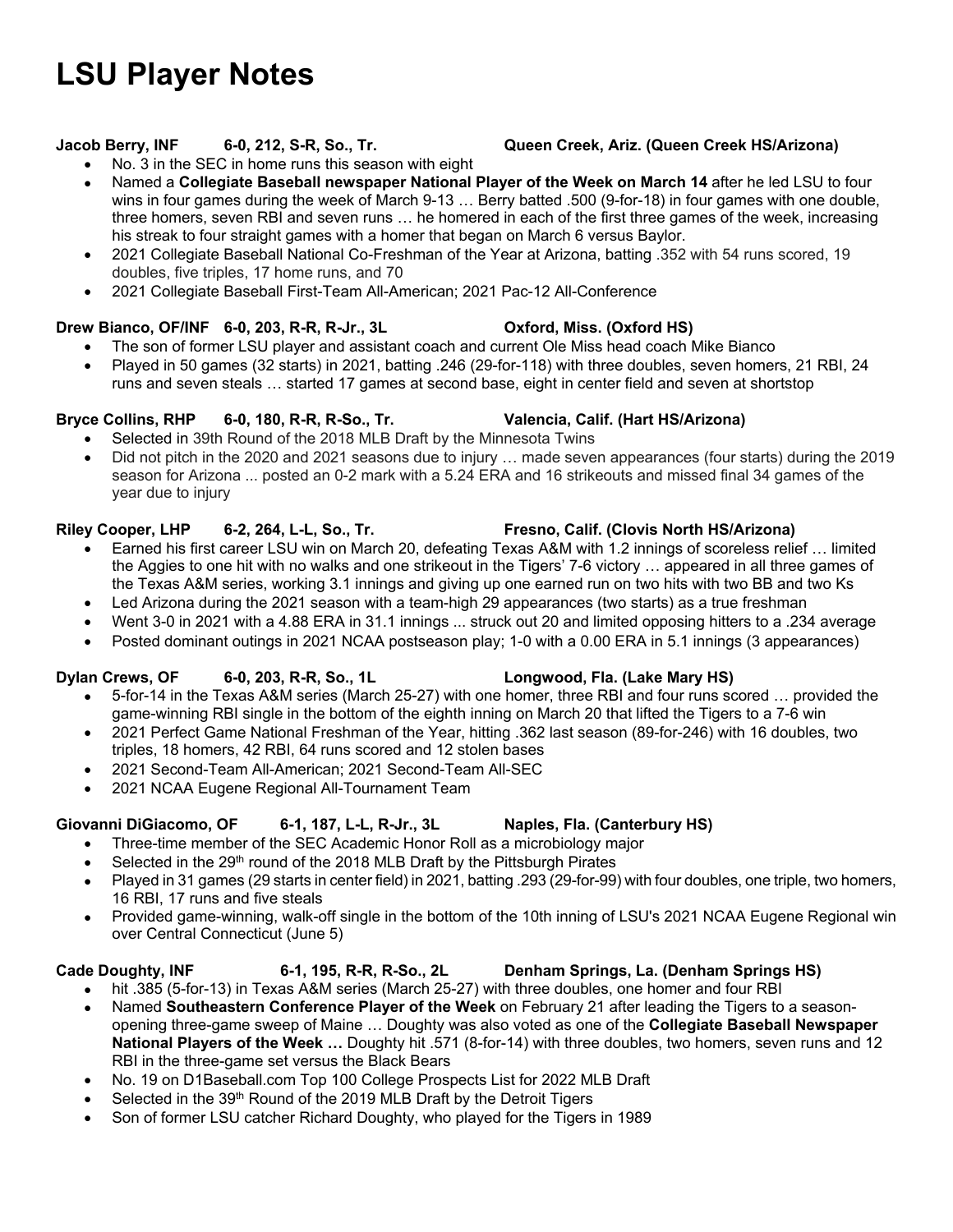- **Gavin Dugas, OF 5-10, 204, R-R, R-Jr., 3L Houma, La. (Houma Christian HS)**  Made 62 starts in left field in 2021 and led the SEC in RBI with 66; he was No. 3 in the league in home runs (19)
	- Wears the coveted jersey No. 8 in 2022; the number is awarded each season to the upperclassman who best exemplifies the spirit of the LSU Baseball program
	- Two-time member of the SEC Academic Honor Roll as a sport administration major
	- Voted the 2021 NCAA Eugene Regional Most Outstanding Player

- Samuel Dutton, RHP 5-11, 185, R-R, Fr., HS Southside, Ala. (Westbrook Christian HS) Pitched effectively against Texas A&M with two appearances in the series ... Dutton worked a total of three innings, allowing just one run on four hits with two walks and four strikeouts
	- Named the 2021 Alabama Class 2A Player of the Year, leading Westbrook Christian to its first state championship
	- Tied the Alabama High School Athletic Association record for no-hitters in a season with four, including a perfect game in his senior season
	- Finished his senior season 9-0 with a 0.40 ERA and 117 strikeouts, allowing 14 hits and five walks over 53 innings

# **Garrett Edwards, RHP 6-5, 195, R-R, So., 1L Pitkin, La. (Pitkin HS)**

- Appeared in 24 games in 2021 (two starts), posting a 2-2 record and a 3.41 ERA in 37 IP with 13 BB and 34 strikeouts
- 2019 Louisiana Class B Player of the Year in both baseball and basketball; finished his high school basketball career as the 29<sup>th</sup> all-time leading scorer in the nation

- A member of the 2021 SEC First-Year Academic Honor Roll as a sport administration major
- Allowed just one unearned run on two hits in a career-long six innings in March 12 win over Bethune-Cookman … Floyd recorded two walks, and he tied his career high with eight strikeouts
- Made 20 relief appearances in 2021, posting a 0-2 record and a 4.44 ERA in 24.1 innings with 14 walks, 39 strikeouts and an .195 opponent batting average
- Named by Perfect Game in 2021 as seventh-highest ranked player to go to college

# **Devin Fontenot, RHP 6-1, 181, R-R, Gr., 4L The Woodlands, Texas (The Woodlands HS)**

- Fifth-year player who earned his LSU degree in Spring 2021 as a sport administration major
- Earned his first win of the season on March 11 versus Bethune-Cookman, as he fired 2.1 scoreless and hitless innings with no walks and three strikeouts
- Made 26 relief appearances in 2021, posting a 4-2 mark and a 2.86 ERA in 34.2 innings with 40 strikeouts and five saves; posted a win and a save in the 2021 NCAA Eugene Regional

# **Paul Gervase, RHP 6-10, 230, R-R, R-So., JC Fuquay-Varina, N.C. (Harnett Central HS/Pitt CC)**

 Pitched the 2021 season at Pitt Community College in Winterville, N.C., where he made 14 appearances and worked 21.2 innings with 35 strikeouts; he allowed just 11 hits and recorded a 1.66 ERA

- Earned the win on Feb. 27 versus Southern, firing four shutout innings with one walk and four strikeouts
- Named to the 2021 SEC First-Year Academic Honor Roll as a general business major
- Earned 2021 Freshman All-America recognition from Collegiate Baseball, appearing in 18 games (nine starts), and posting a 6-2 record and a 4.08 ERA in 39.2 innings with 17 walks and 36 strikeouts

# **Ma'Khail Hilliard, RHP 6-0, 150, R-R, R-Sr., 4L Central, La. (Central HS)**

- Fifth-year pitcher that worked in LSU's weekend starting rotation in 2018, then primarily pitched as a reliever in 2019 and 2020, and again as a starter in 2021
- Defeated Bethune-Cookman on March 13, working six shutout innings and allowing just two singles with no walks and six strikeouts … Hilliard fired 4.2 perfect innings to begin his outing before allowing a fifth-inning single … he fired 78 pitches in the outing, 59 for strikes, and only one Bethune-Cookman runner advanced beyond first base
- Appeared in 21 games (eight starts) in 2021, posting a 6-0 record and a 4.31 ERA in 54.1 innings with 12 walks, 53 strikeouts and a .225 opponent batting average
- After moving into the weekend starting rotation on May 1, 2021, he was 3-0 in seven starts with a 3.41 ERA
- Earned Freshman All-America recognition in 2018

# **Brayden Jobert, OF/1B 6-1, 215, L-R, R-So., JC Slidell, La. (Northshore HS/Nicholls/Delgado CC)**

- Played in 2021 at Delgado Community College in New Orleans, La., where he earned JUCO All-America honors and batted .386 with 15 doubles, 16 homers, 71 RBI, an .813 slugging percentage and a .469 on-base percentage
- Voted a 2020 Collegiate Baseball Freshman All-American while playing at Nicholls in Thibodaux, La.

# **Ty Floyd, RHP 6-2, 194, R-R, So., 1L Rockmart, Ga. (Rockmart HS)**

# **Will Hellmers, RHP 6-4, 203, R-R, So., 1L Metairie, La. (Jesuit HS)**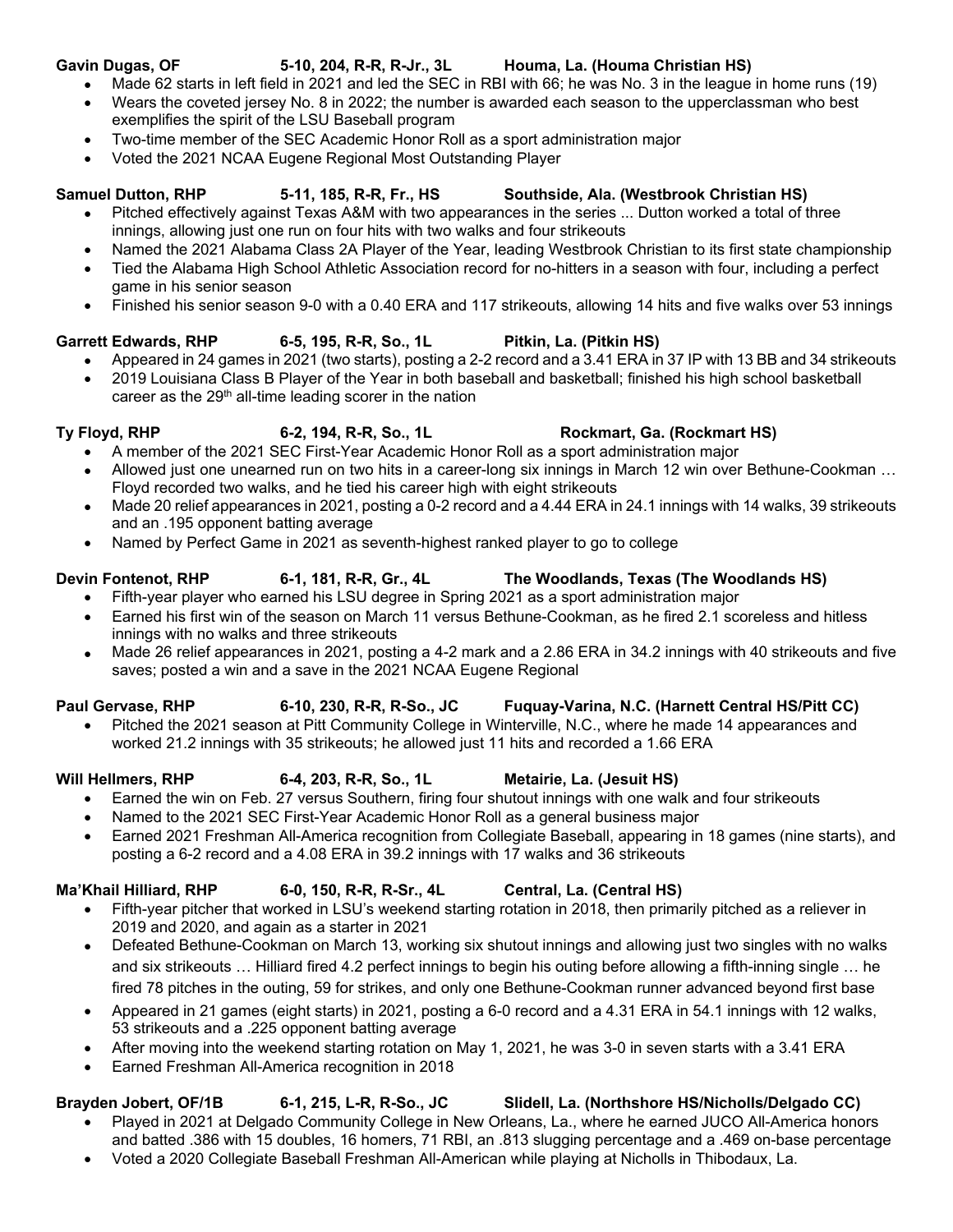- A four-time Class 5A All-State pitcher in high school; in 100 career innings at Thunder Ridge High School, he posted a 20-5 record with a 2.10 ERA and 114 strikeouts
- Hails from same hometown as former LSU All-American pitcher and current MLB All-Star Kevin Gausman of the Toronto Blue Jays

# **Tyler McManus, C 6-0, 210, R-R, Gr., Tr. Slidell, La. (Slidell HS/Delgado CC/Samford)**

- Graduate transfer from Samford University in Birmingham, Ala.
- Homered in back-to-back games on March 18 and March 19 versus Texas A&M, marking his first career LSU dingers
- Played in 54 games in 2021 at Samford, batting .346 (65-for-188) with 13 doubles, two triples, 11 homers and 53 RBI … voted 2021 second-team All-Southern Conference
- The team barber; gives his LSU teammates haircuts when requested

# **Jack Merrifield, INF 6-2, 189, R-R, R-Jr., JC Prairieville, La. (Dutchtown HS/LSU-Eunice)**

- Played at LSU-Eunice from 2019 to 2021 and was named 2021 NJCAA National Defensive Player of the Year with a .987 fielding percentage
- Posted a career batting average of .399 at LSU-E and slugging percentage of .592 with 161 hits, 151 RBI and 12 home runs
- Has his own baking business that features cakes and other pastries

# **Alex Milazzo, C 5-10, 190, R-R, R-So., 2L Zachary, La. (Zachary HS)**

- Two-time member of the SEC Academic Honor Roll as a sport administration major
- Played in 52 games in 2021 (47 starts at catcher), batting .135 with four doubles, one triple, seven RBI and 13 runs … threw out 14 base runners attempting to steal and picked off one runner during the season

- Defeated Towson on Feb. 25 with seven shutout innings … limited Towson to no runs on just two hits a pair of singles – in seven innings with two walks and seven strikeouts … he fired 96 pitches in the outing, 67 for strikes … Money allowed just one Towson base runner to advance beyond first base over the course of seven innings
- Brilliant effort in LSU's opening game of the 2022 season (Feb. 18), as he defeated Maine with seven shutout innings … limited the Black Bears to no runs on just two hits – a pair of singles – in seven innings with one walk and a career-high 10 strikeouts … allowed just one Maine base runner to advance beyond first base over the course of seven innings
- Member of the 2021 SEC First-Year Academic Honor Roll as a sport administration major
- Appeared in 15 games in 2021 (two starts), posting a 1-2 record and an 8.68 ERA in 28 innings with 10 walks and 28 strikeouts

### **Tre' Morgan, 1B 6-1, 191, L-L, So., 1L New Orleans, La. (Brother Martin HS)**  2021 First-Team Freshman All-American, batting .357 (89-for-249) with 16 doubles, four triples, six homers, 42 RBI, 64 runs scored and 15 stolen bases

- LSU's leading hitter in 2021 with runners in scoring position, batting .379 (25-for-66)
- In 2021, finished No. 4 in the SEC in batting average, No. 4 in base hits, No. 4 in runs scored, No. 4 in triples, No. 5 in doubles, No. 5 in stolen bases and No. 7 in on-base percentage (.441)

- **Josh Pearson, OF 5-10, 195, L-R, Fr., HS West Monroe, La. (West Monroe HS)**  Earned 2021 First-Team All-State and First-Team All-Parish honors at West Monroe High, batting .430 on the year
	- Named the MVP of the 2021 Florida Collegiate Summer League as a member of the Sanford (Fla.) River Rats
	- …batted .333 in 28 games for Sanford with 31 hits, 30 runs, 10 doubles, four homers and 23 stolen bases … also won the 2021 Florida Collegiate League Home Run Derby.

# **Blake Money, RHP 6-7, 240, R-R, So., 1L Spring Hill, Tenn. (Summit HS)**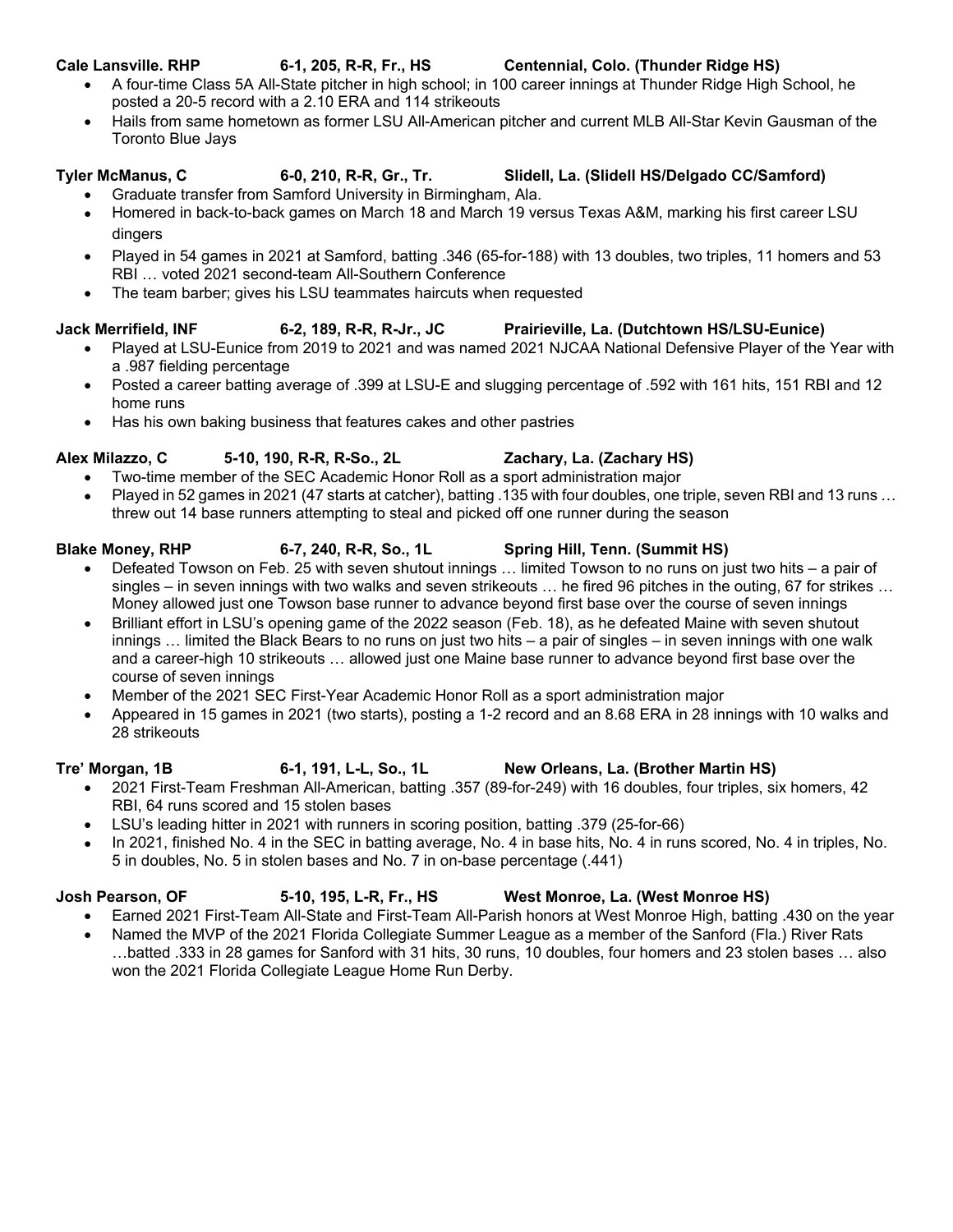### **Eric Reyzelman, RHP 6-2, 188, R-R, R-So., Tr. San Ramon, Calif. (De La Salle HS/San Francisco)**

- Struck out six of the eight batters he faced to earn his first career LSU win in March 15 victory over Tulane … Reyzelman entered the game in the fourth inning and pitched brilliantly, allowing no hits and one walk with six strikeouts in 2.1 shutout innings
- Earned his first save of the season on March 12 vs. Bethune-Cookman by working the final three innings, allowing only two hits with no walks and seven strikeouts
- Named to the Cape Cod League All-Star Team in the summer of 2021, recording a 2.66 ERA and 36 strikeouts in 23.2 innings, and he limited opponents to a .212 cumulative batting average
- Made 21 appearances with 13 starts in two seasons (2020-21) at the University of San Francisco ... posted a 5-4 career record with a 5.72 ERA and 56 strikeouts in 50.1 innings … underwent Tommy John surgery in March of 2020 and returned to the mound just 10 months later at USF
- Plays the piano and can speak Russian

# **Trey Shaffer, LHP 6-1, 180, L-L, Gr., Tr. Biloxi, Miss. (Biloxi HS/Southeastern La.)**

- Graduate transfer from Southeastern Louisiana University, where he played from 2018-2021
- Made 49 career appearances (18 starts) at SLU, posting an 11-8 record and five saves in 127.1 IP with 179 Ks

# **Josh Stevenson, OF 6-1, 195, L-L, Fr., HS Youngsville, La. (St. Thomas More HS)**

- A four-year starting centerfielder at St. Thomas More High in Lafayette, La. … posted a .365 high school career batting average with 31 doubles, five triples, five homers, 82 RBI, 104 runs and 52 stolen bases
- Younger brother of Washington Nationals outfielder Andrew Stevenson, LSU's starting centerfielder from 2013-15 who earned All-America and All-SEC recognition

- Grant Taylor, RHP 6-3, 220, R-R, Fr., HS Florence, Ala. (Florence HS) Enjoyed an impressive SEC debut with four innings of relief work versus Texas A&M March 18 … Taylor allowed
	- no runs on two hits with one walk and one strikeout
	- Posted a 7-0 mark and a 2.25 ERA in 64.2 innings with 127 strikeouts as a senior at Florence (Ala.) High School and was named the 2021 Alabama Class 7A Player of the Year
	- At Florence High, he was a member of the National Honor Society, the 30+ ACT Club, and he served as Spanish Club President

# **Jordan Thompson, INF 6-1, 176, R-R, So., 1L Chula Vista, Calif. (Helix HS)**

- Launched a home run to lead off the bottom of the 11th inning on March 4 vs. Oklahoma lifting LSU to the win at the Shriners College Classic at Minute Maid Park in Houston ... the dinger was Thompson's second walk-off homer of his career ... he also hit a 13th inning walk-off homer last season to defeat UT San Antonio, 10-9.
- Earned 2021 Freshman All-SEC recognition as he played in 62 games (61 starts), batting .250 (53-for-212) with four doubles, one triple, eight homers, 26 RBI, 32 runs and five steals … started 51 games at SS and 10 at 3B
- Voted to the 2021 NCAA Eugene Regional All-Tournament Team

# Hayden Travinski, C 6-3, 218, R-R, R-So., 2L Shreveport, La. (Airline HS)

- Member of the 2021 SEC Academic Honor Roll as a sport administration major
- Played in 29 games (12 starts), batting .271 (13-for-48) with one double, four homers, 13 RBI and 10 runs … started 11 games at catcher and one game at designated hitter

# **Trent Vietmeier, RHP 6-3, 207, R-R, Gr., 4L Pittsburgh, Pa. (Montour HS)**

- Received LSU degree in Spring 2021 as an Interdisciplinary Studies major; now enrolled in LSU's post-graduate construction management curriculum
- Works as a volunteer fireman in his hometown of Pittsburgh, Pa.
- Made 21 appearances (one start) in 2021, posting no decisions and a 3.93 ERA in 18.1 innings with five walks, 16 strikeouts and a .214 opponent batting average … made three appearances in 2021 NCAA Eugene Regional, firing three scoreless innings with one hit, one walk and five strikeouts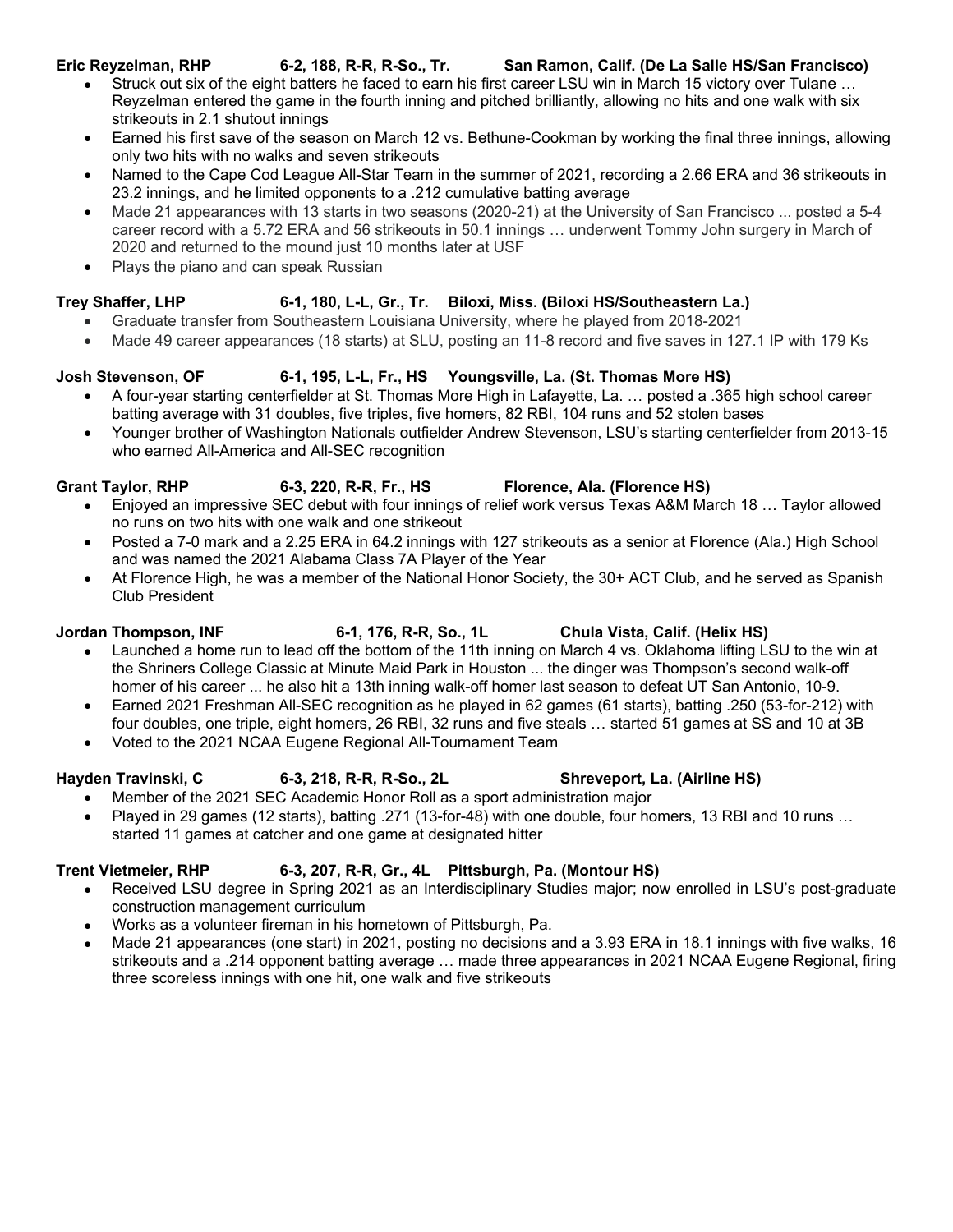# **#14 Jacob Berry - 21 games (All games)**

| Date<br>Feb 18    | Opponent<br>MÁINE  | Pos<br>*of | AB              | ĸ  |    | <b>RBI</b> | 2Β | 3B | НR | BB | SB | CS | <b>HBP</b> | <b>SAC</b> | SF | <b>GDP</b> | ĸ | PO. |   | Ava<br>.20Ō |
|-------------------|--------------------|------------|-----------------|----|----|------------|----|----|----|----|----|----|------------|------------|----|------------|---|-----|---|-------------|
| Feb 19            | <b>MAINE</b>       | *of/3b     |                 |    |    |            |    |    |    |    |    |    |            |            |    |            |   |     |   | .400        |
| Feb <sub>20</sub> | <b>MAINE</b>       | $*$ of     |                 |    |    |            |    |    |    |    |    |    |            |            |    |            |   |     |   | .429        |
| Feb <sub>23</sub> | at Louisiana Tech  | $*$ of/3b  |                 |    |    |            |    |    |    |    |    |    |            |            |    |            |   |     |   | .316        |
| Feb <sub>25</sub> | TOWSON             | *of        |                 |    |    |            |    |    |    |    |    |    |            |            |    |            |   |     |   | .304        |
| Feb <sub>26</sub> | SOUTHERN           | *of        |                 |    |    |            |    |    |    |    |    |    |            |            |    |            |   |     |   | .259        |
| Feb <sub>27</sub> | TOWSON             | *of        |                 |    |    |            |    |    |    |    |    |    |            |            |    |            |   |     |   | .323        |
| Feb <sub>27</sub> | <b>SOUTHERN</b>    | *of        |                 |    |    |            |    |    |    |    |    |    |            |            |    |            |   |     |   | .343        |
| Mar <sub>02</sub> | <b>NEW ORLEANS</b> | *of/3b     |                 |    |    |            |    |    |    |    |    |    |            |            |    |            |   |     |   | .342        |
| Mar <sub>04</sub> | vs Oklahoma        | $*$ of/3b  |                 |    |    |            |    |    |    |    |    |    |            |            |    |            |   |     |   | .317        |
| <b>Mar 05</b>     | vs Texas           | *3b        |                 |    |    |            |    |    |    |    |    |    |            |            |    |            |   |     |   | .326        |
| Mar 06            | vs Baylor          | *of/3b     |                 |    |    |            |    |    |    |    |    |    |            |            |    |            |   |     |   | .340        |
| Mar <sub>09</sub> | <b>MCNEESE</b>     | *of        |                 |    |    |            |    |    |    |    |    |    |            |            |    |            |   |     |   | .345        |
| Mar 11            | BETHUNE-COOKMAN    | *of        |                 |    |    |            |    |    |    |    |    |    |            |            |    |            |   |     |   | .367        |
| Mar 12            | BETHUNE-COOKMAN    | $*3b$      |                 |    |    |            |    |    |    |    |    |    |            |            |    |            |   |     |   | .375        |
| Mar 13            | BETHUNE-COOKMAN    | $*3b$      |                 |    |    |            |    |    |    |    |    |    |            |            |    |            |   |     |   | .382        |
| Mar 15            | TULANE             | $*3b$      |                 |    |    |            |    |    |    |    |    |    |            |            |    |            |   |     |   | .361        |
| Mar 18            | TEXAS A&M          | *3b        |                 |    |    |            |    |    |    |    |    |    |            |            |    |            |   |     |   | .347        |
| Mar 19            | TEXAS A&M          | $*3b$      |                 |    |    |            |    |    |    |    |    |    |            |            |    |            |   |     |   | .342        |
| Mar 20            | TEXAS A&M          | *of        |                 |    |    |            |    |    |    |    |    |    |            |            |    |            |   |     |   | .349        |
| <b>Mar 23</b>     | LOUISIANA TECH     | $*3b$      |                 |    |    |            |    |    |    |    |    |    |            |            |    |            |   |     |   | .345        |
| Totals            |                    | 21gs       | $\overline{87}$ | 20 | 30 | 23         | 6  |    | 8  | 8  |    |    |            | C          |    |            | 9 | 27  | 9 | .345        |

On base pct. .420 • Slugging pct. .690

# **#5 Drew Bianco - 13 games (All games)**

| Date<br>Feb 20    | Opponent<br>MÁINE  | Pos<br>ph/1b | AВ |  | RBI | 2Β | 3B | НR | BB | SB | СS | HBP | <b>SAC</b> | SF | <b>GDP</b> | κ | PO |  | Avg<br>.00Ō      |
|-------------------|--------------------|--------------|----|--|-----|----|----|----|----|----|----|-----|------------|----|------------|---|----|--|------------------|
| Feb <sub>26</sub> | <b>SOUTHERN</b>    | Οt           |    |  |     |    |    |    |    |    |    |     |            |    |            |   |    |  | .000             |
| Feb <sub>27</sub> | Towson             | pr/of        |    |  |     |    |    |    |    |    |    |     |            |    |            |   |    |  | .000             |
| Mar <sub>02</sub> | <b>NEW ORLEANS</b> | pr/of        |    |  |     |    |    |    |    |    |    |     |            |    |            |   |    |  | .000             |
| Mar <sub>04</sub> | vs Oklahoma        | dh           |    |  |     |    |    |    |    |    |    |     |            |    |            |   |    |  | .000             |
| Mar 05            | vs Texas           | 0t           |    |  |     |    |    |    |    |    |    |     |            |    |            |   |    |  | .000             |
| Mar 09            | <b>MCNEESE</b>     | pr/of        |    |  |     |    |    |    |    |    |    |     |            |    |            |   |    |  | .00C             |
| Mar 11            | BETHUNE-COOKMAN    | *3b          |    |  |     |    |    |    |    |    |    |     |            |    |            |   |    |  | .000             |
| Mar 13            | BETHUNE-COOKMAN    | 0t           |    |  |     |    |    |    |    |    |    |     |            |    |            |   |    |  | .111             |
| Mar 15            | TULANE             | pr/of        |    |  |     |    |    |    |    |    |    |     |            |    |            |   |    |  | .111             |
| Mar 18            | TEXAS A&M          |              |    |  |     |    |    |    |    |    |    |     |            |    |            |   |    |  | .091             |
| <b>Mar 20</b>     | TEXAS A&M          | 0t           |    |  |     |    |    |    |    |    |    |     |            |    |            |   |    |  | .091             |
| <b>Mar 23</b>     | LOUISIANA TECH     | pr/of        |    |  |     |    |    |    |    |    |    |     |            |    |            |   |    |  | .09 <sup>1</sup> |
| Totals            |                    | lgs          |    |  |     |    |    |    |    |    |    |     |            |    |            |   |    |  | .091             |

On base pct. .167 • Slugging pct. .182

# **#21 Bryce Collins - 7 appearances (All games)**

| Date<br>Feb 18    | Opponent<br>MÁINE     | GS | ID |  | ER | BB | <b>SO</b> | 2Β | 3Β | НR | WP | ΒK | HBP | IBB | Score<br>10.<br>∵-ٽ            | W-L<br>0-C | Sν | ERA<br>$\mathbf{h}$ | <b>NP</b><br>48 |
|-------------------|-----------------------|----|----|--|----|----|-----------|----|----|----|----|----|-----|-----|--------------------------------|------------|----|---------------------|-----------------|
| Feb 27            | <b>ITHERN</b><br>SOU. |    |    |  |    |    |           |    |    |    |    |    |     |     | 15-0                           | 0-C        |    |                     | 20              |
| Mar <sub>02</sub> | <b>NEW ORLEANS</b>    |    |    |  |    |    |           |    |    |    |    |    |     |     | $\overline{A}$<br>$\mathsf{I}$ | 0-0        |    | ิดว                 | 15              |
| Mar 04            | vs Oklahoma           |    |    |  |    |    |           |    |    |    |    |    |     |     | $5-4$                          | 1-0        |    | .80                 |                 |
| Mar               | THUNE-COOKMAN<br>BF.  |    |    |  |    |    |           |    |    |    |    |    |     |     | 8-.                            | <b>.</b>   |    | -57                 | 27              |
| Mar 15            | .ANE<br>TUL.          |    |    |  |    |    |           |    |    |    |    |    |     |     | / -⊱                           | 1-∩        |    | 2.45                | 14              |
| Mar<br>19         | TEXAS A&M             |    |    |  |    |    |           |    |    |    |    |    |     |     | ا - ،                          |            |    | 2.08                | 43              |
| Totals            |                       |    |    |  |    |    |           |    |    |    |    |    |     |     | 66-3                           | . –        |    | 2.08                |                 |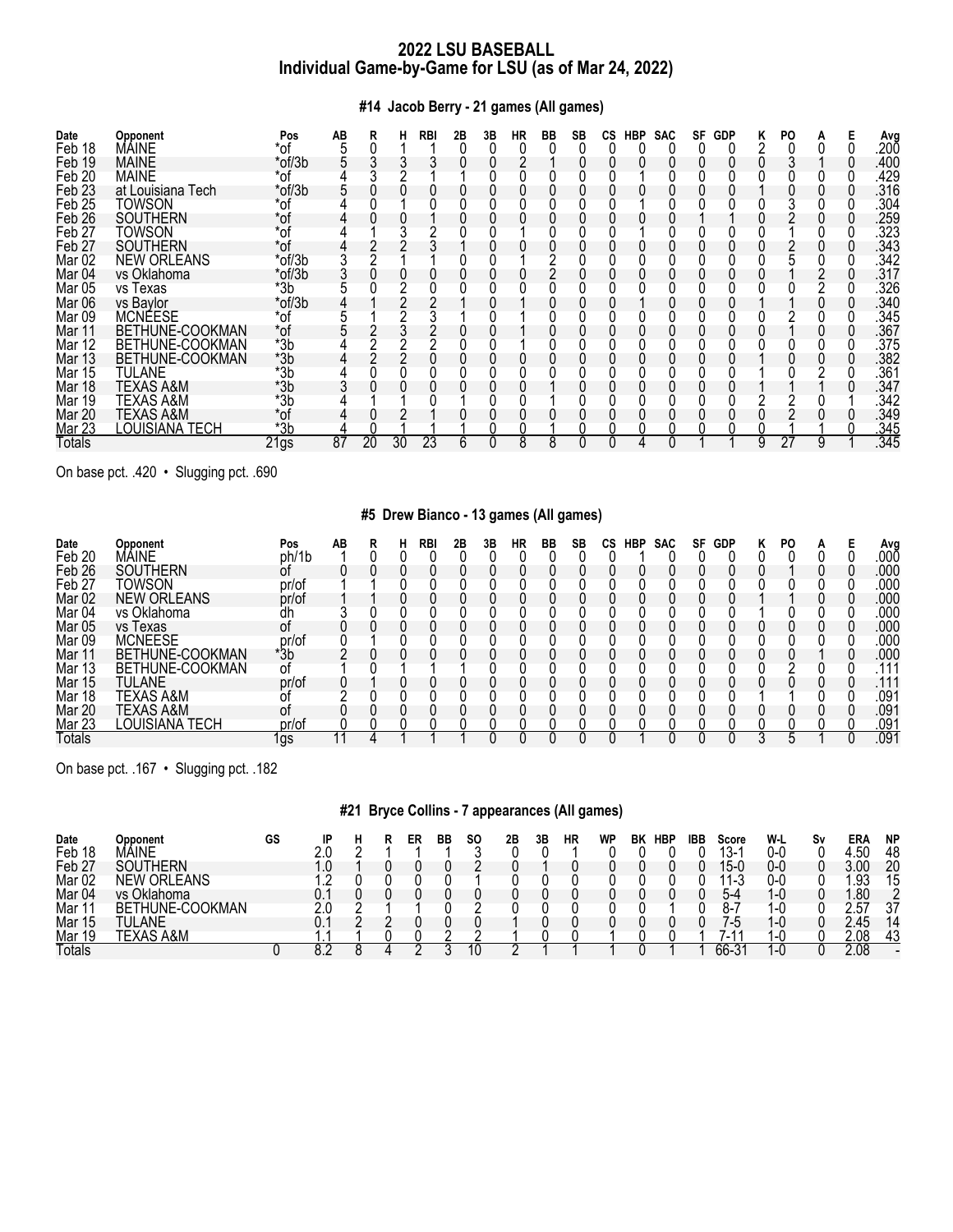**#38 Riley Cooper - 10 appearances (All games)**

| Date              | Opponent           | GS |    |  | ER | BB | SO. | 2B | 3Β | HR | <b>WP</b> | BK | <b>HBP</b> | <b>IBB</b> | <b>Score</b>     | W-L                      | Sν | ERA  | <b>NP</b> |
|-------------------|--------------------|----|----|--|----|----|-----|----|----|----|-----------|----|------------|------------|------------------|--------------------------|----|------|-----------|
| Feb <sub>20</sub> | MAINE              |    |    |  |    |    |     |    |    |    |           |    |            |            | 21-6             | 0-0                      |    | 0.00 | 13        |
| Feb <sub>23</sub> | at Louisiana Tech  |    |    |  |    |    |     |    |    |    |           |    |            |            | 6-1              | O-1                      |    | 9.00 | 44        |
| Mar <sub>02</sub> | <b>NEW ORLEANS</b> |    |    |  |    |    |     |    |    |    |           |    |            |            | ∣1-3             | J- 1                     |    | 5.06 | 31        |
| Mar <sub>04</sub> | vs Oklahoma        |    |    |  |    |    |     |    |    |    |           |    |            |            | 5-4              | O-.                      |    | 5.06 |           |
| Mar <sub>06</sub> | vs Bavlor          |    |    |  |    |    |     |    |    |    |           |    |            |            | 6-9              | J-                       |    | 5.40 |           |
| Mar 13            | BETHUNE-COOKMAN    |    |    |  |    |    |     |    |    |    |           |    |            |            | 15-0             | 0-.                      |    | 4.70 |           |
| Mar 15            | TULANE             |    |    |  |    |    |     |    |    |    |           |    |            |            | -5               | U-.                      |    | 5.62 |           |
| Mar 18            | TEXAS A&M          |    | በጋ |  |    |    |     |    |    |    |           |    |            |            | 4-6              | O-1                      |    | 6.23 |           |
| Mar 19            | TEXAS A&M          |    |    |  |    |    |     |    |    |    |           |    |            |            | 1-1              | ı-                       |    | 5.59 | 28        |
| Mar 20            | TEXAS A&M          |    |    |  |    |    |     |    |    |    |           |    |            |            | 7-6              | ı —                      |    | 4.76 | 18        |
| Totals            |                    |    |    |  |    |    |     |    |    |    |           |    |            |            | $89 - 6^{\circ}$ | $\overline{\phantom{0}}$ |    | 4.76 |           |

# **#16 Collier Cranford - 9 games (All games)**

| Date              | Opponent             | Pos   | AB |  | RBI | 2Β | 3Β | НR | ВB | SB | СS | HBP | <b>SAC</b> | SF | <b>GDP</b> | PO |  | Avo  |
|-------------------|----------------------|-------|----|--|-----|----|----|----|----|----|----|-----|------------|----|------------|----|--|------|
| Feb 18            | MÁINE                | SS    |    |  |     |    |    |    |    |    |    |     |            |    |            |    |  | 000  |
| Feb 19            | <b>MAINE</b>         | SS    |    |  |     |    |    |    |    |    |    |     |            |    |            |    |  | .000 |
| Feb <sub>20</sub> | <b>MAINE</b>         | ph/ss |    |  |     |    |    |    |    |    |    |     |            |    |            |    |  | 000  |
| Feb 26            | SOUTHERN             | SS    |    |  |     |    |    |    |    |    |    |     |            |    |            |    |  | .000 |
| Feb <sub>27</sub> | TOWSON               | SS    |    |  |     |    |    |    |    |    |    |     |            |    |            |    |  | .500 |
| Feb <sub>27</sub> | <b>SOUTHERN</b>      | SS    |    |  |     |    |    |    |    |    |    |     |            |    |            |    |  | .333 |
| Mar <sub>02</sub> | <b>NEW ORLEANS</b>   | pr/ss |    |  |     |    |    |    |    |    |    |     |            |    |            |    |  | .333 |
| Mar 06            | vs Baylor            | 3b    |    |  |     |    |    |    |    |    |    |     |            |    |            |    |  | .333 |
| <u>Mar 13</u>     | THUNE-COOKMAN<br>BET | pr/ss |    |  |     |    |    |    |    |    |    |     |            |    |            |    |  | .250 |
| Totals            |                      | Jgs   |    |  |     |    |    |    |    |    |    |     |            |    |            |    |  | 250  |

On base pct. .625 • Slugging pct. .250

# **#3 Dylan Crews - 21 games (All games)**

| Date<br>Feb 18    | <b>Opponent</b><br>MÁINE | Pos<br>*of | AB | R  | н  | RBI | 2Β | 3B | HR | BB | SВ | СS | HBP | <b>SAC</b> | SF | <b>GDP</b> | κ  | PO. | А | Avg<br>.333       |
|-------------------|--------------------------|------------|----|----|----|-----|----|----|----|----|----|----|-----|------------|----|------------|----|-----|---|-------------------|
| Feb 19            | <b>MAINE</b>             | *of        |    |    |    |     |    |    |    |    |    |    |     |            |    |            |    |     |   | .571              |
| Feb <sub>20</sub> | <b>MAINE</b>             | $*$ of     |    |    |    |     |    |    |    |    |    |    |     |            |    |            |    |     |   | 545               |
|                   |                          |            |    |    |    |     |    |    |    |    |    |    |     |            |    |            |    |     |   |                   |
| Feb <sub>23</sub> | at Louisiana Tech        | *of        |    |    |    |     |    |    |    |    |    |    |     |            |    |            |    |     |   | .429              |
| Feb <sub>25</sub> | TOWSON                   | *of        |    |    |    |     |    |    |    |    |    |    |     |            |    |            |    |     |   | .421              |
| Feb <sub>26</sub> | SOUTHERN                 | *of        |    |    |    |     |    |    |    |    |    |    |     |            |    |            |    |     |   | .435              |
| Feb <sub>27</sub> | TOWSON                   | *of        |    |    |    |     |    |    |    |    |    |    |     |            |    |            |    |     |   | .444              |
| Feb 27            | SOUTHERN                 | *of        |    |    |    |     |    |    |    |    |    |    |     |            |    |            |    |     |   | .483              |
| Mar <sub>02</sub> | <b>NEW ORLEANS</b>       | *of        |    |    |    |     |    |    |    |    |    |    |     |            |    |            |    |     |   | .485              |
| Mar 04            | vs Oklahoma              | *of        |    |    |    |     |    |    |    |    |    |    |     |            |    |            |    |     |   | .447              |
| Mar <sub>05</sub> | vs Texas                 | *of        |    |    |    |     |    |    |    |    |    |    |     |            |    |            |    |     |   | .442              |
| Mar 06            | vs Bavlor                | *of        |    |    |    |     |    |    |    |    |    |    |     |            |    |            |    |     |   | .404              |
| Mar <sub>09</sub> | <b>MCNÉESE</b>           | *of        |    |    |    |     |    |    |    |    |    |    |     |            |    |            |    |     |   | .392              |
| Mar 11            | BETHUNE-COOKMAN          | *of        |    |    |    |     |    |    |    |    |    |    |     |            |    |            |    |     |   | .393              |
| Mar 12            | BETHUNE-COOKMAN          | *of        |    |    |    |     |    |    |    |    |    |    |     |            |    |            |    |     |   | .383              |
| Mar 13            | BETHUNE-COOKMAN          | *of        |    |    |    |     |    |    |    |    |    |    |     |            |    |            |    |     |   | .406              |
| Mar 15            | TULANE                   | *of        |    |    |    |     |    |    |    |    |    |    |     |            |    |            |    |     |   | .388              |
| Mar 18            | TEXAS A&M                | *of        |    |    |    |     |    |    |    |    |    |    |     |            |    |            |    |     |   | .394              |
| Mar 19            | <b>TEXAS A&amp;M</b>     | *of        |    |    |    |     |    |    |    |    |    |    |     |            |    |            |    |     |   | .382              |
| Mar 20            | TEXAS A&M                | *of        |    |    |    |     |    |    |    |    |    |    |     |            |    |            |    |     |   | .383              |
| <b>Mar 23</b>     | LOUISIANA TECH           | $*$ of     |    |    |    |     |    |    |    |    |    |    |     |            |    |            |    |     |   | .384              |
| Totals            |                          | 21gs       | 86 | 25 | 33 | 24  |    |    | 5  | 10 |    |    |     |            |    |            | 19 | 58  |   | $\overline{.384}$ |

On base pct. .465 • Slugging pct. .686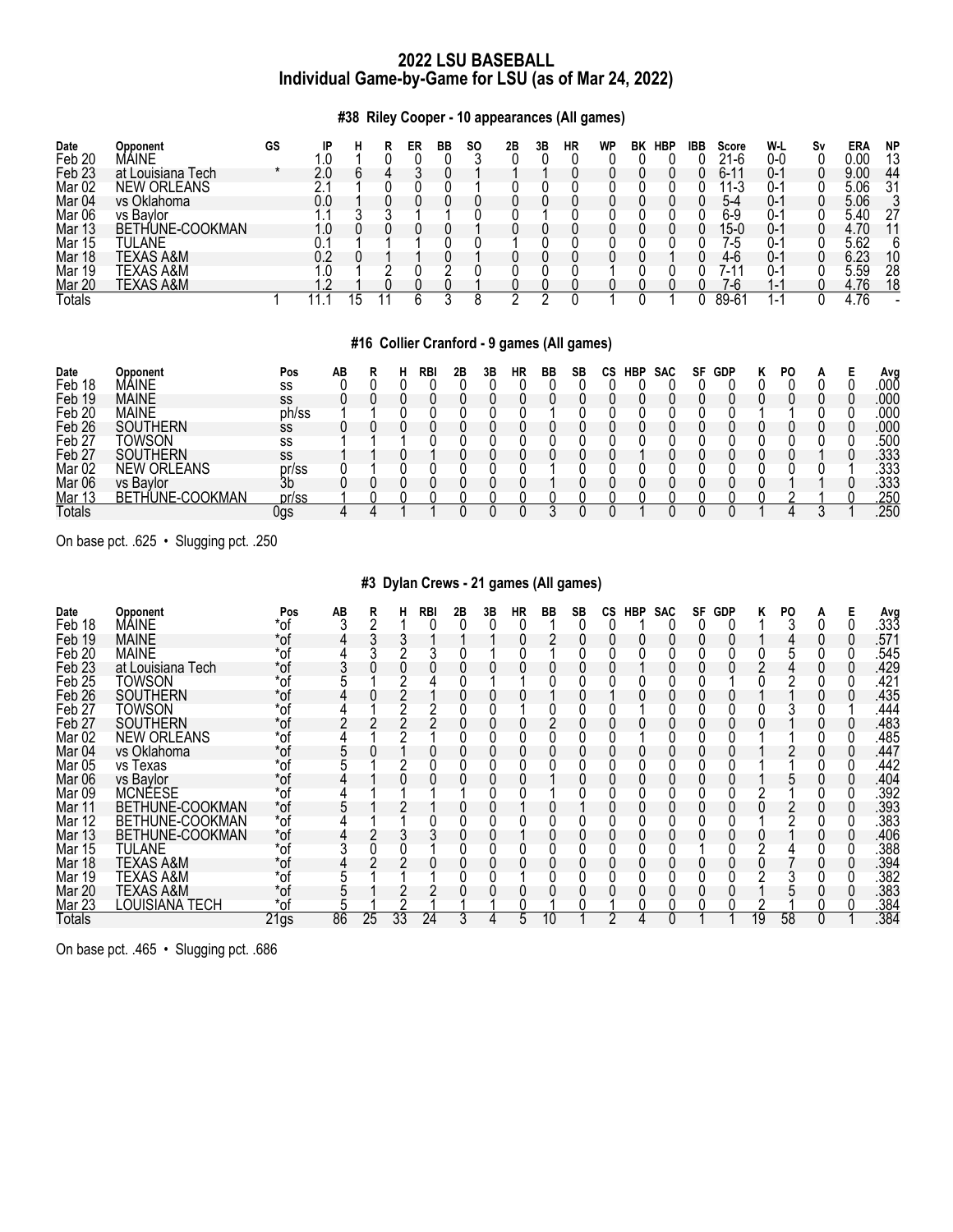**#7 Giovanni DiGiacomo - 20 games (All games)**

| Date<br>Feb 18    | Opponent<br>MÁINE     | Pos<br>of/of | AB | R  |    | <b>RBI</b> | 2Β | 3B | HR | BB | SB | <b>CS</b> | HBP | <b>SAC</b> | SF | <b>GDP</b> | PO. |  | Avg<br>.50Ŏ |
|-------------------|-----------------------|--------------|----|----|----|------------|----|----|----|----|----|-----------|-----|------------|----|------------|-----|--|-------------|
|                   |                       |              |    |    |    |            |    |    |    |    |    |           |     |            |    |            |     |  |             |
| Feb 19            | <b>MAINE</b>          | 0t           |    |    |    |            |    |    |    |    |    |           |     |            |    |            |     |  | .333        |
| Feb 20            | <b>MAINE</b>          | *of/of       |    |    |    |            |    |    |    |    |    |           |     |            |    |            |     |  | .500        |
| Feb <sub>23</sub> | at Louisiana Tech     | ph/of        |    |    |    |            |    |    |    |    |    |           |     |            |    |            |     |  | .375        |
| Feb <sub>25</sub> | TOWSON                |              |    |    |    |            |    |    |    |    |    |           |     |            |    |            |     |  | .375        |
| Feb <sub>26</sub> | <b>SOUTHERN</b>       | pr/of        |    |    |    |            |    |    |    |    |    |           |     |            |    |            |     |  | .444        |
| Feb 27            | TOWSON                | 0t           |    |    |    |            |    |    |    |    |    |           |     |            |    |            |     |  | .444        |
| Feb <sub>27</sub> | <b>SOUTHERN</b>       | ph/of        |    |    |    |            |    |    |    |    |    |           |     |            |    |            |     |  | .400        |
| Mar <sub>02</sub> | <b>NEW ORLEANS</b>    | pr/of        |    |    |    |            |    |    |    |    |    |           |     |            |    |            |     |  | .400        |
| Mar <sub>04</sub> | vs Oklahoma           | Οt           |    |    |    |            |    |    |    |    |    |           |     |            |    |            |     |  | 364         |
| <b>Mar 05</b>     | vs Texas              | *of          |    |    |    |            |    |    |    |    |    |           |     |            |    |            |     |  | .357        |
| Mar 06            | vs Baylor             | рh           |    |    |    |            |    |    |    |    |    |           |     |            |    |            |     |  | .333        |
| Mar <sub>09</sub> | <b>MCNÉESE</b>        | Οt           |    |    |    |            |    |    |    |    |    |           |     |            |    |            |     |  | .333        |
| Mar 12            | BETHUNE-COOKMAN       | $*$ of       |    |    |    |            |    |    |    |    |    |           |     |            |    |            |     |  | .312        |
| <b>Mar 13</b>     | BETHUNE-COOKMAN       | *of          |    |    |    |            |    |    |    |    |    |           |     |            |    |            |     |  | .400        |
| Mar 15            | TULANE                | *of          |    |    |    |            |    |    |    |    |    |           |     |            |    |            |     |  | .417        |
| Mar 18            | TEXAS A&M             | *of/of       |    |    |    |            |    |    |    |    |    |           |     |            |    |            |     |  | .357        |
| Mar 19            | TEXAS A&M             | *of/of       |    |    |    |            |    |    |    |    |    |           |     |            |    |            |     |  | .379        |
| <b>Mar 20</b>     | TEXAS A&M             | *of/of       |    |    |    |            |    |    |    |    |    |           |     |            |    |            |     |  | .375        |
| <b>Mar 23</b>     | <b>LOUISIANA TECH</b> | *of          |    |    |    |            |    |    |    |    |    |           |     |            |    |            |     |  | .342        |
| Totals            |                       | 9gs          | 38 | 10 | 13 |            |    |    |    |    |    |           |     |            |    |            |     |  | .342        |

On base pct. .468 • Slugging pct. .632

# **#4 Cade Doughty - 21 games (All games)**

| Date<br>Feb 18    | <b>Opponent</b><br>MÁINE | Pos<br>$*3b/2b$ | AB | R  | н  | RBI | 2Β | 3B | HR | ВB | <b>SB</b> | СS | HBP | <b>SAC</b> | SF | <b>GDP</b> |    | PO |    |   | Avg<br>.40Ō |
|-------------------|--------------------------|-----------------|----|----|----|-----|----|----|----|----|-----------|----|-----|------------|----|------------|----|----|----|---|-------------|
|                   |                          |                 |    |    |    |     |    |    |    |    |           |    |     |            |    |            |    |    |    |   |             |
| Feb 19            | <b>MAINE</b>             | $*2b$           |    |    |    |     |    |    |    |    |           |    |     |            |    |            |    |    |    |   | .455        |
| Feb <sub>20</sub> | <b>MAINE</b>             | $*2b$           |    |    |    |     |    |    |    |    |           |    |     |            |    |            |    |    |    |   | .571        |
| Feb <sub>23</sub> | at Louisiana Tech        | *2b             |    |    |    |     |    |    |    |    |           |    |     |            |    |            |    |    |    |   | .500        |
| Feb <sub>25</sub> | <b>TOWSON</b>            | $*$ 2b          |    |    |    |     |    |    |    |    |           |    |     |            |    |            |    |    |    |   | .500        |
| Feb <sub>26</sub> | <b>SOUTHERN</b>          | $*2b$           |    |    |    |     |    |    |    |    |           |    |     |            |    |            |    |    |    |   | .462        |
| Feb 27            | TOWSON                   | *2b             |    |    |    |     |    |    |    |    |           |    |     |            |    |            |    |    |    |   | .429        |
| Feb 27            | <b>SOUTHERN</b>          | $*2b/3b$        |    |    |    |     |    |    |    |    |           |    |     |            |    |            |    |    |    |   | .387        |
| Mar <sub>02</sub> | <b>NEW ORLEANS</b>       | $*$ 2b          |    |    |    |     |    |    |    |    |           |    |     |            |    |            |    |    |    |   | .389        |
| Mar <sub>04</sub> | vs Oklahoma              | $*2b$           |    |    |    |     |    |    |    |    |           |    |     |            |    |            |    |    |    |   | .415        |
| Mar <sub>05</sub> | vs Texas                 | $*2b$           |    |    |    |     |    |    |    |    |           |    |     |            |    |            |    |    |    |   | 422         |
| Mar 06            | vs Baylor                | *2b             |    |    |    |     |    |    |    |    |           |    |     |            |    |            |    |    |    |   | .388        |
| Mar <sub>09</sub> | <b>MCNEESE</b>           | $*2b$           |    |    |    |     |    |    |    |    |           |    |     |            |    |            |    |    |    |   | .385        |
| Mar 11            | BETHUNE-COOKMAN          | *2b             |    |    |    |     |    |    |    |    |           |    |     |            |    |            |    |    |    |   | .382        |
| Mar 12            | BETHUNE-COOKMAN          | $*$ 2b          |    |    |    |     |    |    |    |    |           |    |     |            |    |            |    |    |    |   | 379         |
| Mar 13            | BETHUNE-COOKMAN          | $*2b$           |    |    |    |     |    |    |    |    |           |    |     |            |    |            |    |    |    |   | .393        |
| Mar 15            | TULANE                   | $*2b$           |    |    |    |     |    |    |    |    |           |    |     |            |    |            |    |    |    |   | .375        |
| Mar 18            | TEXAS A&M                | *2b             |    |    |    |     |    |    |    |    |           |    |     |            |    |            |    |    |    |   | .388        |
| Mar 19            | TEXAS A&M                | $*2b$           |    |    |    |     |    |    |    |    |           |    |     |            |    |            |    |    |    |   | .394        |
| Mar 20            | TEXAS A&M                | *2b             |    |    |    |     |    |    |    |    |           |    |     |            |    |            |    |    |    |   | .392        |
| <b>Mar 23</b>     | <u>LOUISIANA TECH</u>    | $*2b$           |    |    |    |     |    |    |    |    |           |    |     |            |    |            |    |    |    |   | .375        |
| Totals            |                          | 21gs            | 80 | 21 | 30 | 29  |    | 0  | 6  | 14 | 3         |    | 3   |            | c  |            | 15 | 36 | 36 | 6 | .375        |

On base pct. .475 • Slugging pct. .738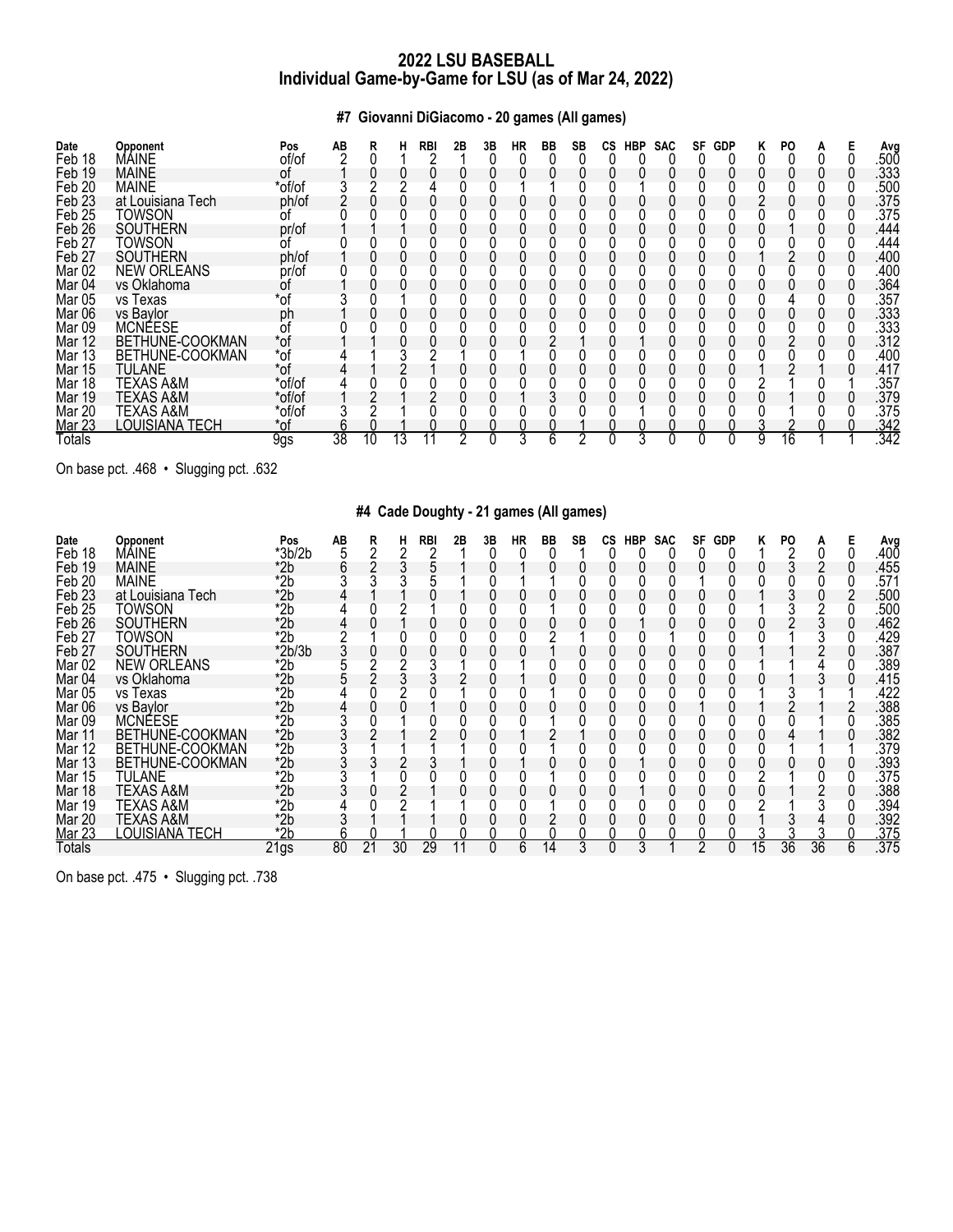**#8 Gavin Dugas - 18 games (All games)**

| Date<br>Feb 18    | Opponent<br>MÁINE  | Pos<br>*of | AВ | R | н  | RBI | 2Β | 3B | НR | BB | SB | CS. | <b>HBP</b> | <b>SAC</b> | SF | <b>GDP</b> | n  | PO |  | Avg<br>.00Ō |
|-------------------|--------------------|------------|----|---|----|-----|----|----|----|----|----|-----|------------|------------|----|------------|----|----|--|-------------|
| Feb 19            | <b>MAINE</b>       | *of        |    |   |    |     |    |    |    |    |    |     |            |            |    |            |    |    |  | .333        |
| Feb <sub>23</sub> | at Louisiana Tech  | *of        |    |   |    |     |    |    |    |    |    |     |            |            |    |            |    |    |  | .444        |
| Feb <sub>25</sub> | TOWSON             | *of        |    |   |    |     |    |    |    |    |    |     |            |            |    |            |    |    |  | .308        |
| Feb <sub>26</sub> | <b>SOUTHERN</b>    | *of        |    |   |    |     |    |    |    |    |    |     |            |            |    |            |    |    |  | .333        |
| Feb <sub>27</sub> | TOWSON             | *of        |    |   |    |     |    |    |    |    |    |     |            |            |    |            |    |    |  | 316         |
| Feb <sub>27</sub> | <b>SOUTHERN</b>    | $*$ of     |    |   |    |     |    |    |    |    |    |     |            |            |    |            |    |    |  | .300        |
| Mar 02            | <b>NEW ORLEANS</b> | *of        |    |   |    |     |    |    |    |    |    |     |            |            |    |            |    |    |  | .286        |
| Mar <sub>04</sub> | vs Oklahoma        | *of        |    |   |    |     |    |    |    |    |    |     |            |            |    |            |    |    |  | 292         |
| Mar 05            | vs lexas           | *of        |    |   |    |     |    |    |    |    |    |     |            |            |    |            |    |    |  | .269        |
| Mar 06            | vs Bavlor          | *of        |    |   |    |     |    |    |    |    |    |     |            |            |    |            |    |    |  | 276         |
| Mar 09            | <b>MCNÉESE</b>     | *of        |    |   |    |     |    |    |    |    |    |     |            |            |    |            |    |    |  | 344         |
| Mar 11            | BETHUNE-COOKMAN    | *of        |    |   |    |     |    |    |    |    |    |     |            |            |    |            |    |    |  | 314         |
| Mar 12            | BETHUNE-COOKMAN    | *of        |    |   |    |     |    |    |    |    |    |     |            |            |    |            |    |    |  | .308        |
| Mar 13            | BETHUNE-COOKMAN    | $*$ of     |    |   |    |     |    |    |    |    |    |     |            |            |    |            |    |    |  | .279        |
| Mar 15            | <b>TULANE</b>      | *of        |    |   |    |     |    |    |    |    |    |     |            |            |    |            |    |    |  | .295        |
| Mar 19            | TEXAS A&M          | ph/of      |    |   |    |     |    |    |    |    |    |     |            |            |    |            |    |    |  | .277        |
| Mar 23            | LOUISIANA TECH     | *of        |    |   |    |     |    |    |    |    |    |     |            |            |    |            |    |    |  | .300        |
| Totals            |                    | 17gs       | 50 |   | 15 |     | o  |    |    |    | c  |     |            |            |    |            | 18 | 23 |  | .300        |

On base pct. .493 • Slugging pct. .400

# **#45 Samuel Dutton - 6 appearances (All games)**

| Date              | Opponent       | GS | םו |  | ER | BB | SΟ | 2B | 3Β | НR | WP | BK | <b>HBP</b> | IBB | Score              | W-L | S٧ | ER/      | <b>NP</b> |
|-------------------|----------------|----|----|--|----|----|----|----|----|----|----|----|------------|-----|--------------------|-----|----|----------|-----------|
| Feb 27            | <b>TOWSON</b>  |    |    |  |    |    |    |    |    |    |    |    |            |     | . .                | 0-0 |    | $0.00\,$ | 12        |
| Mar 05            | vs Texas       |    |    |  |    |    |    |    |    |    |    |    |            |     | ı-6                | 0-0 |    | 0.00     | 46        |
| Mar <sub>09</sub> | <b>MCNEESE</b> |    |    |  |    |    |    |    |    |    |    |    |            |     | 6-3                | 0-0 |    | 0.00     | 39        |
| Mar 15            | TULANE         |    |    |  |    |    |    |    |    |    |    |    |            |     | -5                 | 0-0 |    | 0.00     |           |
| Mar 18            | \S A&M         |    |    |  |    |    |    |    |    |    |    |    |            |     | 4-6                | 0-0 |    | 0.00     | 26        |
| <b>Mar 20</b>     | A&M            |    |    |  |    |    |    |    |    |    |    |    |            |     | $\sqrt{ }$<br>$-b$ | 0-0 |    | 0.96     | 34        |
| Totals            |                |    |    |  |    |    |    |    |    |    |    |    |            |     | 36.27<br>∵-0∪      | 0 ር |    | 0.96     |           |

# **#43 Garrett Edwards - 5 appearances (All games)**

| Date              | <b>Doponent</b>             | GS | IP |  | ER | BB | <b>SO</b> | 2B | 3Β | HR | WP | BK | <b>HBP</b> | <b>IBB</b> | Score               | W-L | S٧ | ERA                  | <b>NP</b> |
|-------------------|-----------------------------|----|----|--|----|----|-----------|----|----|----|----|----|------------|------------|---------------------|-----|----|----------------------|-----------|
| Feb <sub>20</sub> | MAINE                       |    |    |  |    |    |           |    |    |    |    |    |            |            | ິ<br>$\sim$<br>. -r | 0-0 |    | nn.                  | 18        |
| Feb <sub>25</sub> | <b>TOWSON</b>               |    |    |  |    |    |           |    |    |    |    |    |            |            | 6-0                 | 0-0 |    | $\cdot$ 0 $\sim$     | റാ<br>za  |
| Mar <sub>02</sub> | EANS<br>∩RI<br>NEW          |    |    |  |    |    |           |    |    |    |    |    |            |            | 1-J                 | 0-C |    | ۵                    | 26        |
| Mar 1             | E-COOKMAN<br>'HUNE-<br>BETI |    |    |  |    |    |           |    |    |    |    |    |            |            | ი-                  | 0-0 |    | $\sim$ $\sim$ $\sim$ |           |
| Mar 19            | A&N<br>TEY                  |    |    |  |    |    |           |    |    |    |    |    |            |            | . - ۱               | U-l |    |                      |           |
| <b>Totals</b>     |                             |    |    |  |    |    |           |    |    |    |    |    |            |            | 52<br>`-            | U-L |    |                      | -         |

# **#9 Ty Floyd - 6 appearances (All games)**

| Date              | Opponent                           | GS |     |  | ER | BB | <b>SO</b> | 2B | 3Β | НR | WF | ΒK | <b>HBP</b> | IBB | Score                    | W-L  | S٧ | ERA               | <b>NP</b> |
|-------------------|------------------------------------|----|-----|--|----|----|-----------|----|----|----|----|----|------------|-----|--------------------------|------|----|-------------------|-----------|
| Feb 20            | MÁINE                              |    | 5.0 |  |    |    |           |    |    |    |    |    |            |     | $\sim$<br>1-r            | ำ−เ. |    | .80               | 76        |
| Feb 27            | Towson                             |    | 5.0 |  |    |    |           |    |    |    |    |    |            |     | $\overline{\phantom{0}}$ | Z-۱  |    | .80               | 78        |
| Mar <sub>05</sub> | l exas<br>٧S                       |    | .∪  |  |    |    |           |    |    |    |    |    |            |     | −ւ                       | ,    |    | .86               | 86        |
| Mar 12            | <b>UNE-COOKMAN</b><br>Ήl<br>BE.    |    | 6.0 |  |    |    |           |    |    |    |    |    |            |     | ე-                       |      |    |                   | 87        |
| Mar<br>18         | A&M                                |    |     |  |    |    |           |    |    |    |    |    |            |     | 4-c                      | `-   |    | $\sim$            | 36        |
| <b>Mar 23</b>     | _OI<br>IANA<br><b>TECL</b><br>EVL. |    | .u  |  |    |    |           |    |    |    |    |    |            |     | ∩–                       |      |    | -50<br>n<br>U.U.L | 37        |
| Totals            |                                    |    | ∠∪. |  |    |    | 28        |    |    |    |    |    |            |     | 48-2<br>$\sim$           | s.,  |    | 3.52              |           |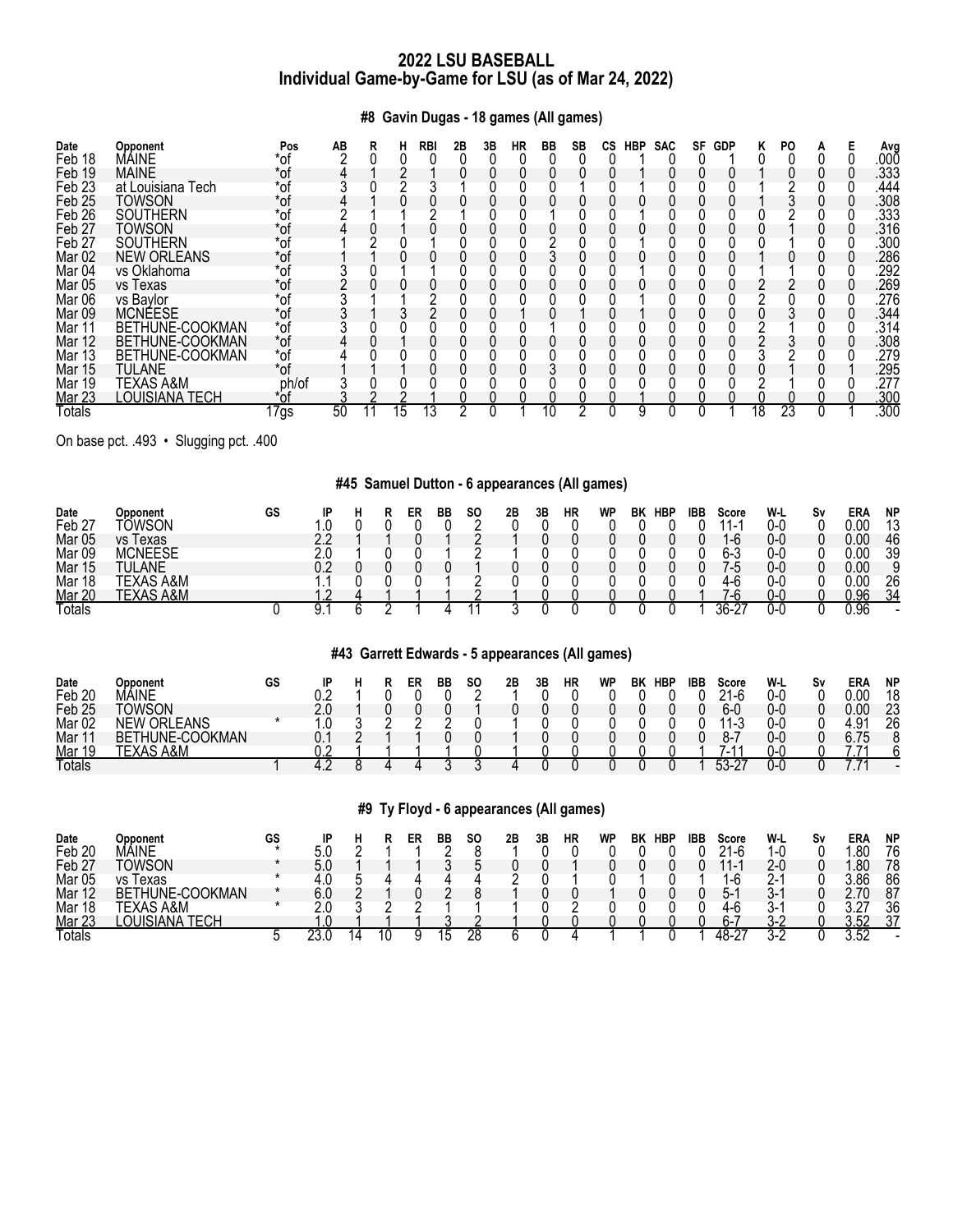# **#28 Devin Fontenot - 9 appearances (All games)**

| Date              | Opponent                              | GS | IP |  | ER | BB | <b>SO</b> | 2B | 3Β | НR | WP | BK | <b>HBP</b> | IBB | Score                | W-L                      | S٧ | ERA  | <b>NP</b> |
|-------------------|---------------------------------------|----|----|--|----|----|-----------|----|----|----|----|----|------------|-----|----------------------|--------------------------|----|------|-----------|
| Feb <sub>20</sub> | Viaine                                |    |    |  |    |    |           |    |    |    |    |    |            |     | 21-6                 | 0-0                      |    | 0.00 |           |
| Feb <sub>27</sub> | <b>TOWSON</b>                         |    |    |  |    |    |           |    |    |    |    |    |            |     | 44<br>$\overline{ }$ | 0-0                      |    | 0.00 | 46        |
| Mar <sub>04</sub> | vs Oklahoma                           |    |    |  |    |    |           |    |    |    |    |    |            |     | 5-4                  | 0-C                      |    | .69  | 25        |
| Mar 06            | vs Bavlor                             |    |    |  |    |    |           |    |    |    |    |    |            |     | 6-9                  | 0-0                      |    | l.5C |           |
| Mar 1             | BETHUNE-COOKMAN                       |    |    |  |    |    |           |    |    |    |    |    |            |     |                      | 1-ເ                      |    | 3 24 | 23        |
| Mar 15            | TULANE                                |    |    |  |    |    |           |    |    |    |    |    |            |     | / - ს                | 1-0                      |    | n    | 31        |
| Mar 18            | TEXAS A&M                             |    |    |  |    |    |           |    |    |    |    |    |            |     | 4-r                  | 1-ເ                      |    | 2.61 |           |
| Mar 19            | TEXAS A&M                             |    |    |  |    |    |           |    |    |    |    |    |            |     | 7-11                 |                          |    | 2.53 | າ 1       |
| Mar 23            | LOUISIANA <sup>:</sup><br><b>TECH</b> |    |    |  |    |    |           |    |    |    |    |    |            |     | հ ՝                  | . .                      |    | .98  | 35        |
| Totals            |                                       |    |    |  |    |    |           |    |    |    |    |    |            |     | 75-56                | $\overline{\phantom{0}}$ |    | .98  |           |

# **#35 Paul Gervase - 9 appearances (All games)**

| Date              | Opponent           | GS |         |  | ER | ВB | SO. | 2Β | 3Β | HR | <b>WP</b> | BK | <b>HBP</b> | IBB | Score          | W-L                      | S٧ | ERA  | <b>NP</b> |
|-------------------|--------------------|----|---------|--|----|----|-----|----|----|----|-----------|----|------------|-----|----------------|--------------------------|----|------|-----------|
| Feb 19            | MAINE              |    |         |  |    |    |     |    |    |    |           |    |            |     | 17-8           | 0-0                      |    | 0.00 | 13        |
| Feb <sub>23</sub> | at Louisiana Tech  |    |         |  |    |    |     |    |    |    |           |    |            |     | 6-1            | 0-0                      |    | 0.00 |           |
| Feb <sub>26</sub> | <b>SOUTHERN</b>    |    |         |  |    |    |     |    |    |    |           |    |            |     | a_s            | 1 0                      |    | 0.00 | 25        |
| Mar 02            | <b>NEW ORLEANS</b> |    |         |  |    |    |     |    |    |    |           |    |            |     | 11-3           | 1-0                      |    | 0.00 | 25        |
| Mar <sub>06</sub> | vs Bavlor          |    |         |  |    |    |     |    |    |    |           |    |            |     | 6-9            | $\overline{\phantom{0}}$ |    | .26  | 37        |
| Mar 09            | <b>MCNÉESE</b>     |    |         |  |    |    |     |    |    |    |           |    |            |     | 6-3            | $1 -$                    |    | 4.   | 38        |
| Mar 15            | TULANE             |    |         |  |    |    |     |    |    |    |           |    |            |     | 7-5            | $\overline{\phantom{0}}$ |    | .38  | 34        |
| Mar 18            | TEXAS A&M          |    |         |  |    |    |     |    |    |    |           |    |            |     | 4-6            | 1-1                      |    | 3.38 | 16        |
| <b>Mar 23</b>     | .OUISIANA<br>TECH  |    |         |  |    |    |     |    |    |    |           |    |            |     | ካ-.            |                          |    | 2.84 | 32        |
| Totals            |                    |    | $-12.2$ |  |    |    | 24  |    |    |    |           |    |            |     | $2 - 54$<br>77 | ı-l                      |    | 2.84 |           |

# **#48 Will Hellmers - 5 appearances (All games)**

| Date              | Opponent                           | GS |     |  | ER | BB | <b>SO</b> | 2B | 3Β | HR | WP | BK | <b>HBP</b> | IBB | Score                | W-L | S٧ | ER/        | <b>NP</b> |
|-------------------|------------------------------------|----|-----|--|----|----|-----------|----|----|----|----|----|------------|-----|----------------------|-----|----|------------|-----------|
| Feb <sub>23</sub> | l ech                              |    |     |  |    |    |           |    |    |    |    |    |            |     | ົ່າ-                 | 0-0 |    |            | 24        |
| Feb <sub>27</sub> | <b>HERN</b><br>וחס                 |    |     |  |    |    |           |    |    |    |    |    |            |     | $15-f$               | 1-0 |    | .69        | 55        |
| Mar <sub>09</sub> | <b>MCNEESE</b>                     |    | ^ ^ |  |    |    |           |    |    |    |    |    |            |     | $\sim$ $\sim$<br>h-. | ን በ |    | .08        | 43        |
| Mar 15            | <b>TULANE</b>                      |    |     |  |    |    |           |    |    |    |    |    |            |     | -5                   | 2-0 |    | 70         | 29        |
| <b>Mar 23</b>     | TECH<br>$\bigcap$ $\bigcap$<br>ANA |    |     |  |    |    |           |    |    |    |    |    |            |     | ∩–∶                  | Z-U |    | <u>. v</u> | 45        |
| <b>Totals</b>     |                                    |    |     |  |    |    |           |    |    |    |    |    |            |     | ጋፍ                   | 2-l |    |            |           |

# **#52 Ma'Khail Hilliard - 4 appearances (All games)**

| Date          | Opponent                         | GS |             |             |     | ER | BB | <b>SO</b> | 2Β | 3Β | <b>HR</b> | WP | BK | <b>HBP</b> | <b>IBB</b> | Score             | W-L      | S٧ | ERA                      | <b>NP</b> |
|---------------|----------------------------------|----|-------------|-------------|-----|----|----|-----------|----|----|-----------|----|----|------------|------------|-------------------|----------|----|--------------------------|-----------|
| Feb<br>19     | MÁINE                            |    |             |             |     |    |    |           |    |    |           |    |    |            |            | 17 <sub>-</sub> 8 | 0-0      |    | $\overline{\phantom{a}}$ | 59        |
| Feb 26        | SOUTHERN                         |    |             |             |     |    |    |           |    |    |           |    |    |            |            | $9-2$             | ົ<br>U-U |    | 5.62                     | 56        |
| Mar 1<br>ιυ   | <b>THUNE-CL</b><br>OOKMAN<br>BET |    |             |             |     |    |    |           |    |    |           |    |    |            |            | 15-ι              |          |    | $\Omega$                 | 78        |
| <b>Mar 20</b> | A&M<br>TEYA-                     |    | $T_{\rm f}$ | 10          |     |    |    |           |    |    |           |    |    |            |            | -ი                |          |    | 5.00                     | 75        |
| Totals        |                                  |    | 10.<br>v.v  | 1 C<br>l sa | 1 C | ີ  |    |           |    |    |           |    |    |            |            | 48.<br>-16<br>ີ   |          |    | 5.00                     | $\sim$    |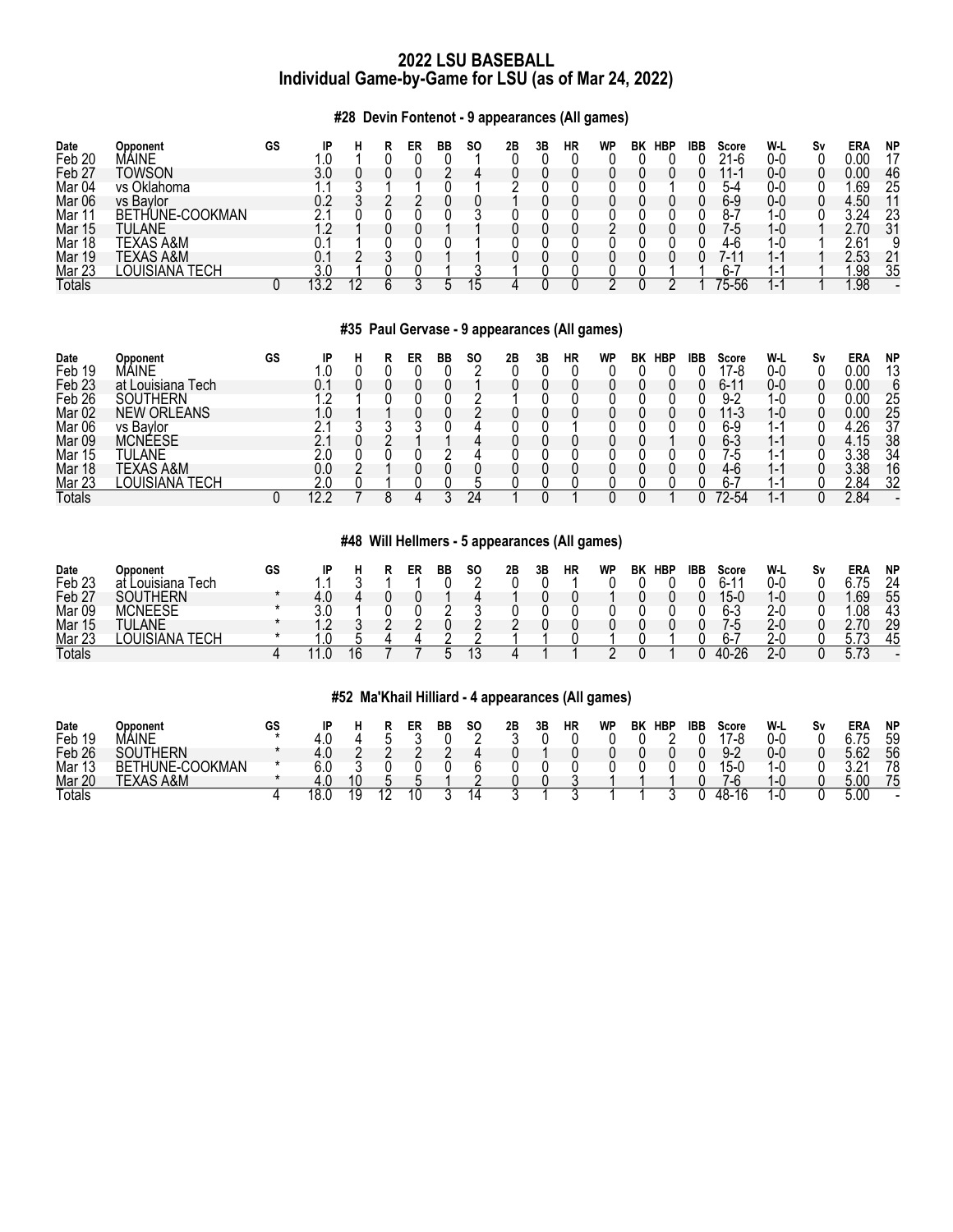# **#6 Brayden Jobert - 21 games (All games)**

| Date<br>Feb 18    | <b>Opponent</b><br>MÁINE | Pos<br>ph/dh     | AB | R  |    | <b>RBI</b> | 2Β | 3B | HR | BB | SB | CS | HBP | <b>SAC</b> | SF | <b>GDP</b> | ĸ | PO |  | Avg<br>.000 |
|-------------------|--------------------------|------------------|----|----|----|------------|----|----|----|----|----|----|-----|------------|----|------------|---|----|--|-------------|
| Feb 19            | <b>MAINE</b>             | *dh              |    |    |    |            |    |    |    |    |    |    |     |            |    |            |   |    |  | .600        |
| Feb <sub>20</sub> | <b>MAINE</b>             | *dh              |    |    |    |            |    |    |    |    |    |    |     |            |    |            |   |    |  | .667        |
| Feb <sub>23</sub> | at Louisiana Tech        | *dh              |    |    |    |            |    |    |    |    |    |    |     |            |    |            |   |    |  | .583        |
| Feb <sub>25</sub> | TOWSON                   | *dh              |    |    |    |            |    |    |    |    |    |    |     |            |    |            |   |    |  | .467        |
| Feb <sub>26</sub> | <b>SOUTHERN</b>          | *dh              |    |    |    |            |    |    |    |    |    |    |     |            |    |            |   |    |  | .421        |
| Feb <sub>27</sub> | TOWSON                   | *dh              |    |    |    |            |    |    |    |    |    |    |     |            |    |            |   |    |  | .478        |
| Feb <sub>27</sub> | <b>SOUTHERN</b>          | *dh              |    |    |    |            |    |    |    |    |    |    |     |            |    |            |   |    |  | .440        |
| Mar <sub>02</sub> | <b>NEW ORLEANS</b>       | *dh              |    |    |    |            |    |    |    |    |    |    |     |            |    |            |   |    |  | .414        |
| Mar <sub>04</sub> | vs Oklahoma              | *dh              |    |    |    |            |    |    |    |    |    |    |     |            |    |            |   |    |  | .387        |
| <b>Mar 05</b>     | vs Texas                 | *dh              |    |    |    |            |    |    |    |    |    |    |     |            |    |            |   |    |  | .353        |
| Mar 06            | vs Baylor                | *dh              |    |    |    |            |    |    |    |    |    |    |     |            |    |            |   |    |  | .342        |
| Mar 09            | <b>MCNÉESE</b>           | *dh              |    |    |    |            |    |    |    |    |    |    |     |            |    |            |   |    |  | .357        |
| Mar 11            | BETHUNE-COOKMAN          | *dh              |    |    |    |            |    |    |    |    |    |    |     |            |    |            |   |    |  | .356        |
| Mar 12            | BETHUNE-COOKMAN          | *dh              |    |    |    |            |    |    |    |    |    |    |     |            |    |            |   |    |  | .354        |
| Mar 13            | BETHUNE-COOKMAN          | *dh              |    |    |    |            |    |    |    |    |    |    |     |            |    |            |   |    |  | .373        |
| Mar 15            | TULANE                   | *dh              |    |    |    |            |    |    |    |    |    |    |     |            |    |            |   |    |  | .345        |
| Mar 18            | <b>TEXAS A&amp;M</b>     | *dh              |    |    |    |            |    |    |    |    |    |    |     |            |    |            |   |    |  | .322        |
| Mar 19            | TEXAS A&M                | *dh              |    |    |    |            |    |    |    |    |    |    |     |            |    |            |   |    |  | .311        |
| Mar 20            | TEXAS A&M                | *dh              |    |    |    |            |    |    |    |    |    |    |     |            |    |            |   |    |  | .308        |
| Mar 23            | LOUISIANA TECH           | *dh              |    |    |    |            |    |    |    |    |    |    |     |            |    |            |   |    |  | .296        |
| Totals            |                          | 20 <sub>gs</sub> |    | 18 | 21 | 20         | 5  |    |    |    |    |    | ∩   |            | っ  |            |   |    |  | .296        |

On base pct. .395 • Slugging pct. .535

# **#34 Cale Lansville - 4 appearances (All games)**

| Date          | Opponent                        | GS |               |  | ER | ВB | <b>SO</b> | 2Β | 3Β | HR | <b>WP</b> | BK | <b>HBP</b> | <b>IBB</b> | Score    | W-L | S٧ | ERA  | <b>NP</b>                |
|---------------|---------------------------------|----|---------------|--|----|----|-----------|----|----|----|-----------|----|------------|------------|----------|-----|----|------|--------------------------|
| Feb 19        | MÁINE                           |    |               |  |    |    |           |    |    |    |           |    |            |            | 17-8     | 0-0 |    | 18 N | 20                       |
| Mar 05        | Texas<br>$\overline{10}$        |    |               |  |    |    |           |    |    |    |           |    |            |            | $1-b$    | 0-C |    | a nn | $\overline{11}$          |
| Mar 1<br>ιυ   | <b>COOKMAN</b><br>'HUNE-<br>BE1 |    |               |  |    |    |           |    |    |    |           |    |            |            | $15 - 6$ | 0-0 |    | ົດ   | 17                       |
| <b>Mar 23</b> | ECH<br>או ור<br>iana            |    | ົ<br><u>.</u> |  |    |    |           |    |    |    |           |    |            |            | 6-7      | 0-0 |    | 3.60 | $-21$<br>ັບເ             |
| <b>Totals</b> |                                 |    |               |  |    |    |           |    |    |    |           |    |            |            | 30       | บ-เ |    | 3.60 | $\overline{\phantom{0}}$ |

# **#26 Tyler McManus - 17 games (All games)**

| Date<br>Feb 19    | Opponent<br>MÁINE    | Pos<br>*c | AB | R | RBI | 2Β | 3B | ΗR | ВB | SB | СS | <b>HBP</b> | <b>SAC</b> | SF | <b>GDP</b> | Κ  | PO |   |   | Avg<br>.25Ō |
|-------------------|----------------------|-----------|----|---|-----|----|----|----|----|----|----|------------|------------|----|------------|----|----|---|---|-------------|
| Feb <sub>20</sub> | <b>MAINE</b>         | ph/c      |    |   |     |    |    |    |    |    |    |            |            |    |            |    |    |   |   | .200        |
| Feb <sub>23</sub> | at Louisiana Tech    | ph/c      |    |   |     |    |    |    |    |    |    |            |            |    |            |    |    |   |   | .250        |
| Feb <sub>27</sub> | TOWSON               | *c        |    |   |     |    |    |    |    |    |    |            |            |    |            |    |    |   |   | .200        |
| Feb 27            | <b>SOUTHERN</b>      | C         |    |   |     |    |    |    |    |    |    |            |            |    |            |    |    |   |   | 182         |
| Mar <sub>02</sub> | <b>NEW ORLEANS</b>   | C.        |    |   |     |    |    |    |    |    |    |            |            |    |            |    |    |   |   | .182        |
| Mar 04            | vs Oklahoma          | ph/c      |    |   |     |    |    |    |    |    |    |            |            |    |            |    |    |   |   | .154        |
| Mar 05            | vs Texas             |           |    |   |     |    |    |    |    |    |    |            |            |    |            |    |    |   |   | .143        |
| Mar <sub>06</sub> | vs Bavlor            | °C        |    |   |     |    |    |    |    |    |    |            |            |    |            |    |    |   |   | 125         |
| Mar 09            | <b>MCNÉESE</b>       | *c        |    |   |     |    |    |    |    |    |    |            |            |    |            |    |    |   |   | .158        |
| Mar 11            | BETHUNE-COOKMAN      | *c        |    |   |     |    |    |    |    |    |    |            |            |    |            |    | 10 |   |   | 130         |
| Mar 13            | BETHUNE-COOKMAN      | *c        |    |   |     |    |    |    |    |    |    |            |            |    |            |    | 6  |   |   | .115        |
| Mar 15            | TULANE               | U         |    |   |     |    |    |    |    |    |    |            |            |    |            |    |    |   |   | .115        |
| Mar 18            | TEXAS A&M            | *c        |    |   |     |    |    |    |    |    |    |            |            |    |            |    |    |   |   | .172        |
| Mar 19            | TEXAS A&M            | *c        |    |   |     |    |    |    |    |    |    |            |            |    |            |    |    |   |   | 212         |
| Mar 20            | <b>TEXAS A&amp;M</b> | *c        |    |   |     |    |    |    |    |    |    |            |            |    |            |    |    |   |   | .200        |
| <b>Mar 23</b>     | <b>OUISIANA TECH</b> | *ς.       |    |   |     |    |    |    |    |    |    |            |            |    |            |    | 20 |   |   | .205        |
| Totals            |                      | 10gs      | 39 | 8 |     |    |    |    | 6  |    |    |            |            |    |            | 16 | 14 | 5 | റ | .205        |

On base pct. .360 • Slugging pct. .385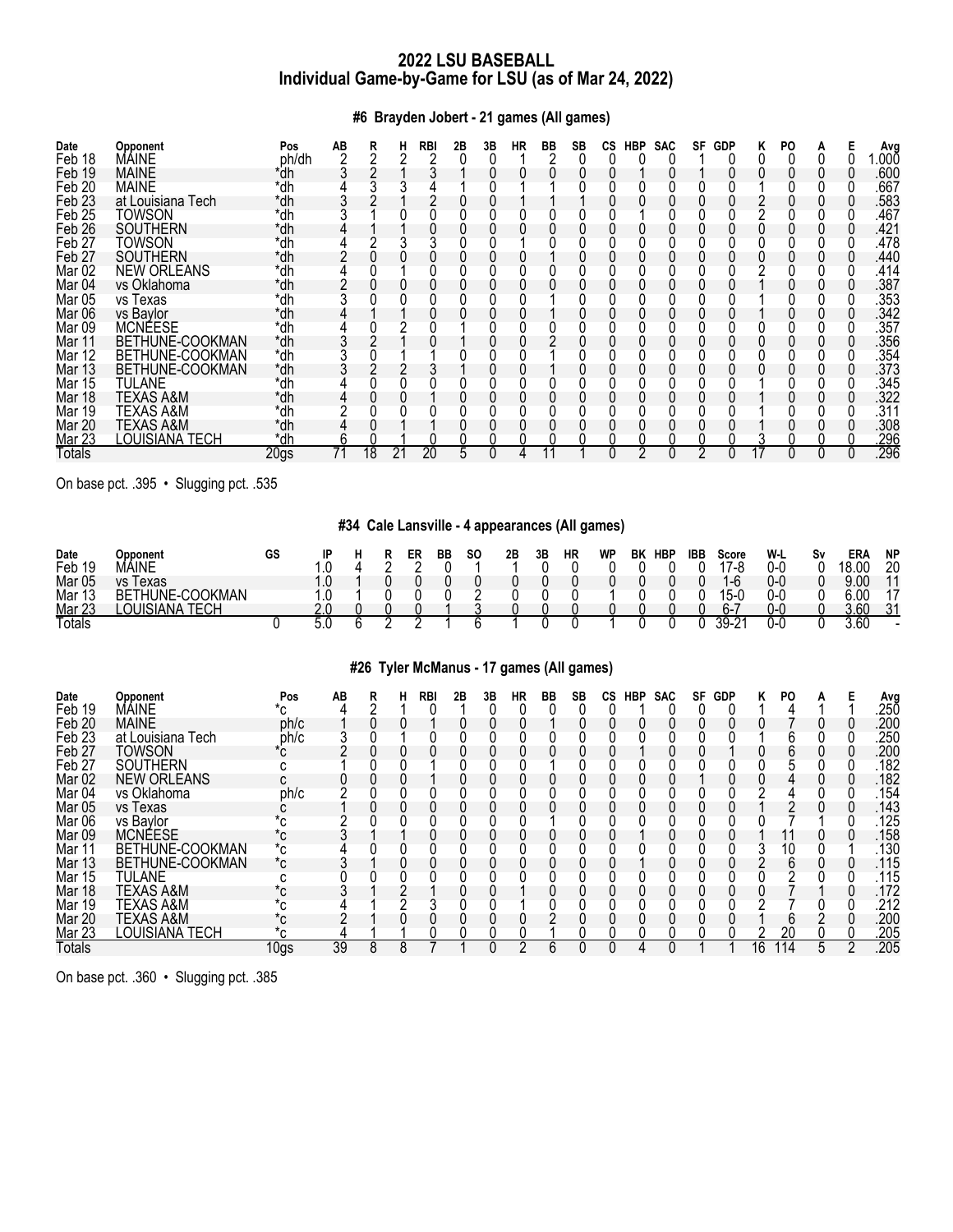**#53 Jack Merrifield - 18 games (All games)**

| Date              | Opponent             | Pos            | AВ | R | н  | RBI | 2Β | 3B | НR | BB | SВ | СS | <b>HBP</b> | <b>SAC</b> | SF | <b>GDP</b> | ĸ | PO. |    | Ava  |
|-------------------|----------------------|----------------|----|---|----|-----|----|----|----|----|----|----|------------|------------|----|------------|---|-----|----|------|
| Feb 18            | MÁINE                | 3b             |    |   |    |     |    |    |    |    |    |    |            |            |    |            |   |     |    | .00Ō |
| Feb 19            | <b>MAINE</b>         | *3b            |    |   |    |     |    |    |    |    |    |    |            |            |    |            |   |     |    | .286 |
| Feb <sub>20</sub> | <b>MAINE</b>         | $*3b$          |    |   |    |     |    |    |    |    |    |    |            |            |    |            |   |     |    | .400 |
| Feb <sub>23</sub> | at Louisiana Tech    | $*3b$          |    |   |    |     |    |    |    |    |    |    |            |            |    |            |   |     |    | .364 |
| Feb <sub>25</sub> | TOWSON               | $*3b$          |    |   |    |     |    |    |    |    |    |    |            |            |    |            |   |     |    | 385  |
| Feb <sub>26</sub> | <b>SOUTHERN</b>      | $*3b$          |    |   |    |     |    |    |    |    |    |    |            |            |    |            |   |     |    | .438 |
| Feb <sub>27</sub> | Towson               | $*3b$          |    |   |    |     |    |    |    |    |    |    |            |            |    |            |   |     |    | .444 |
| Feb <sub>27</sub> | <b>SOUTHERN</b>      | $*3b$          |    |   |    |     |    |    |    |    |    |    |            |            |    |            |   |     |    | .421 |
| Mar <sub>02</sub> | <b>NEW ORLEANS</b>   | $*3b$          |    |   |    |     |    |    |    |    |    |    |            |            |    |            |   |     |    | .364 |
| Mar <sub>04</sub> | vs Oklahoma          | $*3b$          |    |   |    |     |    |    |    |    |    |    |            |            |    |            |   |     |    | .375 |
| Mar <sub>05</sub> | vs Texas             | ph             |    |   |    |     |    |    |    |    |    |    |            |            |    |            |   |     |    | .375 |
| Mar 06            | vs Bavlor            | $*3b$          |    |   |    |     |    |    |    |    |    |    |            |            |    |            |   |     |    | .360 |
| Mar <sub>09</sub> | <b>MCNÉESE</b>       | *3b            |    |   |    |     |    |    |    |    |    |    |            |            |    |            |   |     |    | .321 |
| Mar 11            | BETHUNE-COOKMAN      | 3b             |    |   |    |     |    |    |    |    |    |    |            |            |    |            |   |     |    | .345 |
| Mar 13            | BETHUNE-COOKMAN      | 3b             |    |   |    |     |    |    |    |    |    |    |            |            |    |            |   |     |    | .333 |
| Mar 19            | <b>TEXAS A&amp;M</b> | ph             |    |   |    |     |    |    |    |    |    |    |            |            |    |            |   |     |    | .323 |
| Mar 20            | TEXAS A&M            | *3b            |    |   |    |     |    |    |    |    |    |    |            |            |    |            |   |     |    | 294  |
| Mar 23            | LOUISIANA TECH       | 3 <sub>b</sub> |    |   |    |     |    |    |    |    |    |    |            |            |    |            |   |     |    | .286 |
| Totals            |                      | 12gs           | 35 |   | 10 |     |    |    |    | h  |    |    |            |            |    |            | h |     | 22 | .286 |

On base pct. .422 • Slugging pct. .371

# **#20 Alex Milazzo - 10 games (All games)**

| Date              | Opponent           | Pos            | AВ |  | RBI | 2Β | 3B | НR | BB | SB | СS | <b>HBP</b> | <b>SAC</b> | SF | <b>GDP</b> | PO |  | Avg  |
|-------------------|--------------------|----------------|----|--|-----|----|----|----|----|----|----|------------|------------|----|------------|----|--|------|
| Feb 18            | MÁINE              |                |    |  |     |    |    |    |    |    |    |            |            |    |            |    |  | .333 |
| Feb 20            | <b>MAINE</b>       |                |    |  |     |    |    |    |    |    |    |            |            |    |            |    |  | 167  |
| Feb <sub>23</sub> | at Louisiana Tech  |                |    |  |     |    |    |    |    |    |    |            |            |    |            |    |  | 143  |
| Feb <sub>25</sub> | TOWSON             |                |    |  |     |    |    |    |    |    |    |            |            |    |            |    |  | .333 |
| Feb 26            | <b>SOUTHERN</b>    | 【⌒             |    |  |     |    |    |    |    |    |    |            |            |    |            |    |  | 273  |
| Feb <sub>27</sub> | TOWSON             |                |    |  |     |    |    |    |    |    |    |            |            |    |            |    |  | .273 |
| Feb <sub>27</sub> | SOUTHERN           |                |    |  |     |    |    |    |    |    |    |            |            |    |            |    |  | 286  |
| Mar <sub>02</sub> | <b>NEW ORLEANS</b> |                |    |  |     |    |    |    |    |    |    |            |            |    |            |    |  | 250  |
| Mar <sub>04</sub> | vs Oklahoma        |                |    |  |     |    |    |    |    |    |    |            |            |    |            |    |  | 222  |
| Mar 05            | vs Texas           | $\overline{N}$ |    |  |     |    |    |    |    |    |    |            |            |    |            |    |  | .200 |
| Гotals            |                    | 9gs            | 20 |  |     |    |    |    |    |    |    |            |            |    |            | 63 |  | 200  |

On base pct. .333 • Slugging pct. .200

# **#44 Blake Money - 5 appearances (All games)**

| Date              | Opponent                                 | GS | םו |    | ER | ВB | SΟ       | 2Β | 3Β | НR | WP | BK | <b>HBP</b> | IBB | Score                                    | W-L          | S٧ | ER/  | <b>NP</b> |
|-------------------|------------------------------------------|----|----|----|----|----|----------|----|----|----|----|----|------------|-----|------------------------------------------|--------------|----|------|-----------|
| Feb 18            | MAINE                                    |    |    |    |    |    |          |    |    |    |    |    |            |     | 13-                                      | -1           |    | 00.ر | 79        |
| Feb <sub>25</sub> | <b>TOWSON</b>                            |    |    |    |    |    |          |    |    |    |    |    |            |     | 6-C                                      | 2-۱          |    | ი იი | 96        |
| Mar 04            | Oklahoma<br>vs i                         |    |    |    |    |    |          |    |    |    |    |    |            |     | ົົ້ີ່                                    | / - I        |    |      | 106       |
| Mar               | <b>COOKMAN</b><br><b>"HUNE-C\</b><br>BET |    |    |    |    |    |          |    |    |    |    |    |            |     | ┒–                                       | <u>⁄ -</u> । |    | .80  | 69        |
| Mar               | A&M                                      |    |    |    |    |    |          |    |    |    |    |    |            |     | $\mathbf{A}$<br>$\overline{\phantom{0}}$ | ∕ – 1        |    | 2.86 |           |
| <b>Totals</b>     |                                          |    | 28 | 20 |    |    | n,<br>uu |    |    |    |    |    |            |     | 2C                                       | ∠-/          |    | 2.86 |           |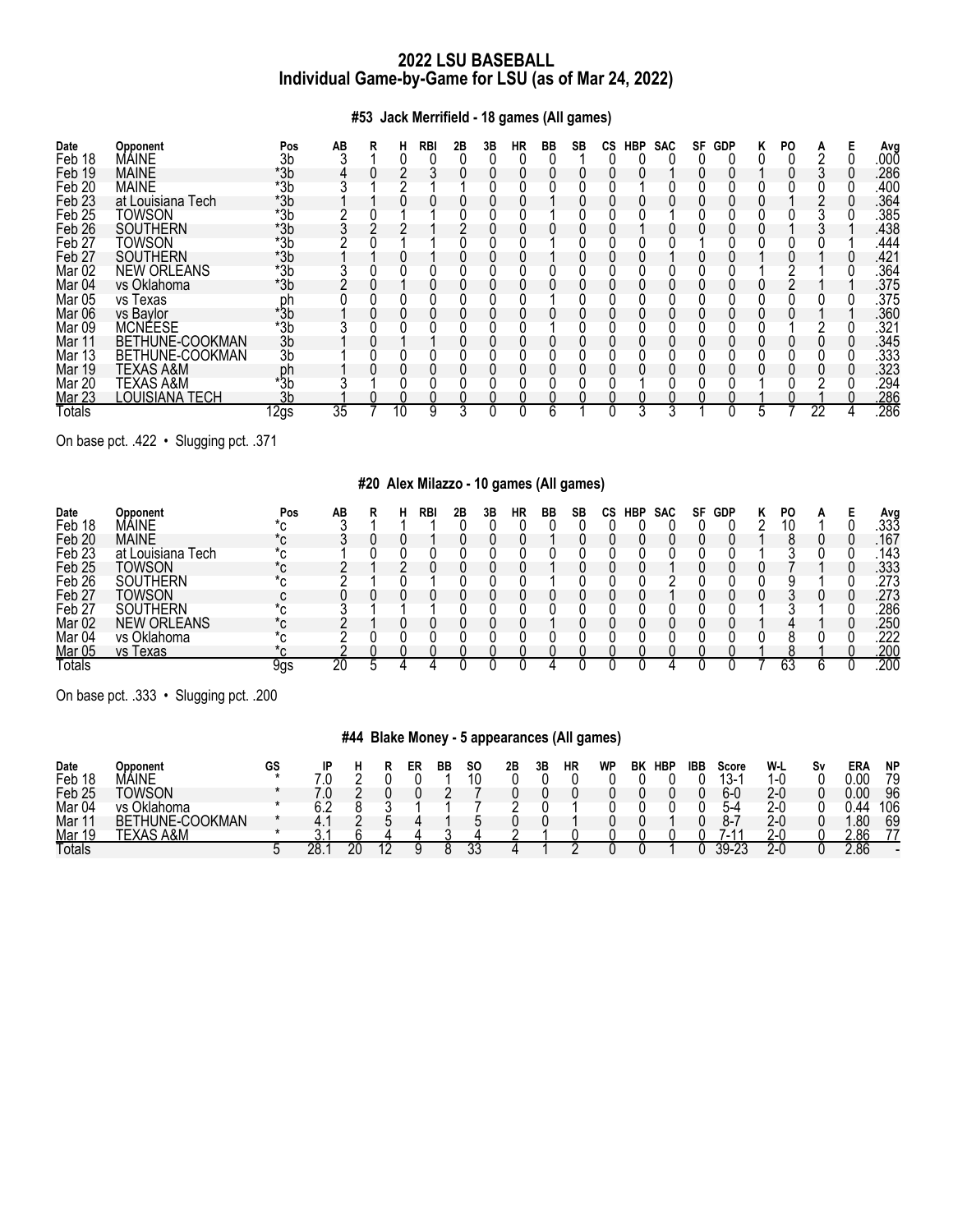**#18 Tre' Morgan - 21 games (All games)**

| Date<br>Feb 18    | Opponent<br>MÁINE  | Pos<br>*1b       | AB | R<br>⌒ | н  | <b>RBI</b> | 2Β | 3B | НR | BB | SB | СS | <b>HBP</b> | <b>SAC</b> | SF | <b>GDP</b> | ĸ | PO  | A |   | Ava<br>.60Ŏ |
|-------------------|--------------------|------------------|----|--------|----|------------|----|----|----|----|----|----|------------|------------|----|------------|---|-----|---|---|-------------|
| Feb 19            | <b>MAINE</b>       | *1b              |    |        |    |            |    |    |    |    |    |    |            |            |    |            |   | 10  |   |   | .556        |
| Feb <sub>20</sub> | <b>MAINE</b>       | *1b              |    |        |    |            |    |    |    |    |    |    |            |            |    |            |   |     |   |   | .462        |
| Feb <sub>23</sub> | at Louisiana Tech  | *1b              |    |        |    |            |    |    |    |    |    |    |            |            |    |            |   |     |   |   | .333        |
| Feb <sub>25</sub> | TOWSON             | *1b              |    |        |    |            |    |    |    |    |    |    |            |            |    |            |   |     |   |   | .300        |
| Feb <sub>26</sub> | <b>SOUTHERN</b>    | *1b              |    |        |    |            |    |    |    |    |    |    |            |            |    |            |   |     |   |   | .400        |
| Feb <sub>27</sub> | TOWSON             | *1b              |    |        |    |            |    |    |    |    |    |    |            |            |    |            |   |     |   |   | .370        |
| Feb <sub>27</sub> | <b>SOUTHERN</b>    | *1b              |    |        |    |            |    |    |    |    |    |    |            |            |    |            |   |     |   |   | .400        |
| Mar <sub>02</sub> | <b>NEW ORLEANS</b> | *1b              |    |        |    |            |    |    |    |    |    |    |            |            |    |            |   |     |   |   | .412        |
| Mar <sub>04</sub> | vs Oklahoma        | *1b              |    |        |    |            |    |    |    |    |    |    |            |            |    |            |   | 12  |   |   | .410        |
| <b>Mar 05</b>     | vs Texas           | $*1b$            |    |        |    |            |    |    |    |    |    |    |            |            |    |            |   |     |   |   | .372        |
| Mar 06            | vs Baylor          | *1b              |    |        |    |            |    |    |    |    |    |    |            |            |    |            |   |     |   |   | .383        |
| Mar 09            | <b>MCNÉESE</b>     | *1b              |    |        |    |            |    |    |    |    |    |    |            |            |    |            |   |     |   |   | .373        |
| Mar 11            | BETHUNE-COOKMAN    | *1b              |    |        |    |            |    |    |    |    |    |    |            |            |    |            |   |     |   |   | .364        |
| Mar 12            | BETHUNE-COOKMAN    | $*1b$            |    |        |    |            |    |    |    |    |    |    |            |            |    |            |   |     |   |   | .339        |
| Mar 13            | BETHUNE-COOKMAN    | *1b              |    |        |    |            |    |    |    |    |    |    |            |            |    |            |   |     |   |   | .339        |
| Mar 15            | <b>TULANE</b>      | *1b              |    |        |    |            |    |    |    |    |    |    |            |            |    |            |   |     |   |   | .348        |
| Mar 18            | TEXAS A&M          | *1b              |    |        |    |            |    |    |    |    |    |    |            |            |    |            |   |     |   |   | .329        |
|                   | TEXAS A&M          | *1b              |    |        |    |            |    |    |    |    |    |    |            |            |    |            |   |     |   |   | .307        |
| Mar 19            |                    |                  |    |        |    |            |    |    |    |    |    |    |            |            |    |            |   |     |   |   | .325        |
| Mar 20            | TEXAS A&M          | *1b              |    |        |    |            |    |    |    |    |    |    |            |            |    |            |   |     |   |   |             |
| <b>Mar 23</b>     | LOUISIANA TECH     | *1b              |    |        |    |            |    |    |    |    |    |    |            |            |    |            |   |     |   |   | .337        |
| Totals            |                    | 21 <sub>gs</sub> | 86 | 24     | 29 | 18         | 8  |    |    | 9  |    |    | 8          |            | 2  |            |   | 135 |   | 3 | .337        |

On base pct. .438 • Slugging pct. .453

# **#39 Josh Pearson - 15 games (All games)**

| Date<br>Feb 18    | Opponent<br>MÁINE  | Pos<br>ph | AВ | R | н | RBI | 2Β | 3Β | НR | BB | SB | СS | HBP | <b>SAC</b> | SF | GDP | κ | PO |  | Avg<br>.00Ō |
|-------------------|--------------------|-----------|----|---|---|-----|----|----|----|----|----|----|-----|------------|----|-----|---|----|--|-------------|
| Feb 19            | <b>MAINE</b>       | ph        |    |   |   |     |    |    |    |    |    |    |     |            |    |     |   |    |  | 000         |
| Feb 20            | <b>MAINE</b>       | 'n        |    |   |   |     |    |    |    |    |    |    |     |            |    |     |   |    |  | .000        |
| Feb <sub>26</sub> | <b>SOUTHERN</b>    | ph        |    |   |   |     |    |    |    |    |    |    |     |            |    |     |   |    |  | 000         |
| Feb 27            | Towson             | dh/ph     |    |   |   |     |    |    |    |    |    |    |     |            |    |     |   |    |  | .333        |
| Feb <sub>27</sub> | <b>SOUTHERN</b>    | 0t        |    |   |   |     |    |    |    |    |    |    |     |            |    |     |   |    |  | .500        |
| Mar <sub>02</sub> | <b>NEW ORLEANS</b> |           |    |   |   |     |    |    |    |    |    |    |     |            |    |     |   |    |  | .500        |
| Mar 04            | vs Oklahoma        | ph<br>ph  |    |   |   |     |    |    |    |    |    |    |     |            |    |     |   |    |  | .400        |
| Mar <sub>05</sub> | vs Texas           | ph        |    |   |   |     |    |    |    |    |    |    |     |            |    |     |   |    |  | .400        |
| Mar 06            | vs Bavlor          | ph        |    |   |   |     |    |    |    |    |    |    |     |            |    |     |   |    |  | .333        |
| Mar 11            | BETHUNE-COOKMAN    | ph        |    |   |   |     |    |    |    |    |    |    |     |            |    |     |   |    |  | .333        |
| Mar 13            | BETHUNE-COOKMAN    | <b>of</b> |    |   |   |     |    |    |    |    |    |    |     |            |    |     |   |    |  | .250        |
| Mar 15            | TULANE             |           |    |   |   |     |    |    |    |    |    |    |     |            |    |     |   |    |  | .333        |
| Mar 18            | TEXAS A&M          | ph<br>*of |    |   |   |     |    |    |    |    |    |    |     |            |    |     |   |    |  | .273        |
| Mar 19            | TEXAS A&M          | *of       |    |   |   |     |    |    |    |    |    |    |     |            |    |     |   |    |  | .231        |
| Totals            |                    | 2gs       | 13 |   | 3 |     |    |    |    |    |    |    |     |            |    |     |   |    |  | .231        |

On base pct. .444 • Slugging pct. .308

# **#22 Eric Reyzelman - 10 appearances (All games)**

| Date              | Opponent           | GS | ID  |  | ER | ВB | SΟ | 2Β | 3Β | HR | WP | ВK | <b>HBP</b> | IBB | Score | W-L | Sv | ERA  | <b>NP</b> |
|-------------------|--------------------|----|-----|--|----|----|----|----|----|----|----|----|------------|-----|-------|-----|----|------|-----------|
| Feb 20            | MÁINE              |    |     |  |    |    |    |    |    |    |    |    |            |     | 21-6  | 0-0 |    | 0.00 | 15        |
| Feb <sub>23</sub> | at Louisiana Tech  |    | 0.2 |  |    |    |    |    |    |    |    |    |            |     | հ-11  | 0-0 |    | 0.00 | 16        |
| Mar <sub>02</sub> | <b>NEW ORLEANS</b> |    |     |  |    |    |    |    |    |    |    |    |            |     | 11-3  | 0-0 |    | 0.00 |           |
| Mar 04            | vs Oklahoma        |    |     |  |    |    |    |    |    |    |    |    |            |     | 5-4   | 0-C |    | 0.00 | 25        |
| Mar <sub>06</sub> | vs Bavlor          |    |     |  |    |    |    |    |    |    |    |    |            |     | 6-9   | 0-C |    | 0.OC | 28        |
| Mar 12            | BETHUNE-COOKMAN    |    | 3.0 |  |    |    |    |    |    |    |    |    |            |     | ს-    | 0-C |    | 0.00 | 41        |
| Mar 15            | TULANE             |    |     |  |    |    |    |    |    |    |    |    |            |     | '-ე   | l-C |    | 0.00 | 33        |
| Mar 18            | TEXAS A&M          |    |     |  |    |    |    |    |    |    |    |    |            |     | 4-6   | ı — |    | .59  | 22        |
| <b>Mar 20</b>     | TEXAS A&M          |    |     |  |    |    |    |    |    |    |    |    |            |     | 4-6   |     |    | .38  | 37        |
| Mar 23            | LOUISIANA TECH     |    | 0.0 |  |    |    |    |    |    |    |    |    |            |     | $6-$  |     |    | 2.08 | 15        |
| ⊺otals            |                    |    | 3.C |  |    |    | ŋr |    |    |    |    |    |            |     | 78-58 |     |    | 2.08 |           |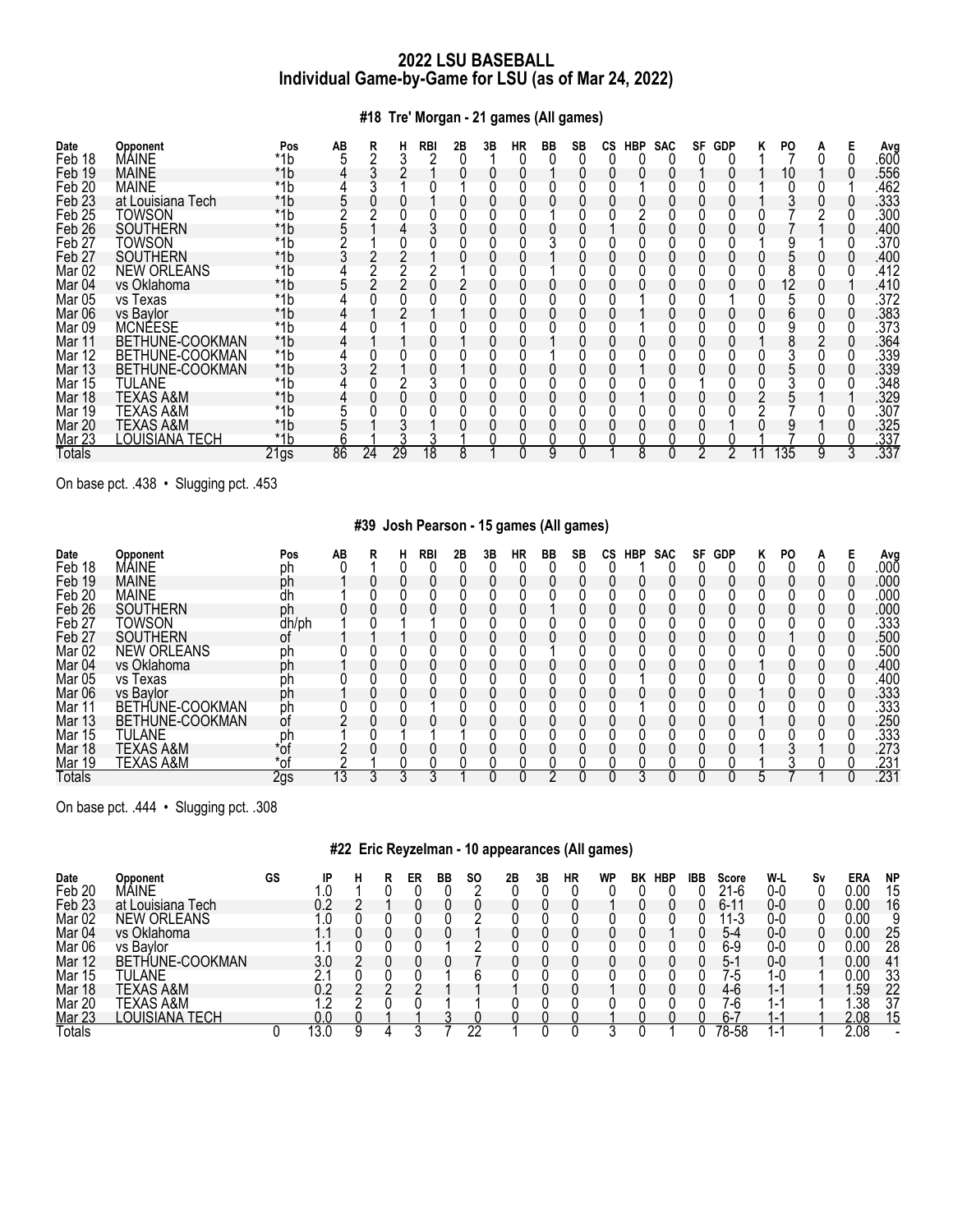**#32 Trey Shaffer - 6 appearances (All games)**

| Date<br>Feb 20<br>Feb <sub>27</sub><br>Mar <sub>04</sub><br>Mar <sub>06</sub><br>Mar 13<br>Mar 18<br>Totals | <b>Opponent</b><br>MÁINE<br><b>SOUTHERN</b><br>vs Oklahoma<br>vs Baylor<br>BETHUNE-COOKMAN<br><b>TEXAS A&amp;M</b> | GS<br>υ  | IP<br>0.1<br>2.0<br>0.1<br>0.1<br>1.0<br>0.0<br>4.0 | R<br>н<br>5<br>5<br>#41 | ER<br>5<br>5   | BB<br>8    | SO.<br>Josh Stevenson - 13 games (All games) | 2B<br>0<br>0<br>0 | 3B | <b>HR</b><br>0<br>0 | <b>WP</b> | <b>HBP</b><br>BK<br>0<br>0 | ᠊ᢆ | IBB<br>0<br>0<br>0<br>0<br>O. | <b>Score</b><br>$21-6$<br>$15 - 0$<br>5-4<br>$6-9$<br>$15 - 0$<br>4-6<br>$66 - 25$ |   | W-L<br>$0-0$<br>$0-0$<br>$0-0$<br>$0-0$<br>$0-0$<br>$0-0$<br>$\overline{0}$ - $\overline{0}$ | Sν | <b>ERA</b><br>135.00<br>19.29<br>16.88<br>15.00<br>11.25<br>11.25<br>11.25 | <b>NP</b><br>29<br>31<br>13<br>5<br>12<br>4 |
|-------------------------------------------------------------------------------------------------------------|--------------------------------------------------------------------------------------------------------------------|----------|-----------------------------------------------------|-------------------------|----------------|------------|----------------------------------------------|-------------------|----|---------------------|-----------|----------------------------|----|-------------------------------|------------------------------------------------------------------------------------|---|----------------------------------------------------------------------------------------------|----|----------------------------------------------------------------------------|---------------------------------------------|
| Date                                                                                                        | <b>Opponent</b>                                                                                                    | Pos      | AB                                                  | R                       | н              | <b>RBI</b> | 2Β<br>3B                                     | <b>HR</b>         | BB | <b>SB</b>           | CS        | HBP<br><b>SAC</b>          |    | <b>SF</b>                     | <b>GDP</b>                                                                         | Κ | PO.                                                                                          | A  | Е                                                                          | Avg                                         |
| Feb 18                                                                                                      | MÁINE                                                                                                              | ph/of    |                                                     | 0                       | 0              |            | 0<br>0                                       | 0                 | 0  | 0                   | 0         |                            | 0  | 0                             |                                                                                    | 0 | 0                                                                                            | 0  | 0                                                                          | .00Ŏ                                        |
| Feb 19                                                                                                      | <b>MAINE</b>                                                                                                       | οf       |                                                     |                         | 0              |            | 0                                            |                   | 0  | 0                   |           |                            |    |                               |                                                                                    | 0 |                                                                                              |    | 0                                                                          | .000                                        |
| Feb 20                                                                                                      | <b>MAINE</b>                                                                                                       | of       |                                                     |                         |                |            |                                              |                   |    |                     |           |                            |    |                               |                                                                                    |   |                                                                                              |    |                                                                            | .000                                        |
| Feb 26                                                                                                      | <b>SOUTHERN</b>                                                                                                    | ph       |                                                     |                         |                |            |                                              |                   | 0  |                     |           | 0                          |    |                               |                                                                                    |   |                                                                                              |    |                                                                            | .333                                        |
| Feb 27                                                                                                      | Towson                                                                                                             | pr/of    |                                                     |                         |                |            |                                              |                   |    |                     |           |                            |    |                               |                                                                                    |   |                                                                                              |    |                                                                            | .333                                        |
| Feb <sub>27</sub>                                                                                           | <b>SOUTHERN</b>                                                                                                    | pr/of    |                                                     |                         |                |            | 0<br>0                                       |                   |    | 0                   | 0         | 0                          |    |                               |                                                                                    | 0 |                                                                                              | 0  | 0                                                                          | .333                                        |
| Mar <sub>02</sub>                                                                                           | <b>NEW ORLEANS</b>                                                                                                 | ph       |                                                     |                         |                |            |                                              |                   |    |                     |           |                            |    |                               |                                                                                    |   |                                                                                              |    |                                                                            | .333                                        |
| Mar <sub>05</sub>                                                                                           | vs Texas                                                                                                           | ph/of    |                                                     |                         |                |            | 0<br>0                                       |                   | 0  |                     |           | 0                          |    |                               |                                                                                    |   |                                                                                              |    |                                                                            | .500                                        |
| Mar <sub>06</sub>                                                                                           | vs Baylor                                                                                                          | ph/of    |                                                     |                         | 0              |            |                                              |                   |    |                     |           |                            |    |                               |                                                                                    |   |                                                                                              |    |                                                                            | .400                                        |
| Mar 13                                                                                                      | BETHUNE-COOKMAN                                                                                                    | οf       |                                                     |                         |                |            |                                              |                   |    |                     |           |                            |    |                               |                                                                                    |   |                                                                                              |    |                                                                            | .333                                        |
| Mar 18                                                                                                      | TEXAS A&M                                                                                                          |          |                                                     |                         |                |            |                                              |                   |    |                     |           |                            |    |                               |                                                                                    |   |                                                                                              |    |                                                                            | .286                                        |
| Mar 19                                                                                                      | TEXAS A&M                                                                                                          | ph<br>ph |                                                     |                         |                |            |                                              |                   |    |                     |           |                            |    |                               |                                                                                    |   |                                                                                              |    |                                                                            | .286                                        |
| <b>Mar 23</b>                                                                                               | <b>OUISIANA TECH</b>                                                                                               | ph/of    |                                                     |                         |                |            |                                              |                   |    |                     |           |                            |    |                               |                                                                                    | ົ |                                                                                              |    |                                                                            | <u>.222</u>                                 |
| <b>Totals</b>                                                                                               |                                                                                                                    | 0gs      | 9                                                   | $\overline{2}$          | $\overline{2}$ |            | 0<br>0                                       | 0                 | 5  | $\overline{0}$      | 0         |                            | 0  | 0                             |                                                                                    | 3 | 3                                                                                            |    | 0                                                                          | .222                                        |

On base pct. .533 • Slugging pct. .222

# **#50 Grant Taylor - 5 appearances (All games)**

| Date              | <b>D</b> pponent            | GS | IP |  | ER | ВB | SΟ | 2B | 3Β | HR | WP | BK | <b>HBP</b> | <b>IBB</b> | Score              | W-L | S٧ | ERA       | <b>NP</b> |
|-------------------|-----------------------------|----|----|--|----|----|----|----|----|----|----|----|------------|------------|--------------------|-----|----|-----------|-----------|
| Feb <sub>23</sub> | Tech<br>ouisiana            |    |    |  |    |    |    |    |    |    |    |    |            |            | <b>C</b> 11<br>ר - | 0-0 |    | ഹ         | 36        |
| Mar 02            | 'ORLL<br><b>EANS</b><br>NEW |    |    |  |    |    |    |    |    |    |    |    |            |            | 44<br>1-3          |     |    | 0.00      | 32        |
| Mar <sub>06</sub> | vs Bavlor                   |    |    |  |    |    |    |    |    |    |    |    |            |            | 6-9                |     |    | .50       | 30        |
| Mar 09            | MCNÉESE                     |    |    |  |    |    |    |    |    |    |    |    |            |            | 6-3                |     |    | <b>E7</b> | 23        |
| Mar 1             | A&N<br>ℸ⊏⋎∧୧                |    |    |  |    |    |    |    |    |    |    |    |            |            | ∆_ŀ                |     |    | .64       | 62        |
| <b>Totals</b>     |                             |    |    |  |    |    |    |    |    |    |    |    |            |            | ົ<br>י ה           |     |    | .64       |           |

# **#13 Jordan Thompson - 21 games (All games)**

| Date<br>Feb 18    | <b>Opponent</b><br>MÁINE | Pos<br>*ss | AB | R<br>⌒ |    | <b>RBI</b> | 2Β | 3B | НR | ВB | SB | СS | HBP | <b>SAC</b> | SF | <b>GDP</b> |                 | PO. |    |    | Avg<br>.333 |
|-------------------|--------------------------|------------|----|--------|----|------------|----|----|----|----|----|----|-----|------------|----|------------|-----------------|-----|----|----|-------------|
| Feb 19            | <b>MAINE</b>             | *ss        |    |        |    |            |    |    |    |    |    |    |     |            |    |            |                 |     |    |    | .167        |
| Feb <sub>20</sub> | <b>MAINE</b>             | *ss        |    |        |    |            |    |    |    |    |    |    |     |            |    |            |                 |     |    |    | .250        |
| Feb <sub>23</sub> | at Louisiana Tech        | *ss        |    |        |    |            |    |    |    |    |    |    |     |            |    |            |                 |     |    |    | .333        |
| Feb <sub>25</sub> | TOWSON                   | *ss        |    |        |    |            |    |    |    |    |    |    |     |            |    |            |                 |     |    |    | .312        |
| Feb <sub>26</sub> | <b>SOUTHERN</b>          | *ss        |    |        |    |            |    |    |    |    |    |    |     |            |    |            |                 |     |    |    | .368        |
| Feb <sub>27</sub> | TOWSON                   | *ss        |    |        |    |            |    |    |    |    |    |    |     |            |    |            |                 |     |    |    | .391        |
| Feb <sub>27</sub> | <b>SOUTHERN</b>          | *ss        |    |        |    |            |    |    |    |    |    |    |     |            |    |            |                 |     |    |    | .375        |
| Mar <sub>02</sub> | <b>NEW ORLEANS</b>       | *ss        |    |        |    |            |    |    |    |    |    |    |     |            |    |            |                 |     |    |    | .357        |
| Mar 04            | vs Oklahoma              | *ss        |    |        |    |            |    |    |    |    |    |    |     |            |    |            |                 |     |    |    | .344        |
| Mar <sub>05</sub> | vs lexas                 | *ss        |    |        |    |            |    |    |    |    |    |    |     |            |    |            |                 |     |    |    | .314        |
| Mar <sub>06</sub> | vs Baylor                | *ss        |    |        |    |            |    |    |    |    |    |    |     |            |    |            |                 |     |    |    | 282         |
| Mar 09            | <b>MCNEESE</b>           | *ss        |    |        |    |            |    |    |    |    |    |    |     |            |    |            |                 |     |    |    | 262         |
| Mar 11            | BETHUNE-COOKMAN          | *ss        |    |        |    |            |    |    |    |    |    |    |     |            |    |            |                 |     |    |    | 250         |
| Mar 12            | BETHUNE-COOKMAN          | *ss        |    |        |    |            |    |    |    |    |    |    |     |            |    |            |                 |     |    |    | 229         |
| Mar 13            | BETHUNE-COOKMAN          | $^*$ ss    |    |        |    |            |    |    |    |    |    |    |     |            |    |            |                 |     |    |    | .288        |
| Mar 15            | TULANE                   | *ss        |    |        |    |            |    |    |    |    |    |    |     |            |    |            |                 |     |    |    | .304        |
| Mar 18            | TEXAS A&M                | *ss        |    |        |    |            |    |    |    |    |    |    |     |            |    |            |                 |     |    |    | .300        |
| Mar 19            | TEXAS A&M                | *ss        |    |        |    |            |    |    |    |    |    |    |     |            |    |            |                 |     |    |    | 290         |
| <b>Mar 20</b>     | TEXAS A&M                | *ss        |    |        |    |            |    |    |    |    |    |    |     |            |    |            |                 |     |    |    | 292         |
| <b>Mar 23</b>     | LOUISIANA TECH           | *ss        |    |        |    |            |    |    |    |    |    |    |     |            | າ  |            |                 |     |    |    | <u>.282</u> |
| Totals            |                          | 21gs       |    | 22     | 20 | 10         | 6  | 0  | 2  | 14 |    |    |     |            |    | 2          | $\overline{16}$ |     | 33 | 10 | .282        |

On base pct. .398 • Slugging pct. .451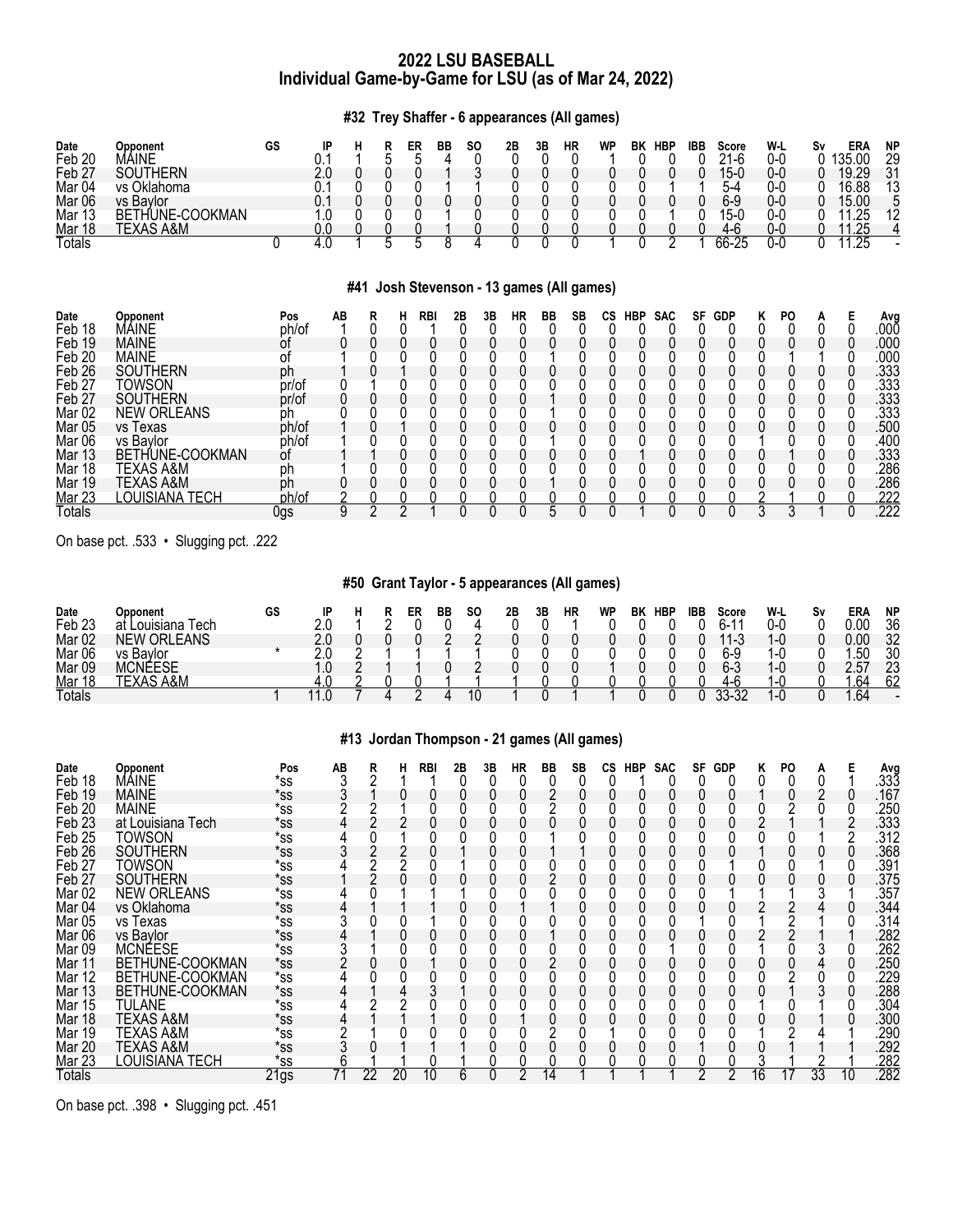# **#25 Hayden Travinski - 10 games (All games)**

| Date              | Opponent             | Pos            | AВ |  | RBI | 2Β | 3B | НR | ВB | SB | СS | <b>HBP</b> | <b>SAC</b> | SF | GDP | PO |  | Avg  |
|-------------------|----------------------|----------------|----|--|-----|----|----|----|----|----|----|------------|------------|----|-----|----|--|------|
| Feb 18            | MÁINE                |                |    |  |     |    |    |    |    |    |    |            |            |    |     |    |  | .00Ō |
| Feb 19            | <b>MAINE</b>         |                |    |  |     |    |    |    |    |    |    |            |            |    |     |    |  | .000 |
| Feb <sub>20</sub> | <b>MAINE</b>         |                |    |  |     |    |    |    |    |    |    |            |            |    |     |    |  | .000 |
| Feb <sub>27</sub> | Towson               |                |    |  |     |    |    |    |    |    |    |            |            |    |     |    |  | .000 |
| Feb <sub>27</sub> | <b>SOUTHERN</b>      | ph/dh          |    |  |     |    |    |    |    |    |    |            |            |    |     |    |  | .000 |
| <b>Mar 05</b>     | vs lexas             | ph             |    |  |     |    |    |    |    |    |    |            |            |    |     |    |  | .000 |
| Mar 06            | vs Bavlor            |                |    |  |     |    |    |    |    |    |    |            |            |    |     |    |  | 000  |
| Mar 12            | THUNE-COOKMAN<br>BET | $\pi_{\Omega}$ |    |  |     |    |    |    |    |    |    |            |            |    |     |    |  | 200  |
| <b>Mar 13</b>     | BETHUNE-COOKMAN      |                |    |  |     |    |    |    |    |    |    |            |            |    |     |    |  | .167 |
| Mar 15            | TULANE               |                |    |  |     |    |    |    |    |    |    |            |            |    |     |    |  | .125 |
| Totals            |                      | 2gs            |    |  |     |    |    |    |    |    |    |            |            |    |     | 39 |  | 125  |

On base pct. .364 • Slugging pct. .250

# **#30 Trent Vietmeier - 6 appearances (All games)**

| Date              | Opponent             | GS | םו  | в | ER | BB | SΟ | 2B | 3Β | НR | WP | BK | <b>HBP</b> | IBB | Score                         | W-L  | S٧ | ER/  | <b>NP</b> |
|-------------------|----------------------|----|-----|---|----|----|----|----|----|----|----|----|------------|-----|-------------------------------|------|----|------|-----------|
| Feb <sub>26</sub> | <b>HERN</b><br>⊥ו∩י  |    |     |   |    |    |    |    |    |    |    |    |            |     | 9. O                          | 0-0  |    | 0.00 | 27        |
| Mar 04            | vs Oklahoma          |    |     |   |    |    |    |    |    |    |    |    |            |     | 4−∆                           | 0-0  |    | 0.00 | 12        |
| Mar <sub>05</sub> | ٧S<br>l exas         |    |     |   |    |    |    |    |    |    |    |    |            |     | $\sqrt{2}$<br>-h              | 0-0  |    | 2.08 | 20        |
| Mar 09            | <b>MCNEESE</b>       |    | ∩ ′ |   |    |    |    |    |    |    |    |    |            |     | ჩ 3                           | 0-0  |    | .80  | 14        |
| Mar 19            | \S A&M               |    |     |   |    |    |    |    |    |    |    |    |            |     | А<br>$\overline{\phantom{0}}$ | 0-0  |    | n    | 29        |
| <b>Mar 23</b>     | ΈՐΗ<br>OUISIA<br>۱NA |    | v.u |   |    |    |    |    |    |    |    |    |            |     | <u>h-.</u>                    | 0-0  |    | .    | 50        |
| <b>Totals</b>     |                      |    | IU. |   |    |    |    |    |    |    |    |    |            |     | ົາ^<br>-34-                   | 'J-L |    | 74   |           |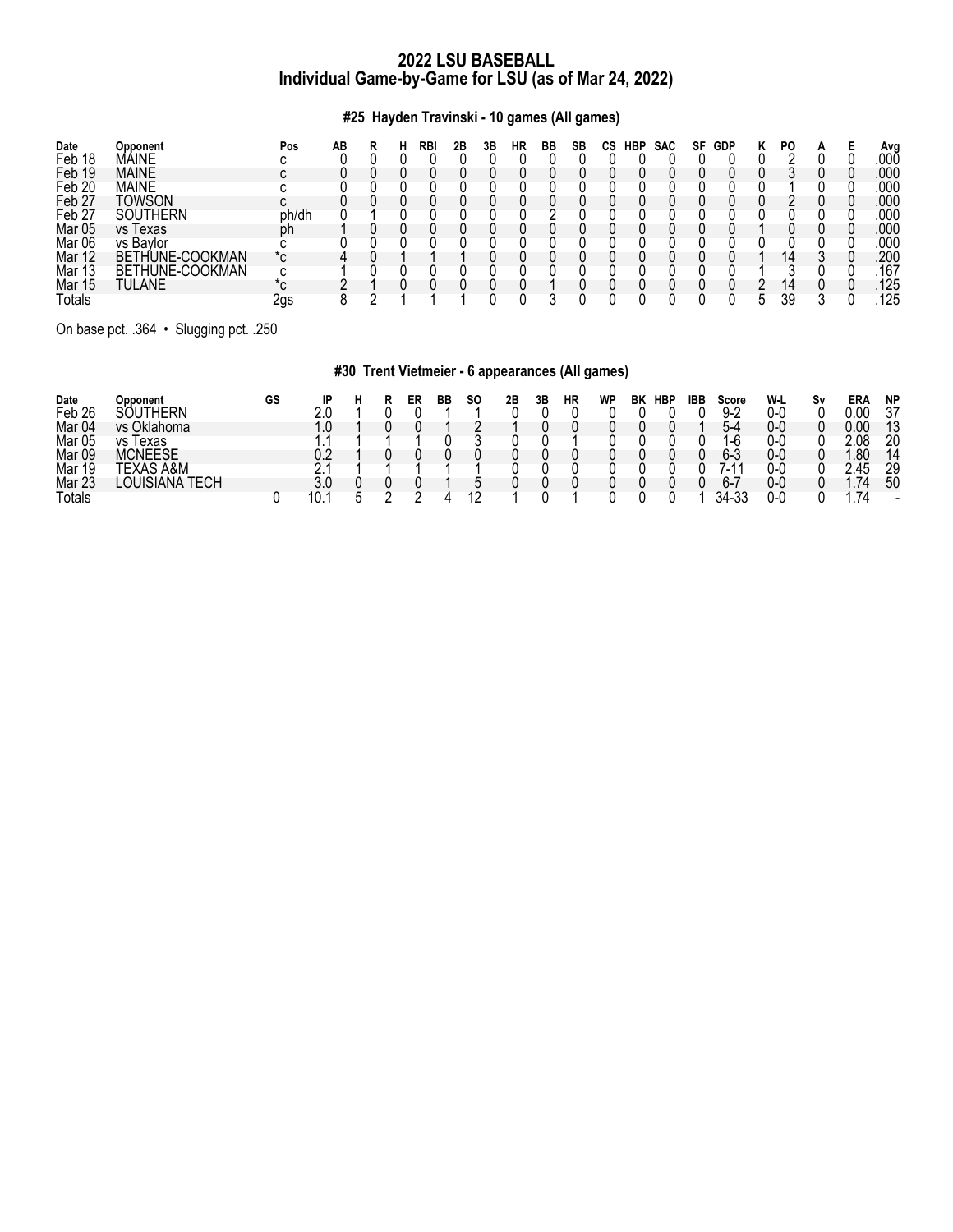

### **Drew Bianco**

| Year                                                                                                   | avg  | gp-gs    | ab  |    | h  | 2b | 3b | hr | rbi                     | tb | slg% | bb | hbp | SO. | gdp | ob%  |   |   | sf sh sb-att | po  | а  | е | fid%  |
|--------------------------------------------------------------------------------------------------------|------|----------|-----|----|----|----|----|----|-------------------------|----|------|----|-----|-----|-----|------|---|---|--------------|-----|----|---|-------|
| 2019                                                                                                   | .176 | 39-16    | 68  | 16 | 12 | 3  | 0  | 3  | 14                      | 24 | .353 | 7  | 12  | 23  | 0   | .348 | 2 | 2 | $1 - 1$      | 51  | 15 | 4 | .943  |
| 2020                                                                                                   | .074 | $13 - 8$ | 27  | 9  | 2  |    | 0  | 0  | 2                       | 3  | .111 | 7  |     | 10  | 0   | .286 | 0 |   | $2 - 2$      | 11  |    | 0 | 1.000 |
| 2021                                                                                                   | .246 | 50-32    | 118 | 24 | 29 | 3  | 0  | 7  | 21                      | 53 | .449 | 17 | 8   | 38  | 2   | .378 | 0 | 2 | $7 - 10$     | 59  | 62 |   | .992  |
| 2022                                                                                                   | .091 | $13-1$   | 11  | 4  | 1  |    | 0  | 0  |                         | 2  | .182 | 0  |     | 3   | 0   | .167 | 0 | 0 | $0-0$        | 5   |    | 0 | 1.000 |
| <b>TOTAL</b>                                                                                           | .196 | 115-57   | 224 | 53 | 44 | 8  | 0  | 10 | 38                      | 82 | .366 | 31 | 22  | 74  | 2   | .348 | 2 | 5 | $10 - 13$    | 126 | 79 | 5 | .976  |
| SINGLE-GAME HIGHS [all-time ranking]:                                                                  |      |          |     |    |    |    |    |    |                         |    |      |    |     |     |     |      |   |   |              |     |    |   |       |
| Hits: 2, 5 times                                                                                       |      |          |     |    |    |    |    |    |                         |    |      |    |     |     |     |      |   |   |              |     |    |   |       |
| Doubles: 1, 8 times                                                                                    |      |          |     |    |    |    |    |    |                         |    |      |    |     |     |     |      |   |   |              |     |    |   |       |
| Home runs: 2 [t-2nd], Nicholls, Feb 27, 2021                                                           |      |          |     |    |    |    |    |    |                         |    |      |    |     |     |     |      |   |   |              |     |    |   |       |
| Total bases: 8, Nicholls, Feb 27, 2021                                                                 |      |          |     |    |    |    |    |    |                         |    |      |    |     |     |     |      |   |   |              |     |    |   |       |
| RBI: 3, Lamar, Apr 23, 2019                                                                            |      |          |     |    |    |    |    |    |                         |    |      |    |     |     |     |      |   |   |              |     |    |   |       |
| Runs scored: 3, Nicholls, Feb 27, 2021; Alabama, May 16, 2021                                          |      |          |     |    |    |    |    |    |                         |    |      |    |     |     |     |      |   |   |              |     |    |   |       |
| Walks: 3, UMass Lowell, Mar 06, 2020                                                                   |      |          |     |    |    |    |    |    |                         |    |      |    |     |     |     |      |   |   |              |     |    |   |       |
| Hit by pitch: 1, 20 times                                                                              |      |          |     |    |    |    |    |    |                         |    |      |    |     |     |     |      |   |   |              |     |    |   |       |
| Struck out: 3, Air Force, Feb 17, 2019; vs Georgia, May 25, 2021                                       |      |          |     |    |    |    |    |    |                         |    |      |    |     |     |     |      |   |   |              |     |    |   |       |
| Sac flies: 1, Florida, Apr 20, 2019; vs Mississippi State, May 24, 2019                                |      |          |     |    |    |    |    |    |                         |    |      |    |     |     |     |      |   |   |              |     |    |   |       |
| Sac bunts: 1, 5 times                                                                                  |      |          |     |    |    |    |    |    |                         |    |      |    |     |     |     |      |   |   |              |     |    |   |       |
| At bats: 6, Air Force, Feb 17, 2019                                                                    |      |          |     |    |    |    |    |    |                         |    |      |    |     |     |     |      |   |   |              |     |    |   |       |
| Stolen bases: 1, 8 times                                                                               |      |          |     |    |    |    |    |    |                         |    |      |    |     |     |     |      |   |   |              |     |    |   |       |
| Caught stealing: 1, Oral Roberts, Mar 07, 2021; UT San Antonio, Mar 13, 2021; vs Georgia, May 25, 2021 |      |          |     |    |    |    |    |    |                         |    |      |    |     |     |     |      |   |   |              |     |    |   |       |
| Field chances: 9, Southeastern La., Feb 19, 2019                                                       |      |          |     |    |    |    |    |    |                         |    |      |    |     |     |     |      |   |   |              |     |    |   |       |
| Putouts: 8, Southeastern La., Feb 19, 2019                                                             |      |          |     |    |    |    |    |    |                         |    |      |    |     |     |     |      |   |   |              |     |    |   |       |
| Assists: 6, Alabama, May 15, 2021; Alabama, May 16, 2021                                               |      |          |     |    |    |    |    |    |                         |    |      |    |     |     |     |      |   |   |              |     |    |   |       |
|                                                                                                        |      |          |     |    |    |    |    |    |                         |    |      |    |     |     |     |      |   |   |              |     |    |   |       |
|                                                                                                        |      |          |     |    |    |    |    |    | <b>Collier Cranford</b> |    |      |    |     |     |     |      |   |   |              |     |    |   |       |

| Year         | avq | ap-as      |  | abr h |            |  |  |                                                           |  |  |  | 2b 3b hr rbi tb slg% bb hbp so gdp ob% sf sh sb-att |               | po a e  | fid%      |
|--------------|-----|------------|--|-------|------------|--|--|-----------------------------------------------------------|--|--|--|-----------------------------------------------------|---------------|---------|-----------|
| 2020         |     | .286 15-11 |  |       |            |  |  | 28  5  8  2  0  0  6  10  357  2  3  7  1  394  0  5  0-1 |  |  |  |                                                     | 13 27 0 1.000 |         |           |
| 2021         |     | 106 31-12  |  |       |            |  |  | 47 7 5 1 0 0 4 6 128 4 1 17 1 192 0 3                     |  |  |  | 0-0                                                 | 21 59 3 964   |         |           |
| 2022         | 250 | $9-0$      |  |       |            |  |  | 4 4 1 0 0 0 1 1 250 3 1 1 0 625 0 0 0-0                   |  |  |  |                                                     |               |         | 4 3 1 875 |
| <b>TOTAL</b> | 177 | 55-23      |  |       | 79 16 14 3 |  |  | 0 0 11 17 .215 9 5 25 2 .301 0 8 0-1                      |  |  |  |                                                     |               | 38 89 4 | .969      |

SINGLE-GAME HIGHS [all-time ranking]: Hits: 3, UMass Lowell, Mar 07, 2020 Doubles: 1, Southeastern La., Mar 03, 2020; Arkansas, May 01, 2021 Total bases: 3, UMass Lowell, Mar 07, 2020 RBI: 2, UMass Lowell, Mar 06, 2020; UMass Lowell, Mar 07, 2020; Arkansas, May 01, 2021 Runs scored: 3, UMass Lowell, Mar 07, 2020 Walks: 1, 9 times Hit by pitch: 1, 5 times Struck out: 2, Eastern Kentucky, Feb 23, 2020; Arkansas, May 01, 2021; vs Georgia, May 25, 2021 Sac bunts: 1, 7 times At bats: 4, 4 times Caught stealing: 1, vs Oklahoma, Mar 01, 2020 Field chances: 10, Vanderbilt, Apr 03, 2021 Putouts: 4, Vanderbilt, Apr 02, 2021 Assists: 7, Vanderbilt, Apr 03, 2021; Mississippi State, Mar 20, 2021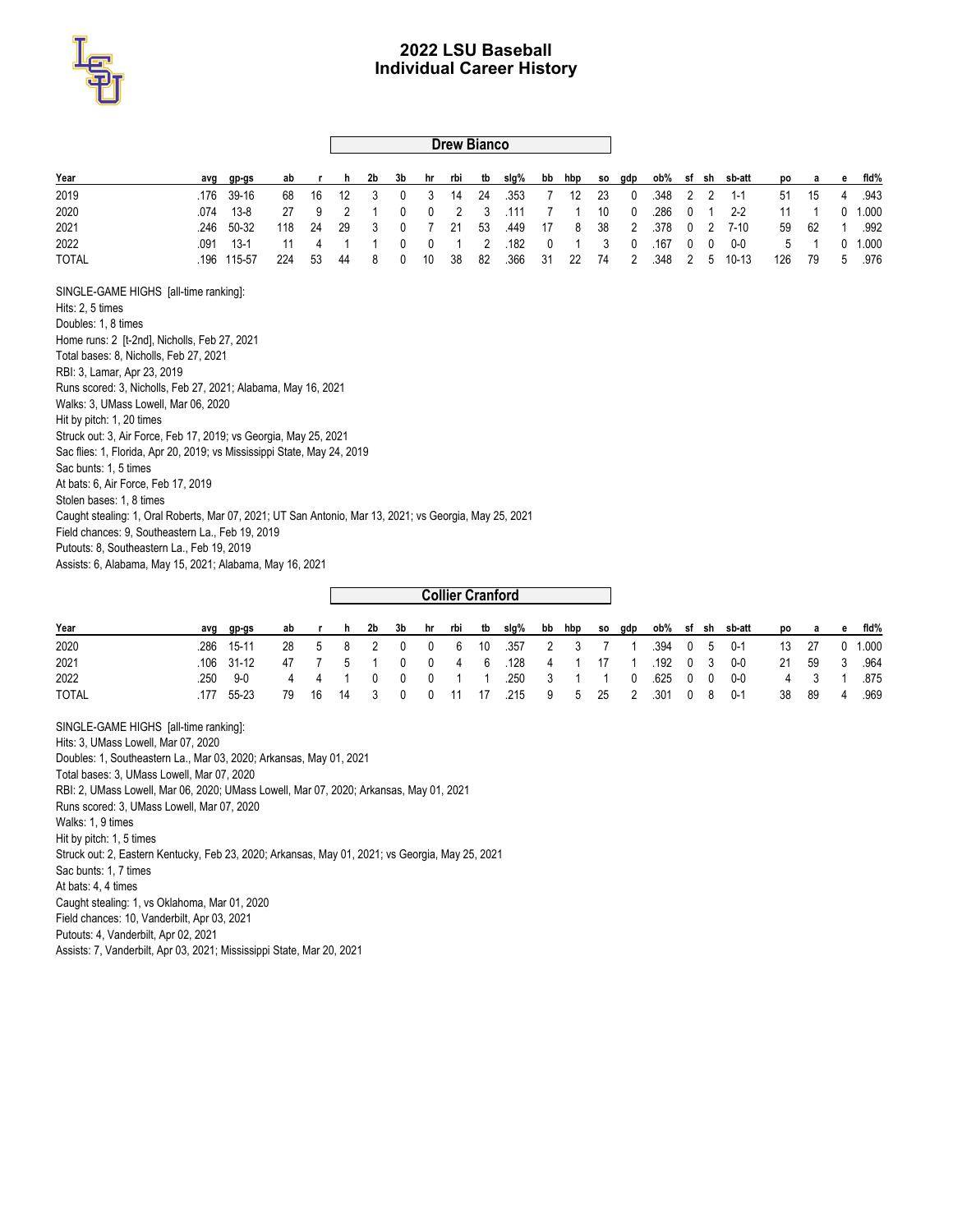

|                                                                       |      |           |     |    |     |    |    |    |     | <b>Dylan Crews</b> |                    |    |     |           |     |      |    |       |           |     |   |   |       |
|-----------------------------------------------------------------------|------|-----------|-----|----|-----|----|----|----|-----|--------------------|--------------------|----|-----|-----------|-----|------|----|-------|-----------|-----|---|---|-------|
| Year                                                                  | avg  | gp-gs     | ab  |    | h   | 2b | 3b | hr | rbi | tb                 | slg%               | bb | hbp | so        | gdp | ob%  |    | sf sh | sb-att    | po  | а | е | fid%  |
| 2021                                                                  | .362 | 63-63     | 246 | 64 | 89  | 16 | 2  | 18 | 42  | 163                | .663               | 39 | 2   | 44        | 3   | .453 | 0  | 0     | $12 - 15$ | 118 | 4 | 2 | .984  |
| 2022                                                                  | .384 | $21 - 21$ | 86  | 25 | 33  | 3  | 4  | 5  | 24  | 59                 | .686               | 10 | 4   | 19        |     | .465 |    | 0     | $1 - 3$   | 58  | 0 |   | .983  |
| <b>TOTAL</b>                                                          | .367 | 84-84     | 332 | 89 | 122 | 19 | 6  | 23 | 66  | 222                | .669               | 49 | 6   | 63        | 4   | .456 |    | 0     | $13 - 18$ | 176 | 4 | 3 | .984  |
| SINGLE-GAME HIGHS [all-time ranking]:                                 |      |           |     |    |     |    |    |    |     |                    |                    |    |     |           |     |      |    |       |           |     |   |   |       |
| Hits: 3, 8 times                                                      |      |           |     |    |     |    |    |    |     |                    |                    |    |     |           |     |      |    |       |           |     |   |   |       |
| Doubles: 2 [t-4th], Alabama, May 16, 2021                             |      |           |     |    |     |    |    |    |     |                    |                    |    |     |           |     |      |    |       |           |     |   |   |       |
| Triples: 1 [t-5th], 6 times                                           |      |           |     |    |     |    |    |    |     |                    |                    |    |     |           |     |      |    |       |           |     |   |   |       |
| Home runs: 2 [t-2nd], vs Central Connecticut, 6/5/21                  |      |           |     |    |     |    |    |    |     |                    |                    |    |     |           |     |      |    |       |           |     |   |   |       |
| Total bases: 9, vs Central Connecticut, 6/5/21                        |      |           |     |    |     |    |    |    |     |                    |                    |    |     |           |     |      |    |       |           |     |   |   |       |
| RBI: 4, Towson, Feb 25, 2022; South Alabama, Mar 30, 2021             |      |           |     |    |     |    |    |    |     |                    |                    |    |     |           |     |      |    |       |           |     |   |   |       |
| Runs scored: 3, 5 times                                               |      |           |     |    |     |    |    |    |     |                    |                    |    |     |           |     |      |    |       |           |     |   |   |       |
| Walks: 2, 6 times                                                     |      |           |     |    |     |    |    |    |     |                    |                    |    |     |           |     |      |    |       |           |     |   |   |       |
| Hit by pitch: 1, 6 times                                              |      |           |     |    |     |    |    |    |     |                    |                    |    |     |           |     |      |    |       |           |     |   |   |       |
| Struck out: 3, at Tennessee, Mar 27, 2021                             |      |           |     |    |     |    |    |    |     |                    |                    |    |     |           |     |      |    |       |           |     |   |   |       |
| Sac flies: 1, Tulane, Mar 15, 2022                                    |      |           |     |    |     |    |    |    |     |                    |                    |    |     |           |     |      |    |       |           |     |   |   |       |
| At bats: 6, at UL Lafayette, Feb 24, 2021; at Tennessee, Mar 27, 2021 |      |           |     |    |     |    |    |    |     |                    |                    |    |     |           |     |      |    |       |           |     |   |   |       |
| Stolen bases: 2, Southern, Mar 03, 2021; at Tennessee, Mar 28, 2021   |      |           |     |    |     |    |    |    |     |                    |                    |    |     |           |     |      |    |       |           |     |   |   |       |
| Caught stealing: 1, 4 times                                           |      |           |     |    |     |    |    |    |     |                    |                    |    |     |           |     |      |    |       |           |     |   |   |       |
| Field chances: 8, UT San Antonio, Mar 13, 2021                        |      |           |     |    |     |    |    |    |     |                    |                    |    |     |           |     |      |    |       |           |     |   |   |       |
| Putouts: 7, UT San Antonio, Mar 13, 2021; Texas A&M, Mar 18, 2022     |      |           |     |    |     |    |    |    |     |                    |                    |    |     |           |     |      |    |       |           |     |   |   |       |
| Assists: 1, 4 times                                                   |      |           |     |    |     |    |    |    |     |                    |                    |    |     |           |     |      |    |       |           |     |   |   |       |
|                                                                       |      |           |     |    |     |    |    |    |     |                    | Giovanni DiGiacomo |    |     |           |     |      |    |       |           |     |   |   |       |
|                                                                       |      |           |     |    |     |    |    |    |     |                    |                    |    |     |           |     |      |    |       |           |     |   |   |       |
| Year                                                                  | avg  | gp-gs     | ab  |    | h   | 2b | 3b | hr | rbi | tb                 | slg%               | bb | hbp | <b>SO</b> | gdp | ob%  | sf | sh    | sb-att    | po  | a | е | fid%  |
| 2019                                                                  | .275 | 53-33     | 138 | 31 | 38  | 3  | 1  |    | 15  | 46                 | .333               | 22 | 2   | 46        |     | .376 | 3  |       | $6 - 8$   | 40  | 0 | 0 | 1.000 |

| .            |             |       |  |  |  |                                             |  |  |  | where the contract of the contract of the contract of the contract of the contract of the contract of the contr |              |  |              |
|--------------|-------------|-------|--|--|--|---------------------------------------------|--|--|--|-----------------------------------------------------------------------------------------------------------------|--------------|--|--------------|
| 2019         | .275 53-33  |       |  |  |  |                                             |  |  |  | 138 31 38 3 1 1 15 46 333 22 2 46 1 376 3 1 6-8                                                                 |              |  | 40 0 0 1.000 |
| 2020         | 351 13-12   |       |  |  |  | 37 9 13 2 1 0 4 17 459 5 0 12 0 429 0 1 5-6 |  |  |  |                                                                                                                 | 33 0 0 1.000 |  |              |
| 2021         | 293 31-29   |       |  |  |  |                                             |  |  |  | 99 17 29 4 1 2 16 41 414 3 3 29 2 330 1 2 5-7                                                                   |              |  | 50 0 0 1.000 |
| 2022         | 342 20-9    |       |  |  |  |                                             |  |  |  | 38 10 13 2 0 3 11 24 632 6 3 9 0 468 0 0 2-2                                                                    |              |  | 16 1 1 944   |
| <b>TOTAL</b> | .298 117-83 | - 312 |  |  |  |                                             |  |  |  | 67 93 11 3 6 46 128 410 36 8 96 3 381 4 4 18-23                                                                 | 139 1 1      |  | .993         |

SINGLE-GAME HIGHS [all-time ranking]: Hits: 4, Arkansas, May 01, 2021 Doubles: 1, 11 times Triples: 1 [t-5th], Texas A&M, Apr 06, 2019; Air Force, Feb 21, 2021; UMass Lowell, Mar 08, 2020 Home runs: 2 [t-2nd], Alabama, May 16, 2021 Total bases: 9, Alabama, May 16, 2021 RBI: 4, Maine, Feb 20, 2022; Alabama, May 16, 2021 Runs scored: 3, at Kentucky, Apr 09, 2021; Bryant, Feb 22, 2019; UMass Lowell, Mar 06, 2020 Walks: 3, Texas A&M, Mar 19, 2022 Hit by pitch: 1, 9 times Struck out: 4 [t-1st], at Auburn, May 06, 2021 Sac flies: 1, 4 times Sac bunts: 1, 4 times At bats: 6, Louisiana Tech, Mar 23, 2022; vs Mississippi State, May 22, 2019 Stolen bases: 2, 4 times Caught stealing: 1, 5 times Field chances: 9, at Missouri, Apr 14, 2019; at Mizzou, Apr 14, 2019 Putouts: 9, at Missouri, Apr 14, 2019; at Mizzou, Apr 14, 2019 Assists: 1, Tulane, Mar 15, 2022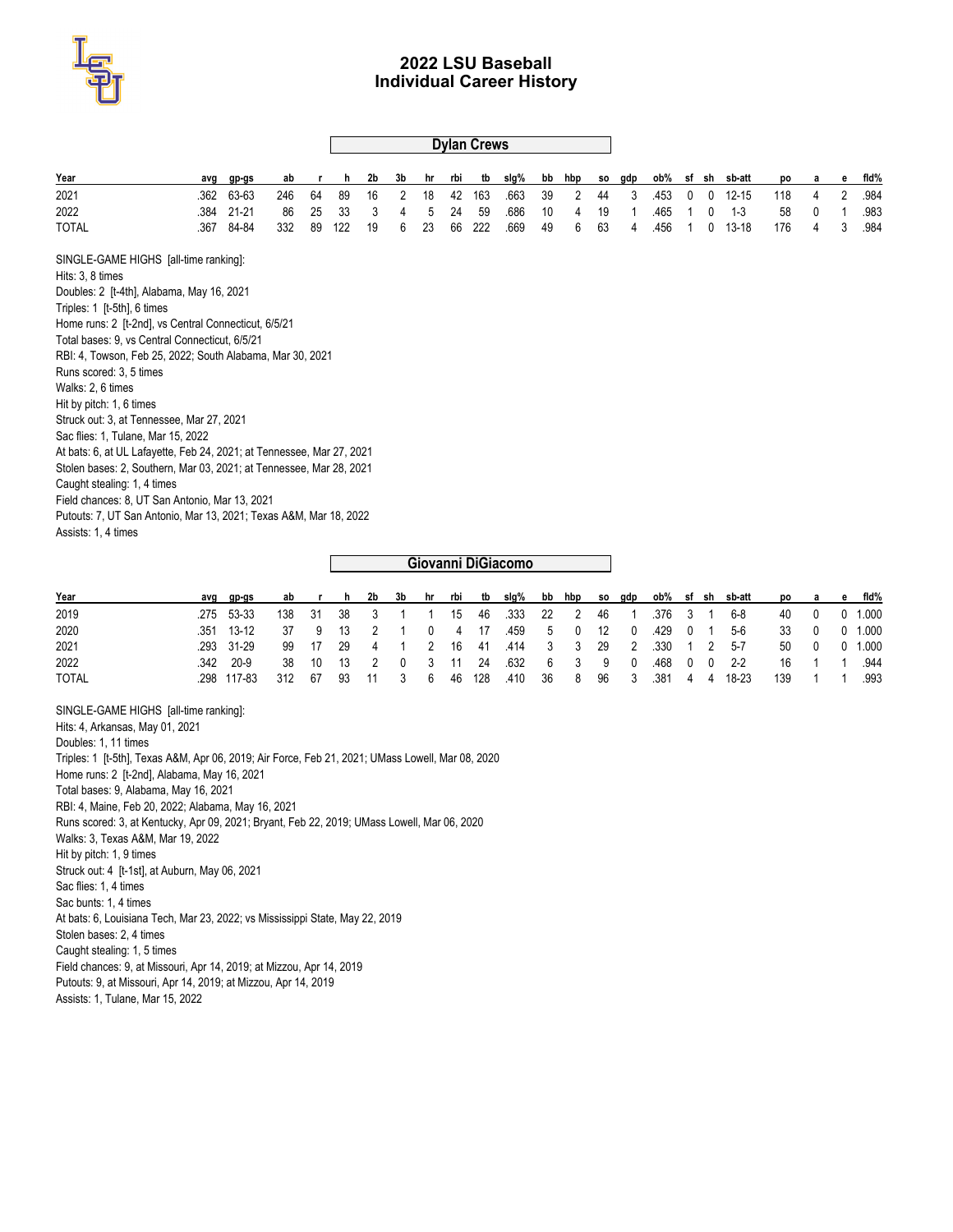

### **Cade Doughty**

| Year                                                                                      | avg  |           | ab  |    | h   | 2b | 3b | hr | rbi | tb                 | slg% | bb | hbp | SO. | gdp |      |   |              | ob% sf sh sb-att | po | а   | е  | fid% |
|-------------------------------------------------------------------------------------------|------|-----------|-----|----|-----|----|----|----|-----|--------------------|------|----|-----|-----|-----|------|---|--------------|------------------|----|-----|----|------|
|                                                                                           |      | gp-gs     |     |    |     |    |    |    |     |                    |      |    |     |     |     |      |   |              |                  |    |     |    |      |
| 2020                                                                                      | .278 | 16-16     | 54  | 7  | 15  |    | 0  | 2  | 12  | 22                 | .407 | 5  | 3   | 8   |     | .365 |   | 0            | $4-5$            | 19 | 27  |    | .920 |
| 2021                                                                                      | .308 | 58-58     | 227 | 41 | 70  | 11 | 2  | 13 | 55  | 124                | .546 | 22 | 3   | 32  | 6   | .368 | 6 | $\mathbf{0}$ | $1 - 3$          | 36 | 105 | 8  | .946 |
| 2022                                                                                      | .375 | $21 - 21$ | 80  | 21 | 30  | 11 | 0  | 6  | 29  | 59                 | .738 | 14 | 3   | 15  | 0   | .475 | 2 |              | $3-3$            | 36 | 36  | 6  | .923 |
| <b>TOTAL</b>                                                                              | .319 | 95-95     | 361 | 69 | 115 | 23 | 2  | 21 | 96  | 205                | .568 | 41 | 9   | 55  |     | .393 | 9 |              | $8 - 11$         | 91 | 168 | 18 | .935 |
| SINGLE-GAME HIGHS [all-time ranking]:                                                     |      |           |     |    |     |    |    |    |     |                    |      |    |     |     |     |      |   |              |                  |    |     |    |      |
| Hits: 3, Maine, Feb 19, 2022; Maine, Feb 20, 2022; vs Oklahoma, Mar 04, 2022              |      |           |     |    |     |    |    |    |     |                    |      |    |     |     |     |      |   |              |                  |    |     |    |      |
| Doubles: 2 [t-4th], vs Oklahoma, Mar 04, 2022                                             |      |           |     |    |     |    |    |    |     |                    |      |    |     |     |     |      |   |              |                  |    |     |    |      |
| Home runs: 1, 6 times                                                                     |      |           |     |    |     |    |    |    |     |                    |      |    |     |     |     |      |   |              |                  |    |     |    |      |
| Total bases: 8, vs Oklahoma, Mar 04, 2022                                                 |      |           |     |    |     |    |    |    |     |                    |      |    |     |     |     |      |   |              |                  |    |     |    |      |
| RBI: 5, Maine, Feb 19, 2022; Maine, Feb 20, 2022                                          |      |           |     |    |     |    |    |    |     |                    |      |    |     |     |     |      |   |              |                  |    |     |    |      |
| Runs scored: 3. Maine. Feb 20, 2022; Bethune-Cookman, Mar 13, 2022                        |      |           |     |    |     |    |    |    |     |                    |      |    |     |     |     |      |   |              |                  |    |     |    |      |
| Walks: 3, Southern, Feb 27, 2019                                                          |      |           |     |    |     |    |    |    |     |                    |      |    |     |     |     |      |   |              |                  |    |     |    |      |
| Hit by pitch: 1, 5 times                                                                  |      |           |     |    |     |    |    |    |     |                    |      |    |     |     |     |      |   |              |                  |    |     |    |      |
| Struck out: 3, Louisiana Tech, Mar 23, 2022                                               |      |           |     |    |     |    |    |    |     |                    |      |    |     |     |     |      |   |              |                  |    |     |    |      |
| Sac flies: 1, Maine, Feb 20, 2022; vs Baylor, Mar 06, 2022                                |      |           |     |    |     |    |    |    |     |                    |      |    |     |     |     |      |   |              |                  |    |     |    |      |
| Sac bunts: 1, Towson, Feb 27, 2022                                                        |      |           |     |    |     |    |    |    |     |                    |      |    |     |     |     |      |   |              |                  |    |     |    |      |
| At bats: 6, Maine, Feb 19, 2022; Louisiana Tech, Mar 23, 2022                             |      |           |     |    |     |    |    |    |     |                    |      |    |     |     |     |      |   |              |                  |    |     |    |      |
| Stolen bases: 1, Maine, Feb 18, 2022; Towson, Feb 27, 2022; Bethune-Cookman, Mar 11, 2022 |      |           |     |    |     |    |    |    |     |                    |      |    |     |     |     |      |   |              |                  |    |     |    |      |
| Field chances: 9, Southern, Feb 27, 2019                                                  |      |           |     |    |     |    |    |    |     |                    |      |    |     |     |     |      |   |              |                  |    |     |    |      |
| Putouts: 8, Southern, Feb 27, 2019                                                        |      |           |     |    |     |    |    |    |     |                    |      |    |     |     |     |      |   |              |                  |    |     |    |      |
|                                                                                           |      |           |     |    |     |    |    |    |     |                    |      |    |     |     |     |      |   |              |                  |    |     |    |      |
| Assists: 4, New Orleans, Mar 02, 2022; Texas A&M, Mar 20, 2022                            |      |           |     |    |     |    |    |    |     |                    |      |    |     |     |     |      |   |              |                  |    |     |    |      |
|                                                                                           |      |           |     |    |     |    |    |    |     |                    |      |    |     |     |     |      |   |              |                  |    |     |    |      |
|                                                                                           |      |           |     |    |     |    |    |    |     | <b>Gavin Dugas</b> |      |    |     |     |     |      |   |              |                  |    |     |    |      |

| Year         | avg gp-gs  | ab  | $\mathbf{r}$ | h 2b 3b hr rbi |       |       |  |  |  |  |                                                     | tb slg% bb hbp so gdp ob% sf sh sb-att po a e fld% |   |               |
|--------------|------------|-----|--------------|----------------|-------|-------|--|--|--|--|-----------------------------------------------------|----------------------------------------------------|---|---------------|
| 2019         | 186 19-10  |     |              |                |       |       |  |  |  |  | 43 1 8 2 0 0 6 10 233 5 0 13 1 265 1 0 1-1          |                                                    |   | 25 15 0 1.000 |
| 2020         | 286 13-7   |     | 28 6 8       | 0 0 3 5 17     |       |       |  |  |  |  | .607  4  2  10  0  412  0  0  0-1                   |                                                    |   | 11 11 0 1.000 |
| 2021         | .295 62-62 |     |              |                |       |       |  |  |  |  | 220 54 65 13 3 19 66 141 641 26 18 63 4 407 4 0 1-6 | 92 5 2 980                                         |   |               |
| 2022         | 300 18-17  |     |              | 50 11 15 2 0 1 |       | 13 20 |  |  |  |  | .400 10 9 18 1 .493 0 0 2-2                         | 23                                                 |   | 0 1 958       |
| <b>TOTAL</b> | 282 112-96 | 341 | - 72         | 96 17 3        | 23 90 | 188   |  |  |  |  | .551 45 29 104 6 .405 5 0 4-10                      | 151 31                                             | 3 | .984          |

SINGLE-GAME HIGHS [all-time ranking]: Hits: 3, 5 times Doubles: 2 [t-4th], UT San Antonio, Mar 14, 2021 Triples: 1 [t-5th], at Oregon, 6/6/21; vs Gonzaga, 6/6/21; at Kentucky, Apr 10, 2021 Home runs: 2 [t-2nd], Oregon, 6/7/21; UMass Lowell, Mar 08, 2020; Alabama, May 15, 2021 Total bases: 9, at Oregon, 6/6/21 RBI: 6, Louisiana Tech, Feb 22, 2021 Runs scored: 3, 5 times Walks: 3, New Orleans, Mar 02, 2022; Tulane, Mar 15, 2022 Hit by pitch: 2 [t-3rd], at Auburn, May 06, 2021 Struck out: 3, 4 times Sac flies: 1, 5 times At bats: 6, UT San Antonio, Mar 14, 2021; at Tennessee, Mar 27, 2021; Ole Miss, May 05, 2019 Stolen bases: 1, 4 times Caught stealing: 1, 5 times Field chances: 8, Bryant, Feb 24, 2019 Putouts: 8, Bryant, Feb 24, 2019 Assists: 4, Indiana, Feb 15, 2020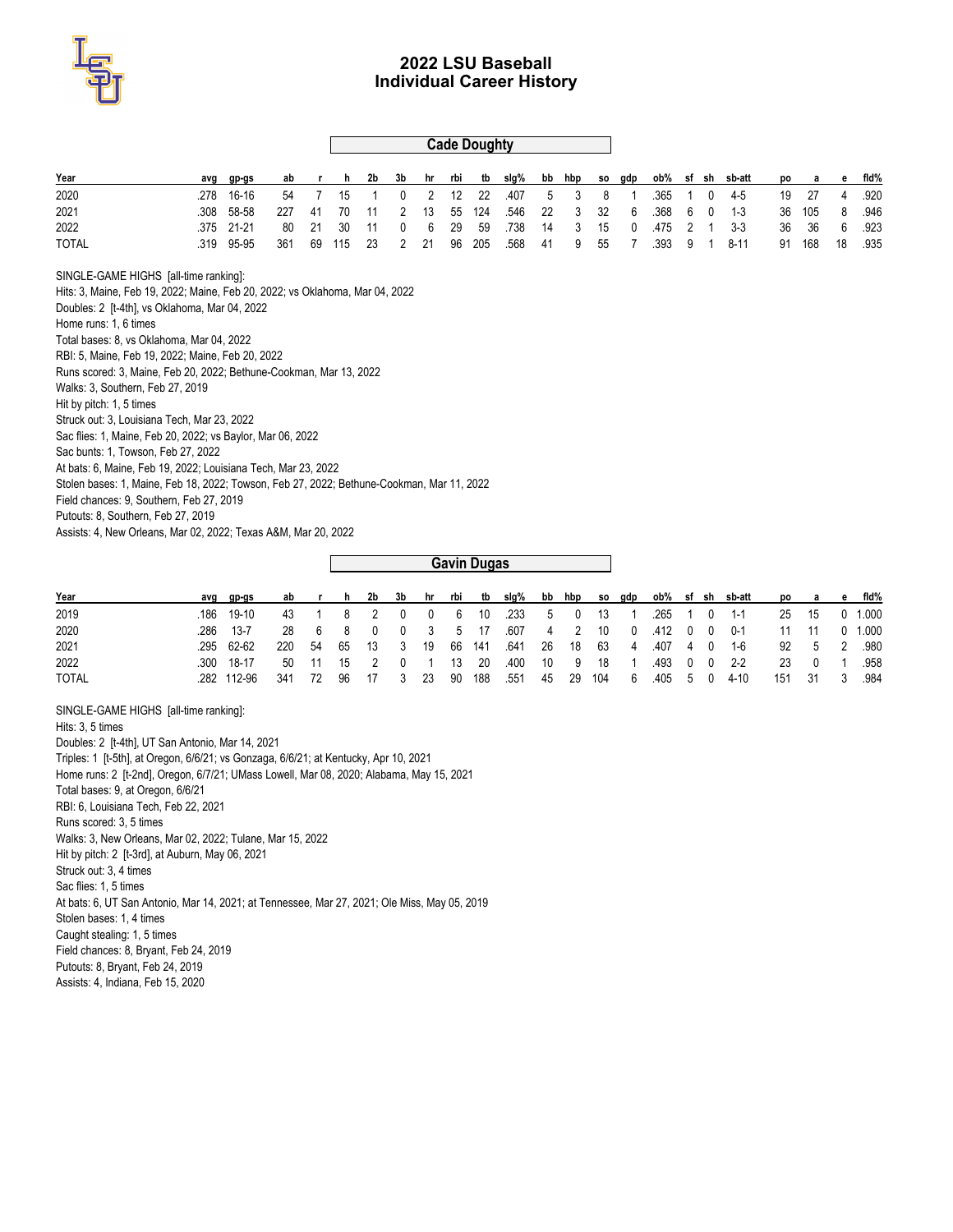

### **Garrett Edwards**

| Year         |      | avg gp-gs  | ab       |                | h.             | 2b             | 3b | hr rbi                   |              | tb                      | slg% |              | bb hbp so gdp           |              |                          |              |              |                          | ob% sf sh sb-att |            |                |              |              | po a e fld% |
|--------------|------|------------|----------|----------------|----------------|----------------|----|--------------------------|--------------|-------------------------|------|--------------|-------------------------|--------------|--------------------------|--------------|--------------|--------------------------|------------------|------------|----------------|--------------|--------------|-------------|
| 2021         | .000 | $0 - 0$    | 0        | $\Omega$       |                |                | 0  | 0                        | 0            | - 0                     | .000 | $\mathbf{0}$ | 0                       | $\mathbf 0$  | - 0                      | .000         | $\mathbf{0}$ | 0                        | 0-0              |            | 4              | 4            | $\mathbf{0}$ | 1.000       |
| 2022         | .000 | 0-0        | $^{0}$   | $\overline{0}$ | 0              | $\mathbf{0}$   | 0  | $\overline{\mathbf{0}}$  | 0            | $\mathbf{0}$            | .000 | $\mathbf 0$  | $^{\circ}$              | $\mathbf{0}$ | $\overline{\phantom{0}}$ | .000         | $\mathbf 0$  | $\overline{\phantom{0}}$ | 0-0              |            | 0              | -2           |              | $0$ 1.000   |
| <b>TOTAL</b> | .000 | 0-0        | $\Omega$ | $\overline{0}$ | $\overline{0}$ | $\overline{0}$ | 0  | $\overline{\phantom{0}}$ | $\mathbf{0}$ | $\overline{\mathbf{0}}$ | .000 | $\mathbf{0}$ | $\overline{\mathbf{0}}$ |              | $0\qquad 0$              | .000         |              | $0\quad 0$               | 0-0              |            | 4              | 6            |              | $0$ 1.000   |
| Year         |      | era w-l    | app      | gs             | cg             | sho            | sv | ip                       |              |                         |      |              | hrerbbso 2b 3b          |              |                          | hr           |              | bf                       | bavg wp hbp      |            |                |              |              | bk sfa sha  |
| 2021         |      | $3.41$ 2-2 | 24       | 2              | 0              | 0/2            | 4  | 37.0                     | 36           | - 17                    | 14   |              | -34<br>- 13             |              | 8<br>- 0                 | - 6          |              | 159                      | .254             | - 6        | $\overline{2}$ |              |              | 1 1         |
| 2022         | 7.71 | 0-0        | 5        |                |                | $0 \quad 0/1$  | 0  | 4.2                      |              | 84                      |      | 4            | 3<br>3                  |              | $\overline{0}$<br>4      | $\mathbf{0}$ |              | 24                       | .400             | $^{\circ}$ | $\mathbf 0$    | $\mathbf{0}$ |              | 1 0         |
| <b>TOTAL</b> | 3.89 | $2 - 2$    | 29       | - 3            | $\overline{0}$ | 0/3            | 4  | 41.2                     | 44           | - 21                    | 18   |              | 37<br>16                | 12           |                          | 6            |              | 183                      | .272             | 6          |                |              |              | 2 1         |

SINGLE-GAME HIGHS [all-time ranking]:

Innings pitched: 5.0, vs Central Connecticut, 6/5/21 Walks allowed: 2, New Orleans, Mar 02, 2022; at Tennessee, Mar 28, 2021 Strikeouts: 5, South Carolina, Apr 17, 2021 Batters faced: 20, South Carolina, Apr 17, 2021

Field chances: 2, South Alabama, Mar 30, 2021; at Auburn, May 06, 2021

Putouts: 2, South Alabama, Mar 30, 2021

Assists: 2, at Auburn, May 06, 2021

Runners CS: 1, 6 times

|              |      |              |     |              |              |              |              |      | Ty Floyd |              |          |             |              |              |     |           |            |     |        |   |        |              |   |         |
|--------------|------|--------------|-----|--------------|--------------|--------------|--------------|------|----------|--------------|----------|-------------|--------------|--------------|-----|-----------|------------|-----|--------|---|--------|--------------|---|---------|
| Year         |      | avg gp-gs    | ab  |              | h            | 2b           | 3b           | hr   | rbi      | tb           | slg%     | bb          | hbp          | so           | gdp | ob% sf sh |            |     | sb-att |   | po     | а            | е | fid%    |
| 2021         | .000 | $0-0$        |     |              |              | 0            | 0            | 0    | 0        | 0            | .000     | 0           | 0            | $\mathbf{0}$ | 0   | .000      | 0          | -0  | 0-0    |   |        |              |   | 1.000   |
| 2022         | .000 | 0-0          | 0   | $\Omega$     | $\mathbf{0}$ | 0            | 0            | 0    | 0        | $\mathbf{0}$ | .000     | $^{\circ}$  | 0            | $\mathbf{0}$ | 0   | .000      | 0          | 0   | 0-0    |   |        |              |   | .667    |
| <b>TOTAL</b> | .000 | 0-0          | 0   | $\mathbf{0}$ | $\bf{0}$     | $\mathbf{0}$ | $\bf{0}$     | 0    | 0        | 0            | .000     | $\mathbf 0$ | $\mathbf{0}$ | $\mathbf{0}$ | 0   | .000      | $^{\circ}$ | - 0 | 0-0    |   | 2      | 2            |   | .800    |
| Year         |      | era w-l      | app | gs           | cq           | sho          | s٧           | ip   | h        |              | er       | bb          | so           | 2b           | 3b  | hr        |            | bf  | bavg   |   | wp hbp | bk           |   | sfa sha |
| 2021         | 4.44 | $0 - 2$      | 20  | $\Omega$     | $\mathbf{0}$ | 0/5          | $\bf{0}$     | 24.1 | 17       |              | 12<br>12 | 14          | 39           | 3            | 0   | 2         |            | 105 | .195   | 4 | 2      | $\mathbf{0}$ |   |         |
| 2022         |      | $3.52$ $3-2$ | 6   | 5            | $\mathbf{0}$ | 0/0          | $\mathbf{0}$ | 23.0 | 14       |              | 10<br>9  | 15          | 28           | 6            | 0   | 4         |            | 95  | .177   |   | 0      |              |   | 0       |
| <b>TOTAL</b> | 3.99 | - 3-4        | 26  | 5            | $\mathbf{0}$ | 0/5          | 0            | 47.1 | 31       |              | 22<br>21 | 29          | 67           | 9            | 0   | 6         |            | 200 | .187   | 5 |        |              | 2 |         |

SINGLE-GAME HIGHS [all-time ranking]: Innings pitched: 6.0, Bethune-Cookman, Mar 12, 2022 Walks allowed: 4, vs Texas, Mar 05, 2022 Strikeouts: 8, Maine, Feb 20, 2022; Bethune-Cookman, Mar 12, 2022 Batters faced: 21, Bethune-Cookman, Mar 12, 2022 Field chances: 2, Vanderbilt, Apr 03, 2021 Putouts: 1, Vanderbilt, Apr 03, 2021; Texas A&M, Mar 18, 2022 Assists: 1, Vanderbilt, Apr 03, 2021; Towson, Feb 27, 2022 Runners CS: 2, Bethune-Cookman, Mar 12, 2022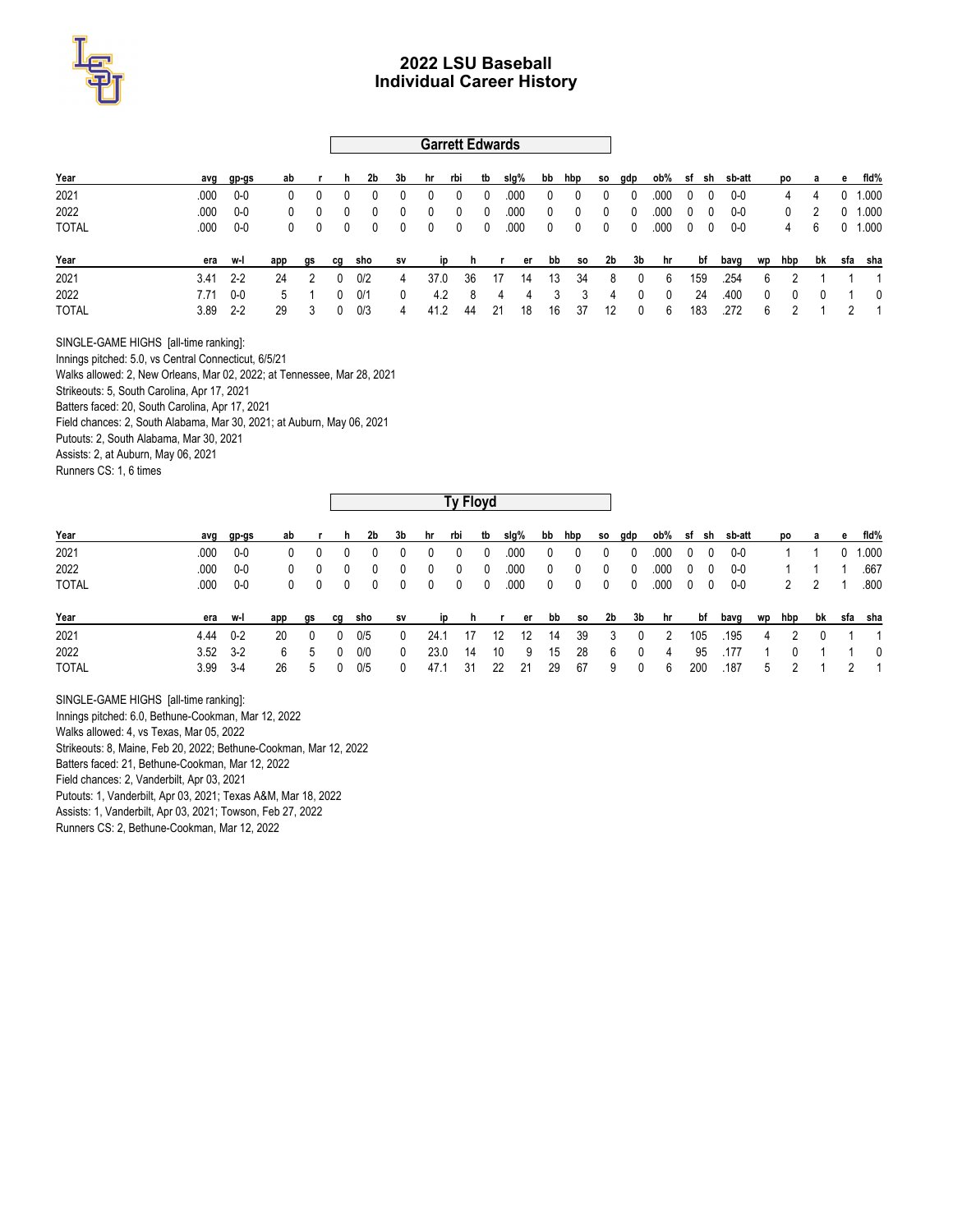

**Devin Fontenot**

| Year         | avg  | gp-gs    | ab           |                | h. | 2b           | 3b           | hr           | rbi          | tb           | slg%   | bb | hbp       | SO. | gdp          | ob%          | sf | sh  | sb-att |    | po  | a  | е   | fid%  |
|--------------|------|----------|--------------|----------------|----|--------------|--------------|--------------|--------------|--------------|--------|----|-----------|-----|--------------|--------------|----|-----|--------|----|-----|----|-----|-------|
| 2018         | .000 | $0-0$    | $\mathbf{0}$ | $\Omega$       | 0  | $\mathbf{0}$ | $\mathbf{0}$ | 0            | $\mathbf{0}$ | $\mathbf{0}$ | .000   | 0  | 0         | 0   | 0            | .000         | 0  |     | $0-0$  |    |     | 4  |     | .833  |
| 2019         | .000 | $0-0$    | 0            | 0              | 0  | 0            | 0            | $\mathbf{0}$ | $\mathbf{0}$ | $\mathbf{0}$ | .000   | 0  | 0         | 0   | $\mathbf{0}$ | 000          | 0  | ۵   | $0-0$  |    | 4   | 4  |     | 1.000 |
| 2020         | .000 | $0-0$    | $\mathbf{0}$ | 0              | 0  | 0            | 0            | 0            | $\mathbf{0}$ | $\mathbf{0}$ | .000   | 0  | 0         | 0   | $\mathbf{0}$ | .000         | 0  |     | $0-0$  |    | 0   |    |     | 1.000 |
| 2021         | .000 | $0-0$    | $\mathbf{0}$ | 0              | 0  | 0            | $\mathbf{0}$ | $\mathbf{0}$ | $\mathbf{0}$ | $\mathbf{0}$ | .000   | 0  | 0         | 0   | $\mathbf{0}$ | .000         | 0  | 0   | $0-0$  |    | 4   |    | 0   | 1.000 |
| 2022         | .000 | $0-0$    | 0            | 0              | 0  | 0            | $\mathbf{0}$ | $\mathbf{0}$ | $\mathbf{0}$ | 0            | .000   | 0  | 0         | 0   | $\mathbf{0}$ | .000         | 0  | Ω   | $0-0$  |    |     |    | 0   | 1.000 |
| <b>TOTAL</b> | .000 | $0-0$    | 0            | 0              | 0  | 0            | 0            | 0            | 0            | 0            | .000   | 0  | 0         | 0   | 0            | .000         | 0  |     | $0-0$  |    | 10  | 18 |     | 966   |
|              |      |          |              |                |    |              |              |              |              |              |        |    |           |     |              |              |    |     |        |    |     |    |     |       |
| Year         | era  | w-l      | app          | gs             | cq | sho          | sv           | <b>ip</b>    | h            |              | er     | bb | <b>SO</b> | 2b  | 3b           | hr           |    | bf  | bavg   | wp | hbp | bk | sfa | sha   |
| 2018         | 6.18 | $3-1$    | 29           | $\overline{2}$ | 0  | 0/2          | 0            | 39.1         | 35           | 29           | 27     | 15 | 44        | 9   | 0            | 5            |    | 176 | .232   |    |     | 0  | 0   | 3     |
| 2019         | 3.71 | $5-4$    | 28           | 3              | 0  | 0/2          |              | 51.0         | 33           | 23           | 21     | 25 | 54        | 5   | 0            | 4            |    | 218 | .180   | 4  | 9   | 0  | 0   |       |
| 2020         | 0.90 | $1 - 0$  | 7            | 0              | 0  | 0/0          | 4            | 10.0         | 5            |              |        | 4  | 17        |     | 0            | 0            |    | 39  | .143   |    | 0   | 0  | 0   | 0     |
| 2021         | 2.86 | $4-2$    | 26           | $\mathbf{0}$   | 0  | 0/1          | 5            | 34.2         | 18           | 13           | 11     | 21 | 40        | 2   |              |              |    | 148 | .153   | 0  |     |    |     |       |
| 2022         | 1.98 | 1-1      | 9            | $\mathbf{0}$   | 0  | 0/0          |              | 13.2         | 12           |              | 6<br>3 | 5  | 15        | 4   | <sup>0</sup> | $\mathbf{0}$ |    | 59  | .240   | 2  | 2   | 0  |     |       |
| <b>TOTAL</b> | 3.81 | $14 - 8$ | 99           | 5              | 0  | 0/5          | 17           | 148.2        | 103          | 72           | 63     | 70 | 170       | 21  |              | 10           |    | 640 | .192   | 8  | 25  |    | 2   | 6     |

SINGLE-GAME HIGHS [all-time ranking]:

Innings pitched: 3.0, Towson, Feb 27, 2022; Louisiana Tech, Mar 23, 2022

Walks allowed: 2, Towson, Feb 27, 2022

Strikeouts: 4, Towson, Feb 27, 2022

Batters faced: 12, Towson, Feb 27, 2022

Field chances: 2, Towson, Feb 27, 2022

Putouts: 1, Towson, Feb 27, 2022

Assists: 1, Towson, Feb 27, 2022; Louisiana Tech, Mar 23, 2022

| Year         |            | avg gp-gs  | ab  |                | h.             | 2b             | 3b             | hr rbi       |                |                |      |                |                   |                |                         |                        |            | tb slg% bb hbp so gdp ob% sf sh sb-att |                | po a           |                |   | e fld%       |
|--------------|------------|------------|-----|----------------|----------------|----------------|----------------|--------------|----------------|----------------|------|----------------|-------------------|----------------|-------------------------|------------------------|------------|----------------------------------------|----------------|----------------|----------------|---|--------------|
| 2021         |            | $.000 2-2$ | 6   | $\bf{0}$       | $\overline{0}$ | 0              | 0              | 0            | 0              | $\mathbf{0}$   | .000 | $\overline{1}$ | 0                 | $\overline{2}$ | $\mathbf{0}$            | $.143 \quad 0 \quad 0$ |            | 0-0                                    |                | 6              | 6              | 6 | .667         |
| 2022         | .000       | 0-0        | 0   | $\overline{0}$ | $\overline{0}$ | $\overline{0}$ | $\mathbf{0}$   | $\mathbf{0}$ | $\overline{0}$ | $\overline{0}$ | .000 | $\mathbf{0}$   | $\mathbf{0}$      | $\overline{0}$ | $\overline{\mathbf{0}}$ | .000                   | $0\quad 0$ | 0-0                                    |                | $\mathbf{1}$   | $\overline{2}$ |   | $0$ 1.000    |
| <b>TOTAL</b> |            | $.000 2-2$ |     | 600            |                | $\overline{0}$ | $\overline{0}$ | $0\quad 0$   |                | $\overline{0}$ | .000 | $\overline{1}$ | $\mathbf{0}$      |                |                         | 2 0 143 0 0            |            | 0-0                                    |                |                |                |   | 7 8 6 714    |
| Year         |            | era w-l    | app | gs             |                | cg sho         | sv             | <b>ip</b>    |                |                |      |                | hrerbbso 2b 3b hr |                |                         |                        |            | bf bavg wp hbp bk sfa sha              |                |                |                |   |              |
| 2021         | $4.08$ 6-2 |            | 18  | - 9            | $\mathbf{0}$   | 0/2            | $\mathbf{0}$   | 39.2         | 35             | -20            | 18   | 17             | 36                | 8              | $\overline{\mathbf{0}}$ | - 5                    | 167        | .241                                   | 3              | 5              | $\mathbf{0}$   |   | $0\qquad 0$  |
| 2022         | $5.73$ 2-0 |            | 5   | -4             | $\mathbf{0}$   | 0/1            | $\mathbf{0}$   | 11.0         | 16             |                |      |                | - 13<br>5         | 4              | $\sim$ 1                | $\overline{1}$         | 55         | .333                                   | $\overline{2}$ | $\overline{1}$ | $\mathbf{0}$   |   | $0 \qquad 1$ |
| <b>TOTAL</b> | 4.44 8-2   |            | 23  | -13            | $\mathbf{0}$   | 0/3            | 0              | 50.2         | -51            | -27            | 25   | -22            | 49                | 12             |                         | 6                      | 222        | .264                                   | 5              | - 6            | $\mathbf{0}$   |   | $0 \quad 1$  |

**Will Hellmers**

 $\overline{\phantom{a}}$ 

SINGLE-GAME HIGHS [all-time ranking]: Walks: 1, Air Force, Feb 21, 2021 Struck out: 2, Air Force, Feb 20, 2021 At bats: 5, Air Force, Feb 20, 2021 Innings pitched: 5.0, Southern, Mar 03, 2021; at New Orleans, Mar 10, 2021 Walks allowed: 2, 6 times Strikeouts: 7, at New Orleans, Mar 10, 2021 Batters faced: 20, at New Orleans, Mar 10, 2021 Field chances: 6, Air Force, Feb 21, 2021 Putouts: 2, Southern, Mar 03, 2021 Assists: 3, Air Force, Feb 21, 2021 Runners CS: 1, Southeastern La., Mar 16, 2021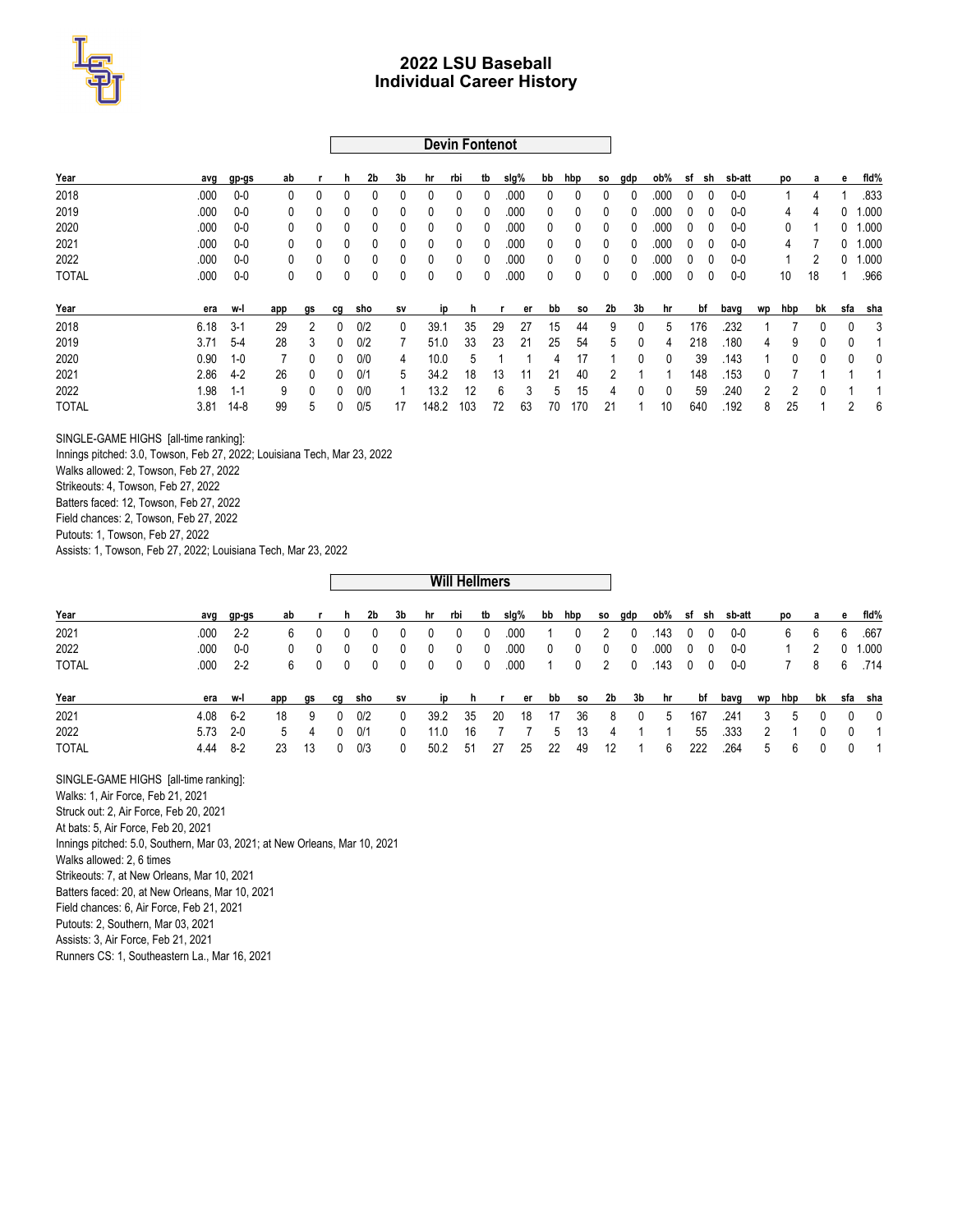

### **Ma'Khail Hilliard**

| Year         | avg  | gp-gs   | ab           |    | h        | 2b  | 3b           | hr        | rbi      | tb | slg% | bb | hbp          | SO. | gdp | ob%  | sf | sh  | sb-att |    | po  |    | е              | fid%  |
|--------------|------|---------|--------------|----|----------|-----|--------------|-----------|----------|----|------|----|--------------|-----|-----|------|----|-----|--------|----|-----|----|----------------|-------|
| 2018         | .000 | $0-0$   | 0            | 0  | 0        | 0   | 0            | 0         | 0        |    | .000 | 0  |              |     | 0   | .000 | 0  |     | $0-0$  |    | 5   | 8  | $\overline{2}$ | .867  |
| 2019         | .000 | $0-0$   | 0            | 0  | 0        | 0   | 0            | 0         | 0        | 0  | .000 | 0  | 0            |     | 0   | .000 | 0  |     | $0-0$  |    | 3   | 4  |                | .000  |
| 2020         | .000 | $0-0$   | 0            | 0  | 0        | 0   | 0            | 0         | 0        |    | .000 | 0  | 0            |     | 0   | .000 | 0  |     | $0-0$  |    |     | 0  |                | 1.000 |
| 2021         | .000 | $0-0$   | 0            | 0  | 0        | 0   | 0            | 0         | 0        | 0  | .000 | 0  | $\mathbf{0}$ |     | 0   | .000 | 0  |     | $0-0$  |    | 4   | 4  |                | 1.000 |
| 2022         | .000 | $0-0$   | 0            | 0  | 0        | 0   | 0            | 0         | 0        |    | .000 | 0  |              |     | 0   | .000 | 0  |     | $0-0$  |    | 0   |    |                | .000  |
| <b>TOTAL</b> | .000 | $0-0$   | $\mathbf{0}$ | 0  | 0        | 0   | 0            | 0         | 0        |    | .000 | 0  | $\Omega$     |     | 0   | .000 | 0  |     | $0-0$  |    | 13  | 16 | 4              | .879  |
| Year         | era  | w-l     | app          | gs | cq       | sho | Sν           | <b>ip</b> |          |    | er   | bb | <b>SO</b>    | 2b  | 3b  | hr   |    | bf  | bavg   | wp | hbp | bk | sfa            | sha   |
| 2018         | 3.79 | $9 - 5$ | 17           | 12 |          | 0/1 | $\mathbf{0}$ | 76.0      | 70       | 32 | 32   | 31 | 70           | 17  | 0   | 4    |    | 329 | 247    | 11 | 6   | 0  | 4              |       |
| 2019         | 5.32 | $0 - 4$ | 21           | 6  | 0        | 0/1 | $\mathbf{0}$ | 44.0      | 43       | 29 | 26   | 16 | 57           | 5   | 0   | 6    |    | 195 | .250   | 11 |     |    |                |       |
| 2020         | 0.00 | $1 - 0$ |              | 0  | 0        | 0/0 | 0            | 1.0       | $\Omega$ |    | 0    |    |              | 0   | 0   | 0    |    | 4   | .000   | 0  | 0   | 0  | 0              | U     |
| 2021         | 4.31 | 6-0     | 21           | 8  | $\Omega$ | 0/3 | $\mathbf{0}$ | 54.1      | 46       | 26 | 26   | 12 | 53           | 10  |     | 4    |    | 224 | .225   |    | 5   | 0  | 2              | 0     |
| 2022         | 5.00 | $1 - 0$ | 4            | 4  | 0        | 0/1 | 0            | 18.0      | 19       | 12 | 10   | 3  | 14           | 3   |     | 3    |    | 80  | .260   |    | 3   |    |                | Ω     |
| <b>TOTAL</b> | 4.38 | $17-9$  | 64           | 30 |          | 0/6 | 0            | 193.1     | 178      | 99 | 94   | 63 | 195          | 35  | 2   | 17   |    | 832 | 242    | 24 | 18  | 2  | 8              |       |

SINGLE-GAME HIGHS [all-time ranking]:

Innings pitched: 7.1, at Auburn, May 08, 2021; at Auburn, May 18, 2018 Walks allowed: 5, Alabama, May 12, 2018 Strikeouts: 9, Mississippi State, Mar 31, 2018 Batters faced: 30, at Auburn, May 18, 2018 Field chances: 4, at Auburn, May 08, 2021 Putouts: 2, at Auburn, May 08, 2021 Assists: 2, at Auburn, May 08, 2021 Runners CS: 1, 5 times

| Year         | avg gp-gs  |  |  |  |  |  |  |  |  |                                                  | ab r h 2b 3b hr rbi tb slq% bb hbp so qdp ob% sf sh sb-att po a e fld% |  |               |
|--------------|------------|--|--|--|--|--|--|--|--|--------------------------------------------------|------------------------------------------------------------------------|--|---------------|
| 2020         | .186 16-13 |  |  |  |  |  |  |  |  | 43 9 8 1 0 1 6 12 279 9 1 9 0 340 0 0 3-4        | 105 14 0 1.000                                                         |  |               |
| 2021         | 135 52-47  |  |  |  |  |  |  |  |  |                                                  | 126 13 17 4 1 0 7 23 183 13 1 46 0 220 1 8 0-1 357 44 4 990            |  |               |
| 2022         | 200 10-9   |  |  |  |  |  |  |  |  |                                                  | 20 5 4 0 0 0 4 4 200 4 0 7 0 333 0 4 0-0 63 6 0 1.000                  |  |               |
| <b>TOTAL</b> | .153 78-69 |  |  |  |  |  |  |  |  | 189 27 29 5 1 1 17 39 206 26 2 62 0 261 1 12 3-5 |                                                                        |  | 525 64 4 .993 |

**Alex Milazzo**

SINGLE-GAME HIGHS [all-time ranking]: Hits: 2, Towson, Feb 25, 2022; vs Texas, Feb 28, 2020 Doubles: 1, 5 times Triples: 1 [t-5th], Southern, May 03, 2021 Home runs: 1, vs Baylor, Feb 29, 2020 Total bases: 4, vs Baylor, Feb 29, 2020 RBI: 3, Indiana, Feb 15, 2020 Runs scored: 3, Eastern Kentucky, Feb 23, 2020 Walks: 3, UMass Lowell, Mar 06, 2020; Alabama, May 15, 2021 Hit by pitch: 1, at Ole Miss, Apr 22, 2021; UMass Lowell, Mar 08, 2020 Struck out: 3, at Ole Miss, Apr 24, 2021 Sac flies: 1, at Auburn, May 06, 2021 Sac bunts: 2 [t-1st], Southern, Feb 26, 2022; Alabama, May 16, 2021 At bats: 5, at Ole Miss, Apr 23, 2021; at UL Lafayette, Feb 24, 2021 Stolen bases: 1, Indiana, Feb 15, 2020; Eastern Kentucky, Feb 21, 2020; Louisiana Tech, Feb 26, 2020 Caught stealing: 1, South Carolina, Apr 17, 2021; vs Baylor, Feb 29, 2020 Field chances: 18, UT San Antonio, Mar 13, 2021 Putouts: 17, UT San Antonio, Mar 13, 2021 Assists: 5, Eastern Kentucky, Feb 22, 2020 Runners CS: 2, Mississippi State, Mar 20, 2021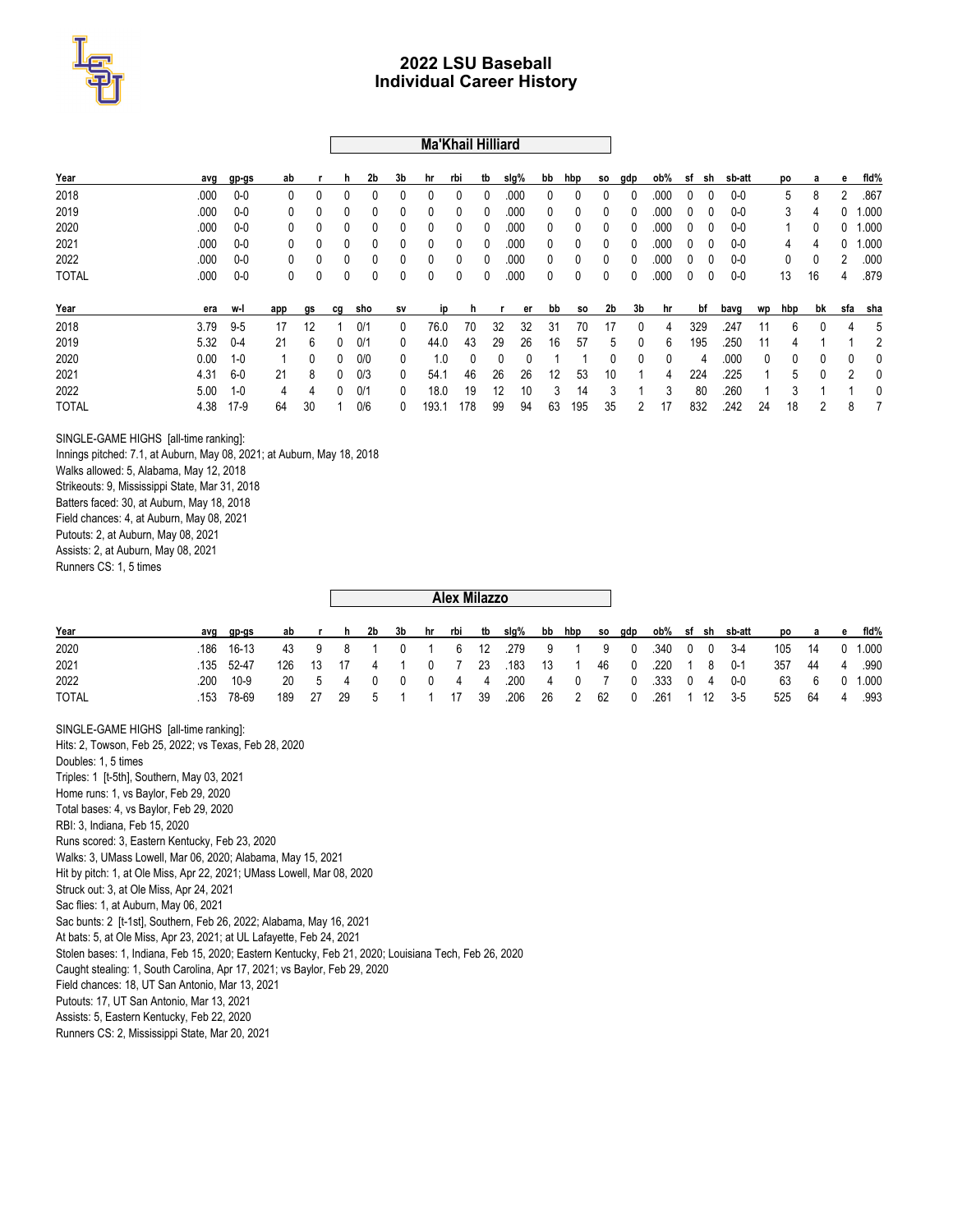

### **Blake Money**

| Year         |              | avg gp-gs | ab       |                  | h.           | 2b             | 3b           | hr rbi                  |    | tb                      | slg%                     |              | bb hbp so gdp |                |                |      |              |                          | ob% sf sh sb-att |   |   |              |              | po a e fid% |
|--------------|--------------|-----------|----------|------------------|--------------|----------------|--------------|-------------------------|----|-------------------------|--------------------------|--------------|---------------|----------------|----------------|------|--------------|--------------------------|------------------|---|---|--------------|--------------|-------------|
| 2021         | .000         | $0 - 0$   | 0        | $\left( \right)$ |              |                | 0            | 0                       | 0  | 0                       | .000                     | $\mathbf{0}$ | 0             | $\mathbf 0$    | - 0            | .000 | $\mathbf{0}$ | - 0                      | 0-0              |   |   |              | $\mathbf{0}$ | 1.000       |
| 2022         | .000         | 0-0       | $^{0}$   | $\overline{0}$   |              |                | 0            | 0                       | 0  | 0                       | .000                     | $\mathbf 0$  | 0             | $\mathbf 0$    | - 0            | .000 | $\mathbf{0}$ | $\overline{\phantom{0}}$ | 0-0              |   | 3 | 2            |              | $0$ 1.000   |
| <b>TOTAL</b> | .000         | 0-0       | $\Omega$ | $\overline{0}$   | $\bf{0}$     | $\overline{0}$ | 0            | $\overline{\mathbf{0}}$ | 0  | $\overline{\mathbf{0}}$ | .000                     | $\mathbf{0}$ | $\mathbf 0$   | $\mathbf{0}$   | 0              | .000 |              | $0\quad 0$               | 0-0              |   | 3 | 3            |              | $0$ 1.000   |
| Year         |              | era w-l   | app      | gs cg            |              | sho            | <b>SV</b>    |                         |    |                         | ip h r er bb so 2b 3b hr |              |               |                |                |      |              |                          | bf bavg wp hbp   |   |   |              |              | bk sfa sha  |
| 2021         | 8.68         | $1 - 2$   | 15       | - 2              | 0            | 0/0            | $\mathbf{0}$ | 28.0                    | 39 | - 27                    | -27                      | 10           | 28            | 10             | $\overline{2}$ | - 6  |              | 133                      | .325             | 2 |   |              |              | $1 \quad 1$ |
| 2022         | 2.86         | $-2-0$    | 5        | -5               | $\mathbf{0}$ | 0/1            | 0            | 28.1                    | 20 | 12                      | - 9                      | 8            | -33           | $\overline{4}$ |                | 2    |              | 115                      | .196             | 0 |   | $\mathbf{0}$ |              | 2 2         |
| <b>TOTAL</b> | $5.75$ $3-2$ |           | 20       |                  | $\Omega$     | 0/1            | 0            | 56.1                    | 59 | -39                     | 36                       | 18           | 61            | 14             | 3              | 8    |              | 248                      | .266             | 2 |   |              |              | 3 3         |

SINGLE-GAME HIGHS [all-time ranking]:

Innings pitched: 7.0, Maine, Feb 18, 2022; Towson, Feb 25, 2022

Walks allowed: 3, Texas A&M, Mar 19, 2022; Arkansas, May 01, 2021

Strikeouts: 10, Maine, Feb 18, 2022

Batters faced: 28, vs Oklahoma, Mar 04, 2022

Field chances: 2, Towson, Feb 25, 2022

Putouts: 2, Towson, Feb 25, 2022

Assists: 1, Maine, Feb 18, 2022; Nicholls, Mar 03, 2021; vs Oklahoma, Mar 04, 2022

|              |            |    |  |  |  | Tre' Morgan |  |  |  |  |                                                                      |                |  |  |
|--------------|------------|----|--|--|--|-------------|--|--|--|--|----------------------------------------------------------------------|----------------|--|--|
| Year         | ava ap-as  | ab |  |  |  |             |  |  |  |  | r h 2b 3b hr rbi tb slq% bb hbp so qdp ob% sf sh sb-att po a e fld%  |                |  |  |
| 2021         | .357 63-63 |    |  |  |  |             |  |  |  |  | 249 64 89 16 4 6 42 131 .526 25 14 41 3 .441 2 0 15-21 520 29 7 .987 |                |  |  |
| 2022         | .337 21-21 |    |  |  |  |             |  |  |  |  | 86 24 29 8 1 0 18 39 453 9 8 11 2 438 2 0 0-1 135 9 3 980            |                |  |  |
| <b>TOTAL</b> | .352 84-84 |    |  |  |  |             |  |  |  |  | 335 88 118 24 5 6 60 170 507 34 22 52 5 441 4 0 15-22                | 655 38 10 .986 |  |  |

SINGLE-GAME HIGHS [all-time ranking]: Hits: 5 [t-2nd], at Tennessee, Mar 27, 2021 Doubles: 3 [t-1st], at Tennessee, Mar 27, 2021 Triples: 1 [t-5th], 5 times Home runs: 1, 5 times Total bases: 11 [t-3rd], at Tennessee, Mar 27, 2021 RBI: 4, Texas Southern, Mar 09, 2021 Runs scored: 3, 4 times Walks: 3, Air Force, Feb 20, 2021; Towson, Feb 27, 2022; South Alabama, Mar 30, 2021 Hit by pitch: 2 [t-3rd], Towson, Feb 25, 2022 Struck out: 3, Vanderbilt, Apr 01, 2021 Sac flies: 1, 4 times At bats: 6, 5 times Stolen bases: 1, 15 times Caught stealing: 1, 7 times Field chances: 14, Vanderbilt, Apr 01, 2021 Putouts: 13, Mississippi State, Mar 19, 2021 Assists: 3, Arkansas, May 01, 2021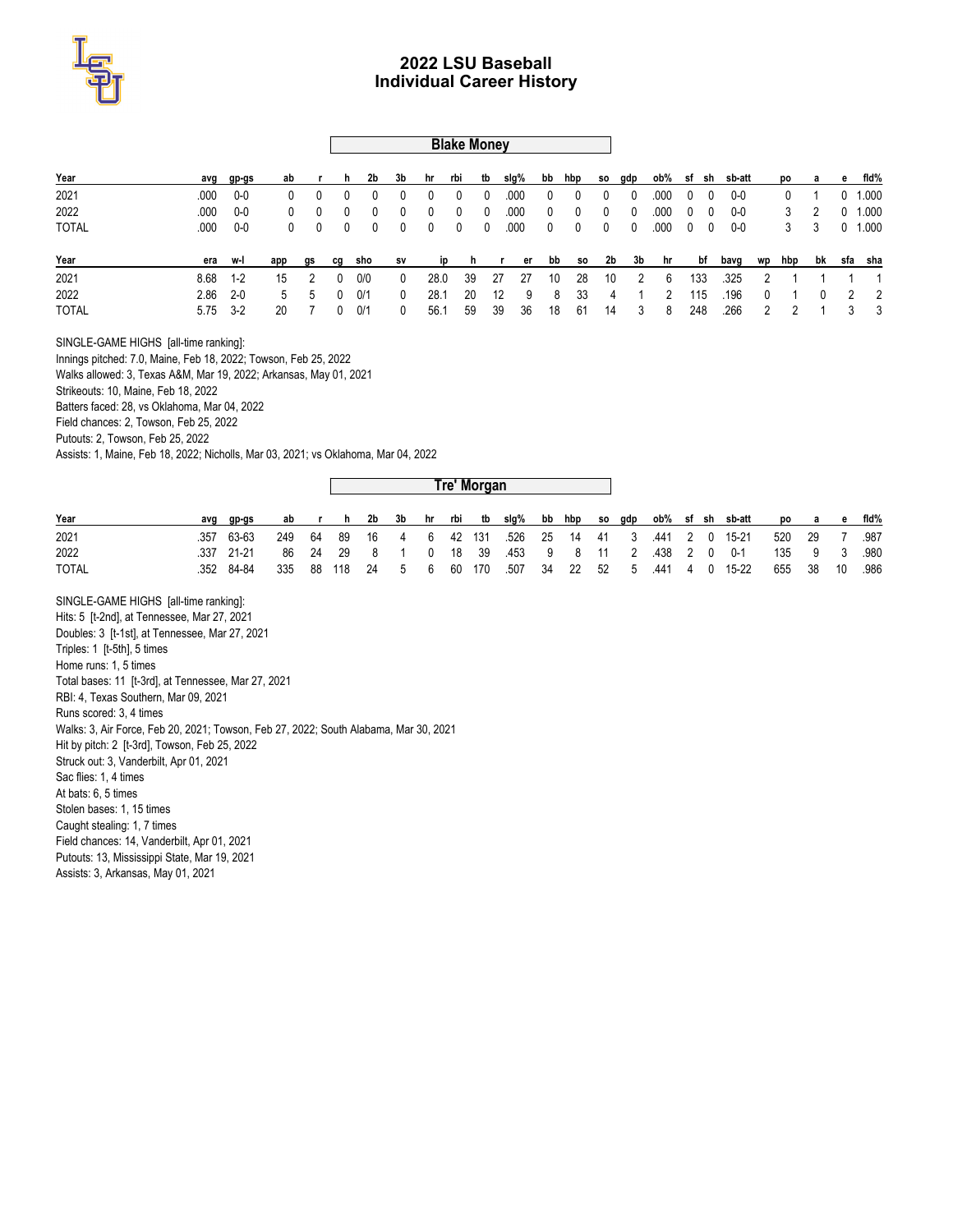

# **Jordan Thompson**

| Year                                                                                                    | avg  | gp-gs | ab  |    | h. | 2b | 3b | hr | rbi | tb  | slg%             | bb | hbp | so | gdp |      |   |   | ob% sf sh sb-att | pо  | а   | е  | fid% |
|---------------------------------------------------------------------------------------------------------|------|-------|-----|----|----|----|----|----|-----|-----|------------------|----|-----|----|-----|------|---|---|------------------|-----|-----|----|------|
| 2021                                                                                                    | .250 | 62-61 | 212 | 32 | 53 | 4  |    | 8  | 26  | 83  | .392             | 20 | 4   | 57 | 4   | .324 | 2 | 6 | $5 - 5$          | 92  | 133 | 15 | .938 |
| 2022                                                                                                    | .282 | 21-21 | 71  | 22 | 20 | 6  | 0  | 2  | 10  | 32  | .451             | 14 |     | 16 | 2   | .398 | 2 |   | $1 - 2$          | 17  | 33  | 10 | .833 |
| <b>TOTAL</b>                                                                                            | .258 | 83-82 | 283 | 54 | 73 | 10 |    | 10 | 36  | 115 | .406             | 34 | 5   | 73 | 6   | .344 | 4 | 7 | $6 - 7$          | 109 | 166 | 25 | .917 |
| SINGLE-GAME HIGHS [all-time ranking]:                                                                   |      |       |     |    |    |    |    |    |     |     |                  |    |     |    |     |      |   |   |                  |     |     |    |      |
| Hits: 4, Bethune-Cookman, Mar 13, 2022; UT San Antonio, Mar 14, 2021                                    |      |       |     |    |    |    |    |    |     |     |                  |    |     |    |     |      |   |   |                  |     |     |    |      |
| Doubles: 1, 10 times                                                                                    |      |       |     |    |    |    |    |    |     |     |                  |    |     |    |     |      |   |   |                  |     |     |    |      |
| Triples: 1 [t-5th], at Kentucky, Apr 11, 2021                                                           |      |       |     |    |    |    |    |    |     |     |                  |    |     |    |     |      |   |   |                  |     |     |    |      |
| Home runs: 1. 10 times                                                                                  |      |       |     |    |    |    |    |    |     |     |                  |    |     |    |     |      |   |   |                  |     |     |    |      |
| Total bases: 7, UT San Antonio, Mar 14, 2021                                                            |      |       |     |    |    |    |    |    |     |     |                  |    |     |    |     |      |   |   |                  |     |     |    |      |
| RBI: 3, Southern, Mar 03, 2021; Bethune-Cookman, Mar 13, 2022                                           |      |       |     |    |    |    |    |    |     |     |                  |    |     |    |     |      |   |   |                  |     |     |    |      |
| Runs scored: 3. McNeese State. Apr 06, 2021: Louisiana Tech, Feb 22, 2021: UT San Antonio, Mar 14, 2021 |      |       |     |    |    |    |    |    |     |     |                  |    |     |    |     |      |   |   |                  |     |     |    |      |
| Walks: 2, 6 times                                                                                       |      |       |     |    |    |    |    |    |     |     |                  |    |     |    |     |      |   |   |                  |     |     |    |      |
| Hit by pitch: 1, 5 times                                                                                |      |       |     |    |    |    |    |    |     |     |                  |    |     |    |     |      |   |   |                  |     |     |    |      |
| Struck out: 4 [t-1st], at Ole Miss, Apr 23, 2021<br>Sac flies: 1.4 times                                |      |       |     |    |    |    |    |    |     |     |                  |    |     |    |     |      |   |   |                  |     |     |    |      |
| Sac bunts: 1. 7 times                                                                                   |      |       |     |    |    |    |    |    |     |     |                  |    |     |    |     |      |   |   |                  |     |     |    |      |
| At bats: 6, UT San Antonio, Mar 13, 2021; Louisiana Tech, Mar 23, 2022                                  |      |       |     |    |    |    |    |    |     |     |                  |    |     |    |     |      |   |   |                  |     |     |    |      |
| Stolen bases: 2, UT San Antonio, Mar 14, 2021                                                           |      |       |     |    |    |    |    |    |     |     |                  |    |     |    |     |      |   |   |                  |     |     |    |      |
| Caught stealing: 1, Texas A&M, Mar 19, 2022                                                             |      |       |     |    |    |    |    |    |     |     |                  |    |     |    |     |      |   |   |                  |     |     |    |      |
| Field chances: 9, UT San Antonio, Mar 14, 2021                                                          |      |       |     |    |    |    |    |    |     |     |                  |    |     |    |     |      |   |   |                  |     |     |    |      |
| Putouts: 5, Mississippi State, Mar 20, 2021                                                             |      |       |     |    |    |    |    |    |     |     |                  |    |     |    |     |      |   |   |                  |     |     |    |      |
| Assists: 7, UT San Antonio, Mar 14, 2021                                                                |      |       |     |    |    |    |    |    |     |     |                  |    |     |    |     |      |   |   |                  |     |     |    |      |
|                                                                                                         |      |       |     |    |    |    |    |    |     |     |                  |    |     |    |     |      |   |   |                  |     |     |    |      |
|                                                                                                         |      |       |     |    |    |    |    |    |     |     | Hayden Travinski |    |     |    |     |      |   |   |                  |     |     |    |      |

| Year         | avg | ap-as      | ab | r h 2b     | 3b          | hr rbi tb |  | slg% bb hbp so gdp                  |  |  |  | ob% sf sh sb-att                        | po a e fld% |        |       |
|--------------|-----|------------|----|------------|-------------|-----------|--|-------------------------------------|--|--|--|-----------------------------------------|-------------|--------|-------|
| 2020         |     | $9-3$      |    |            |             |           |  | 17 1 1 0 0 1 1 4 235 0 0 7 1        |  |  |  |                                         |             | 10 0 0 | 1.000 |
| 2021         |     | .271 29-12 |    | 48 10 13 1 |             |           |  | 0 4 13 26 542 10 0 19 0 390 1 0 0-0 |  |  |  |                                         | 83 6 1      |        | .989  |
| 2022         |     | 125 10-2   |    |            |             |           |  |                                     |  |  |  | 8 2 1 1 0 0 1 2 250 3 0 5 0 364 0 0 0-0 | 39 3 0      |        | 1.000 |
| <b>TOTAL</b> | 205 | 48-17      |    | 73 13 15   | 2 0 5 15 32 |           |  | 438 13 0 31 1 322 1 0 0-0           |  |  |  |                                         | 132 9 1     |        | .993  |

SINGLE-GAME HIGHS [all-time ranking]: Hits: 2, at Kentucky, Apr 09, 2021; Southeastern La., Mar 16, 2021 Doubles: 1, Bethune-Cookman, Mar 12, 2022; Southeastern La., Mar 16, 2021 Home runs: 1, 5 times Total bases: 6, Southeastern La., Mar 16, 2021 RBI: 5, Southeastern La., Mar 16, 2021 Runs scored: 3, South Alabama, Mar 30, 2021 Walks: 2, Southern, Feb 27, 2022; South Alabama, Mar 30, 2021 Struck out: 3, at Tennessee, Mar 26, 2021 Sac flies: 1, at Kentucky, Apr 09, 2021 At bats: 4, 5 times Field chances: 17, Bethune-Cookman, Mar 12, 2022 Putouts: 15, South Carolina, Apr 15, 2021 Assists: 3, Bethune-Cookman, Mar 12, 2022

Runners CS: 2, Bethune-Cookman, Mar 12, 2022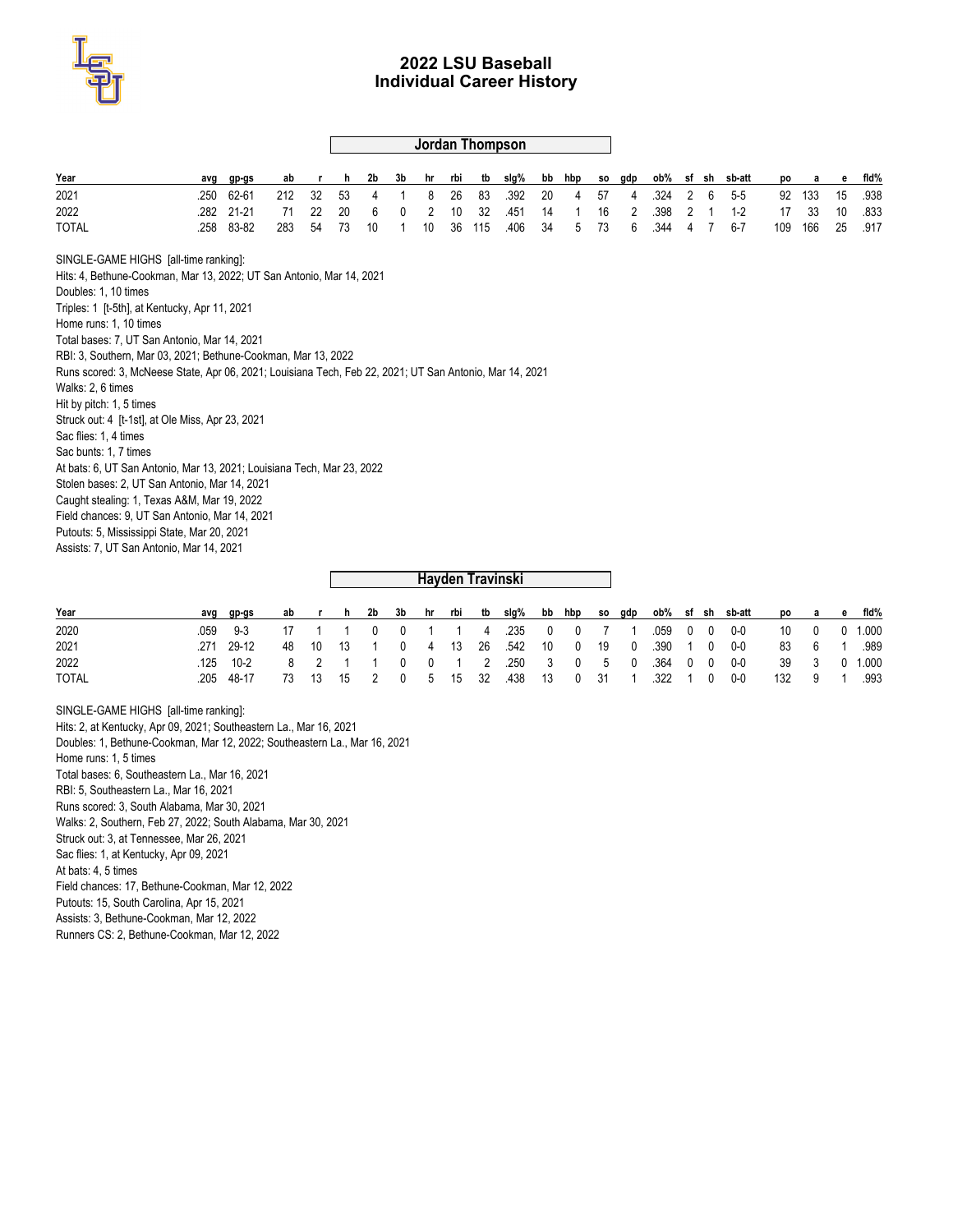

### **Trent Vietmeier**

| Year         | avg  | gp-gs   | ab  |              | n.           | 2b  | 3b           | hr   | rbi          | tb | slg% | bb | hbp     | SO.          | gdp          | ob%  | sf | sh  | sb-att  |              | pо  | а  | е | fid%     |
|--------------|------|---------|-----|--------------|--------------|-----|--------------|------|--------------|----|------|----|---------|--------------|--------------|------|----|-----|---------|--------------|-----|----|---|----------|
| 2018         | .000 | $0-0$   | 0   |              |              | 0   | 0            | 0    | 0            | 0  | .000 | 0  | 0       | $\bf{0}$     | 0            | .000 | 0  | 0   | $0-0$   |              | 0   | 2  | 0 | 1.000    |
| 2019         | .000 | $0-0$   | 0   |              |              | 0   | 0            | 0    | 0            | 0  | .000 | 0  | 0       | 0            | 0            | .000 | 0  | 0   | $0-0$   |              | 2   | 3  |   | .833     |
| 2021         | .000 | $0-0$   | 0   | 0            | 0            | 0   | 0            | 0    | $\mathbf{0}$ | 0  | .000 | 0  | 0       | $\mathbf{0}$ | $\mathbf{0}$ | .000 | 0  | 0   | $0 - 0$ |              | 0   | 0  |   | .000     |
| 2022         | .000 | $0-0$   | 0   |              |              | 0   | 0            | 0    | 0            | 0  | .000 | 0  | 0       | 0            | 0            | .000 | 0  | U   | $0-0$   |              |     | 0  |   | .500     |
| <b>TOTAL</b> | .000 | $0-0$   | 0   |              |              | 0   | 0            | 0    | 0            | 0  | .000 | 0  | 0       | 0            | 0            | .000 | 0  | 0   | $0-0$   |              | 3   | 5  | 3 | .727     |
| Year         | era  | w-l     | app | gs           | cg           | sho | <b>SV</b>    | מו   |              |    | er   | bb | SO.     | 2b           | 3b           | hr   |    | bf  | bavg    | wp           | hbp | bk |   | sfa sha  |
| 2018         | 4.91 | $1 - 0$ | 16  | $\mathbf{0}$ | $\mathbf{0}$ | 0/0 | $\mathbf{0}$ | 22.0 | 21           | 12 | 12   | 13 | 19      | 3            |              | 4    |    | 100 | .263    | 5            | 5   | 2  |   | $\Omega$ |
| 2019         | 5.24 | $3-1$   | 25  | $\mathbf{0}$ | $\Omega$     | 0/1 |              | 34.1 | 36           | 21 | 20   | 11 | 34      | 4            | $\Omega$     | 4    |    | 155 | .267    | 2            | 4   | 0  |   | 4        |
| 2020         | 3.38 | $1 - 0$ | 4   | $\mathbf{0}$ | 0            | 0/0 | 0            | 5.1  | 5            |    | 3    |    | 2<br>3  |              | 0            | 2    |    | 23  | .238    | 2            | 0   | 0  | 0 | $\Omega$ |
| 2021         | 3.93 | $0-0$   | 21  |              | $\Omega$     | 0/1 | $\mathbf{0}$ | 18.1 | 15           | 10 | 8    |    | 16<br>5 | .5           |              |      |    | 81  | .214    | $\mathbf{0}$ | 4   | 0  |   |          |
| 2022         | 1.74 | $0-0$   | 6   | $\mathbf{0}$ | $\Omega$     | 0/0 | 0            | 10.1 | 5            |    | 2    |    | 12<br>4 |              |              |      |    | 40  | .147    | $\mathbf{0}$ | 0   | 0  |   | $\Omega$ |
| <b>TOTAL</b> | 4.38 | $5-1$   | 72  |              | $\mathbf{0}$ | 0/2 |              | 90.1 | 82           | 48 | 44   | 35 | 84      | 15           |              | 12   |    | 399 | .241    | 9            | 13  | っ  | 6 | 5        |

SINGLE-GAME HIGHS [all-time ranking]:

Innings pitched: 4.0, Kentucky, Mar 16, 2019

Walks allowed: 3, at Mississippi State, Mar 28, 2019

Strikeouts: 6, Kentucky, Mar 16, 2019

Batters faced: 18, Kentucky, Mar 16, 2019

Field chances: 2, Kentucky, Mar 16, 2019

Putouts: 1, Southern, Feb 26, 2022; California, Mar 09, 2019; Kentucky, Mar 16, 2019

Assists: 1, 6 times

Runners CS: 1, New Orleans, Feb 21, 2018; at Mississippi State, Mar 28, 2019; McNeese State, May 09, 2018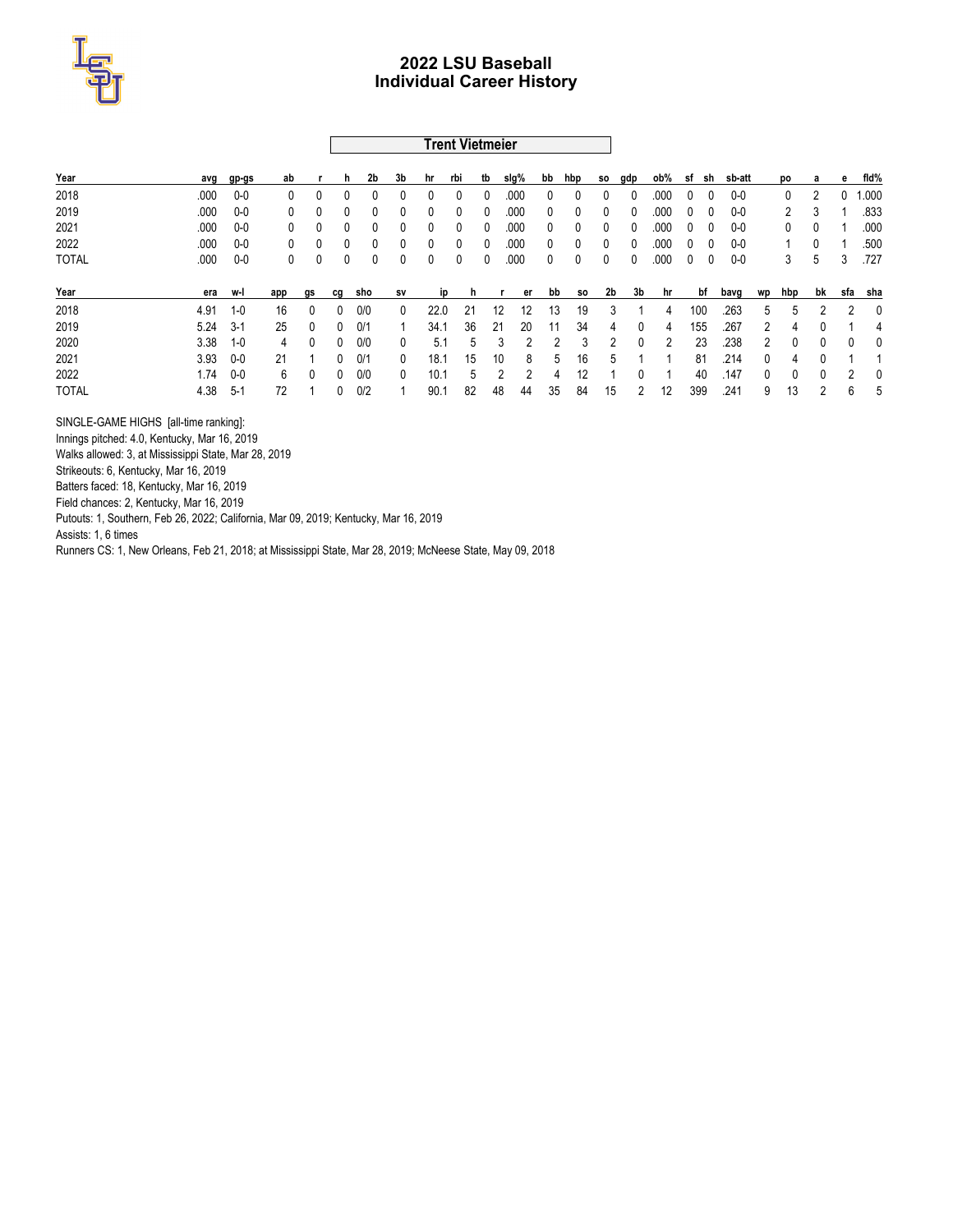# **2022 LSU BASEBALL Team Game-by-Game for LSU (as of Mar 24, 2022) Batting (All games)**

| Date              | Opponent             | ab  |     | h   | rbi | 2b | 3b | hr | tb  | bb  | ibb | sb | CS             | hbp | sac | sf | gdp | k   | po  | a   | е  | lob | avg  |
|-------------------|----------------------|-----|-----|-----|-----|----|----|----|-----|-----|-----|----|----------------|-----|-----|----|-----|-----|-----|-----|----|-----|------|
| Feb 18            | <b>MAINE</b>         | 36  | 13  | 12  | 12  | 2  |    |    | 19  | 3   | 0   |    | 0              | 4   |     |    |     | 8   | 27  | 5   |    |     | .333 |
| Feb 19            | <b>MAINE</b>         | 39  | 17  | 17  | 17  | 4  |    | 3  | 32  | 6   | 0   |    | 0              | 3   |     | 2  | 0   | 6   | 27  | 12  |    | 10  | .387 |
| Feb 20            | <b>MAINE</b>         | 41  | 21  | 16  | 20  | 5  |    | 3  | 32  | 10  | 0   |    | 0              | 6   |     |    | 0   |     | 27  |     |    | 13  | .388 |
| Feb <sub>23</sub> | at Louisiana Tech    | 34  | 6   |     | 6   | 2  | 0  |    | 12  | 2   |     |    | 0              | 2   |     | 0  | 0   | 14  | 24  | 3   | 5  | 5   | .347 |
| Feb 25            | <b>TOWSON</b>        | 30  | 6   | 9   | 6   | 0  |    |    | 14  | 5   |     |    | 0              | 4   |     | 0  |     | 4   | 27  | 10  |    | 11  | .339 |
| Feb 26            | <b>SOUTHERN</b>      | 33  | 9   | 15  | 9   | 4  | 0  | 0  | 19  | 5   | 0   |    | 2              | 3   |     |    |     | 2   | 27  | 9   |    | 11  | .357 |
| Feb 27            | <b>TOWSON</b>        | 31  | 11  | 14  | 9   |    | 0  | 3  | 24  | 6   | 0   |    | 0              | 3   |     |    | 2   |     | 27  | 8   | 2  | 8   | .369 |
| Feb 27            | <b>SOUTHERN</b>      | 27  | 15  | 8   | 11  |    |    | 0  | 9   | 14  |     |    | 0              |     |     | 0  | 0   | 5   | 21  | 6   |    | 11  | .362 |
| Mar <sub>02</sub> | <b>NEW ORLEANS</b>   | 31  | 11  | 9   | 9   | 3  | 0  | 2  | 18  | 10  | 0   |    | 0              |     |     |    |     | 9   | 27  | 10  | 2  | 8   | .354 |
| Mar <sub>04</sub> | vs Oklahoma          | 38  | 5   | 9   | 5   | 4  | 0  | 2  | 19  | 3   |     | C  | 0              |     | 0   | 0  | 0   | 9   | 33  | 11  | 3  | 7   | .341 |
| Mar <sub>05</sub> | vs Texas             | 34  |     | 8   |     |    |    | 0  | 9   | 3   | 0   |    | 0              | 2   |     |    |     | 9   | 27  | 5   |    | 12  | .332 |
| Mar <sub>06</sub> | vs Baylor            | 33  | 6   | 6   | 6   | 2  | 0  |    | 11  | 6   |     |    | 0              | 3   |     |    | 0   | 10  | 24  | 6   | 5  | 10  | .319 |
| Mar <sub>09</sub> | <b>MCNEESE</b>       | 32  | 6   | 11  | 6   | 3  |    | 2  | 20  | 3   | 0   |    | 0              | 3   |     | 0  | 0   | 4   | 27  | 8   | 0  | 9   | .321 |
| Mar 11            | BETHUNE-COOKMAN      | 32  | 8   | 9   | 8   | 2  | 0  | 3  | 20  | 8   | 0   |    | 0              |     |     | 0  | 0   | 6   | 27  | 8   |    | 9   | .318 |
| Mar 12            | BETHUNE-COOKMAN      | 31  | 5   |     | 5   | 2  | 0  |    | 12  | 5   | 0   |    | 0              |     |     | 0  | 0   | 4   | 27  | 4   |    | 8   | .313 |
| Mar 13            | BETHUNE-COOKMAN      | 42  | 15  | 18  | 15  | 6  |    | 3  | 33  |     |     |    | 0              | 4   |     | 0  | 0   | 10  | 27  |     | 0  | 8   | .322 |
| Mar 15            | <b>TULANE</b>        | 30  |     | 8   | 6   |    |    | 0  | 9   | 5   | 0   |    | 0              | 0   |     | 2  | 0   | 10  | 27  | 4   |    | 6   | .319 |
| *Mar 18           | <b>TEXAS A&amp;M</b> | 34  | 4   |     | 4   | 0  | 0  | 2  | 13  |     | 0   | C  | 0              | 2   | 0   | 0  | 0   | 8   | 27  | 9   | 2  | 6   | .312 |
| *Mar 19           | <b>TEXAS A&amp;M</b> | 33  |     |     |     |    |    | 3  | 18  | 8   | 0   |    |                | 0   |     | 0  | 0   | 15  | 27  | 8   |    |     | .307 |
| *Mar 20           | <b>TEXAS A&amp;M</b> | 32  |     | 11  |     |    |    | 0  | 12  | 4   |     |    | 0              | 2   |     |    |     | 5   | 27  | 10  | 2  | 8   | .309 |
| Mar 23            | LOUISIANA TECH       | 49  | 6   | 13  | 6   | 4  |    | 0  | 19  | 3   | 0   |    |                |     |     | 0  | 0   | 20  | 36  | 8   |    | 11  | .306 |
| Totals            |                      | 722 | 186 | 221 | 175 | 50 | 5  | 31 | 374 | 111 |     | 11 | $\overline{4}$ | 48  | 9   | 12 | 8   | 166 | 570 | 152 | 37 | 185 | .306 |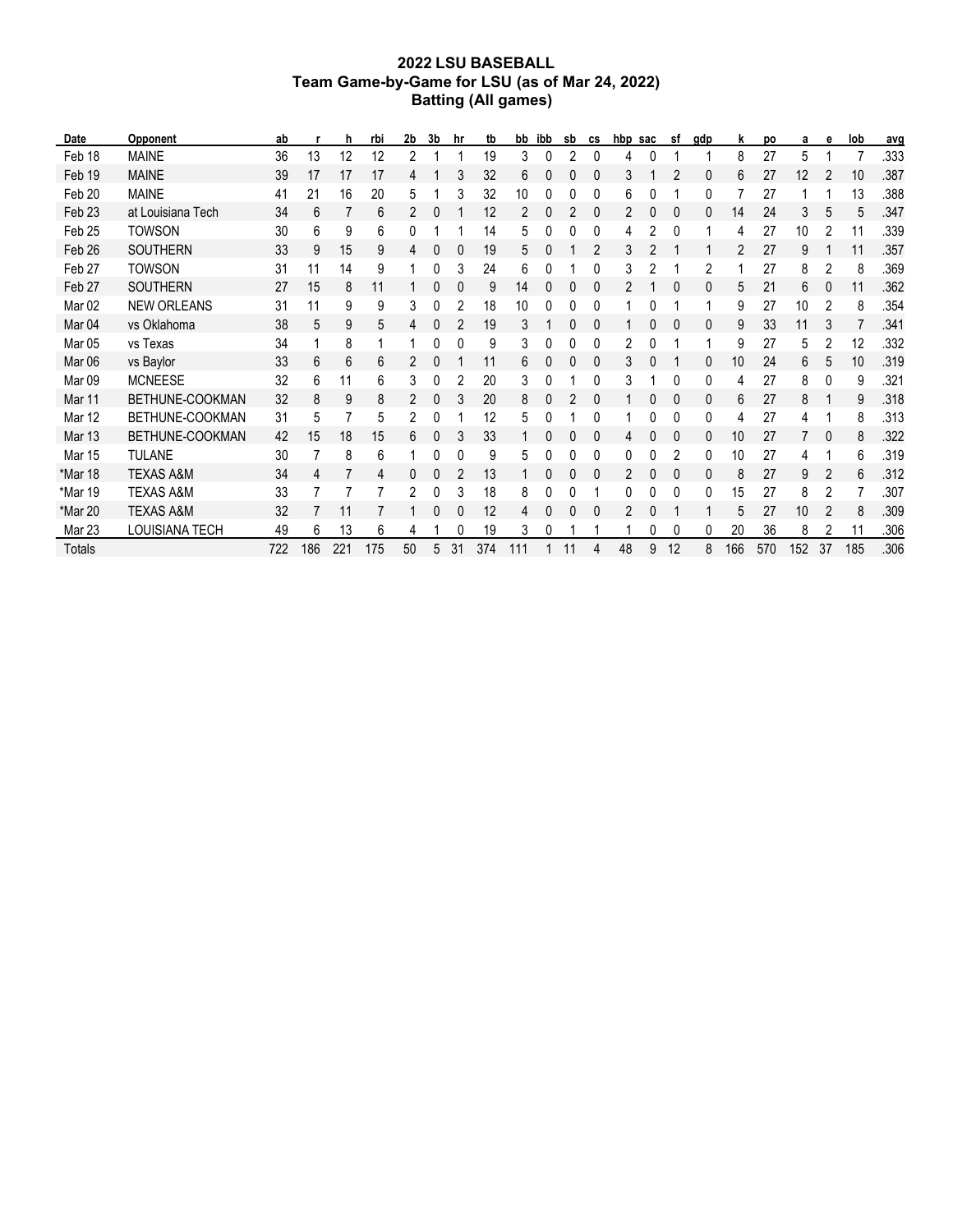# **2022 LSU BASEBALL Team Game-by-Game for LSU (as of Mar 24, 2022) Pitching (All games)**

| Date              | Opponent             | ip    | h   |    | er | bb | <b>SO</b> | 2b | 3b | hr | wp | bk             | hbp | dp       | ibb          | score    | w-l      | SV             | era  |
|-------------------|----------------------|-------|-----|----|----|----|-----------|----|----|----|----|----------------|-----|----------|--------------|----------|----------|----------------|------|
| Feb 18            | <b>MAINE</b>         | 9.0   | 4   |    |    | 2  | 13        | 0  | 0  |    | 0  | 0              | 0   | $\Omega$ | 0            | $13-1$   | $1 - 0$  | 0              | 1.00 |
| Feb 19            | <b>MAINE</b>         | 9.0   | 9   | 8  | 6  | 0  | 8         | 4  | 0  |    |    | 0              | 2   |          | 0            | $17-8$   | $2 - 0$  | 0              | 3.50 |
| Feb 20            | <b>MAINE</b>         | 9.0   |     | 6  | 6  | 6  | 16        | 2  | 0  |    |    | 0              | 0   | 0        | 0            | $21-6$   | $3-0$    | 0              | 4.33 |
| Feb <sub>23</sub> | at Louisiana Tech    | 8.0   | 12  | 11 | 6  | 2  | 9         |    |    | 2  |    | 0              | 0   | 0        | $\mathbf{0}$ | $6 - 11$ | $3 - 1$  | 0              | 4.89 |
| Feb <sub>25</sub> | <b>TOWSON</b>        | 9.0   | 3   | 0  | 0  | 2  | 8         | 0  | 0  | 0  | 0  | 0              | 0   | 0        | 0            | $6-0$    | $4-1$    | 0              | 3.89 |
| Feb <sub>26</sub> | <b>SOUTHERN</b>      | 9.0   | 4   | 2  | 2  | 3  | 9         |    |    | 0  | 0  | 0              | 0   | 0        | 0            | $9 - 2$  | $5 - 1$  | 0              | 3.57 |
| Feb <sub>27</sub> | <b>TOWSON</b>        | 9.0   |     |    |    | 5  | 11        | 0  | 0  |    | 0  | 0              | 0   | 0        | 0            | $11 - 1$ | $6 - 1$  | 0              | 3.19 |
| Feb 27            | <b>SOUTHERN</b>      | 7.0   | 5   | 0  | 0  | 2  | 9         |    |    | 0  |    | 0              | 0   | 0        | 0            | $15-0$   | $7-1$    | 0              | 2.87 |
| Mar <sub>02</sub> | <b>NEW ORLEANS</b>   | 9.0   | 5   | 3  | 2  | 4  | 8         |    | 0  | 0  | 0  | 0              | 0   |          | 0            | $11-3$   | $8 - 1$  | 0              | 2.77 |
| Mar <sub>04</sub> | vs Oklahoma          | 11.0  | 13  | 4  | 2  | 3  | 12        | 5  | 0  |    | 0  | 0              | 3   |          | 2            | $5-4$    | $9 - 1$  | 0              | 2.63 |
| Mar <sub>05</sub> | vs Texas             | 9.0   | 8   | 6  | 5  | 5  | 9         | 3  | 0  | 2  | 0  | 1              | 0   |          |              | $1-6$    | $9 - 2$  | 0              | 2.85 |
| Mar <sub>06</sub> | vs Baylor            | 8.0   | 11  | 9  | 7  | 3  | 7         |    |    |    | 0  | 0              | 0   | 0        | $\mathbf{0}$ | $6-9$    | $9 - 3$  | 0              | 3.23 |
| Mar <sub>09</sub> | <b>MCNEESE</b>       | 9.0   | 5   | 3  | 2  | 4  | 11        |    | 0  | 0  |    | 0              |     | 0        | 0            | $6-3$    | $10-3$   | 0              | 3.13 |
| Mar 11            | BETHUNE-COOKMAN      | 9.0   | 6   |    | 6  |    | 10        |    | 0  |    | 0  | 0              | 2   | 0        | 0            | $8 - 7$  | $11 - 3$ | 0              | 3.34 |
| <b>Mar 12</b>     | BETHUNE-COOKMAN      | 9.0   | 4   | 1  | 0  | 2  | 15        |    | 0  | 0  |    | 0              | 0   | 1        | 0            | $5-1$    | $12-3$   | 1              | 3.11 |
| <b>Mar 13</b>     | BETHUNE-COOKMAN      | 9.0   | 4   | 0  | 0  |    | 9         | 0  | 0  | 0  |    | 0              |     |          | 0            | $15-0$   | $13 - 3$ |                | 2.92 |
| Mar 15            | <b>TULANE</b>        | 9.0   |     | 5  | 3  | 4  | 14        | 4  | 0  | 0  | 2  | 0              | 0   |          | 0            | $7-5$    | $14-3$   | 2              | 2.92 |
| *Mar 18           | <b>TEXAS A&amp;M</b> | 9.0   | 10  | 6  | 5  | 5  | 7         | 3  | 0  | 2  |    | 0              |     | 0        | $\mathbf{0}$ | $4-6$    | $14 - 4$ | $\overline{2}$ | 3.04 |
| *Mar 19           | <b>TEXAS A&amp;M</b> | 9.0   | 12  | 11 | .5 | 10 | 8         | 4  |    | 0  | 2  | 0              | 0   |          | 2            | 7-11     | $14 - 5$ | $\overline{2}$ | 3.14 |
| *Mar 20           | <b>TEXAS A&amp;M</b> | 9.0   | 17  | 6  | 6  | 3  | 6         |    | 0  | 3  |    | 1              |     |          |              | $7-6$    | $15 - 5$ | 2              | 3.29 |
| Mar 23            | LOUISIANA TECH       | 12.0  |     |    | .5 | 11 | 20        | 3  |    | 0  | 2  | 0              | 2   |          |              | $6 - 7$  | 15-6     | 2              | 3.32 |
| <b>Totals</b>     |                      | 190.0 | 154 | 97 | 70 | 78 | 219       | 37 | 6  | 15 | 15 | $\overline{2}$ | 13  | 10       | 7            | 186-97   | $15 - 6$ | $\overline{2}$ | 3.32 |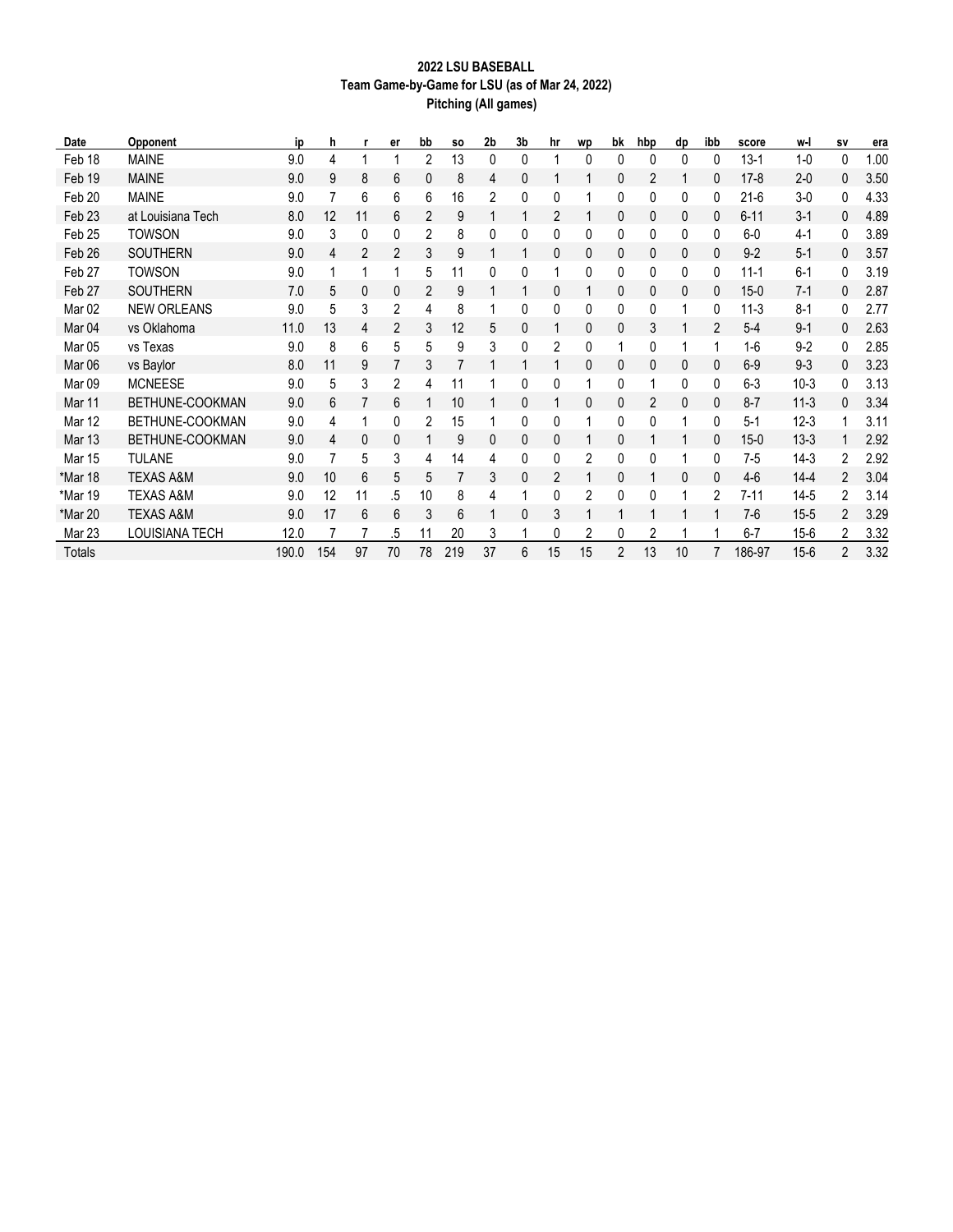

# **2022 LSU BASEBALL Miscellaneous Stats for LSU (as of Mar 24, 2022) (All games)**

| <b>Multiple Hit Games</b> |    | 3  |   | 5+ | Total |
|---------------------------|----|----|---|----|-------|
| 3 Dylan Crews             | 11 | 2  |   |    | 13    |
| 14 Jacob Berry            |    | 3  |   |    |       |
| 18 Tre' Morgan            | 6  | 3  |   |    | 10    |
| 4 Cade Doughty            |    | 3  |   |    | 10    |
| 13 Jordan Thompson        |    |    |   |    | 5     |
| 6 Brayden Jobert          | 3  | 2  |   |    | 5     |
| 8 Gavin Dugas             | 3  |    |   |    |       |
| 53 Jack Merrifield        |    |    |   |    |       |
| 7 Giovanni DiGiacomo      | 2  |    |   |    |       |
| 26 Tyler McManus          | 2  |    |   |    |       |
| 20 Alex Milazzo           |    |    |   |    |       |
| TEAM                      | 50 | 15 | っ |    |       |

| <b>Hitting Streaks</b> | Longest | Current |
|------------------------|---------|---------|
| 3 Dylan Crews          |         | 4       |
| 14 Jacob Berry         | 6       | 3       |
| 4 Cade Doughty         | 6       | 4       |
| 6 Brayden Jobert       | 5       | 2       |
| 13 Jordan Thompson     | 5       | 2       |
| 53 Jack Merrifield     | 3       |         |
| 18 Tre' Morgan         | 3       | 2       |
| 7 Giovanni DiGiacomo   | 3       | 3       |
| 39 Josh Pearson        | 2       |         |
| 8 Gavin Dugas          | 2       |         |
| 41 Josh Stevenson      | 2       |         |
| 26 Tyler McManus       | 2       |         |
| 25 Hayden Travinski    |         |         |
| 16 Collier Cranford    |         |         |
| 20 Alex Milazzo        |         |         |
| 5 Drew Bianco          |         |         |

| <b>Multiple RBI Games</b> |    | 3  |   | 5+ | Total |
|---------------------------|----|----|---|----|-------|
| 4 Cade Doughty            | 2  | 3  |   |    |       |
| 14 Jacob Berry            |    | 3  |   |    |       |
| 6 Brayden Jobert          | 2  | 3  |   |    | 6     |
| 3 Dylan Crews             | 3  | 2  |   |    | 6     |
| 18 Tre' Morgan            | 2  | 3  |   |    | 5     |
| 8 Gavin Dugas             | 3  |    |   |    |       |
| 7 Giovanni DiGiacomo      | 3  |    |   |    |       |
| 13 Jordan Thompson        |    |    |   |    |       |
| 26 Tyler McManus          |    |    |   |    |       |
| 53 Jack Merrifield        |    |    |   |    |       |
| TFAM                      | 19 | 18 | 3 |    | 12    |

| <b>Reached Base Streaks</b> | Longest | <b>Current</b> |
|-----------------------------|---------|----------------|
| 3 Dylan Crews               | 16      | 4              |
| 18 Tre' Morgan              | 14      | 2              |
| 4 Cade Doughty              | 11      | 9              |
| 13 Jordan Thompson          | 10      | 6              |
| 14 Jacob Berry              | 10      | 4              |
| 6 Brayden Jobert            | 9       | 2              |
| 41 Josh Stevenson           | 7       |                |
| 53 Jack Merrifield          |         |                |
| 26 Tyler McManus            | 5       | 5              |
| 8 Gavin Dugas               | 5       | 1              |
| 16 Collier Cranford         | 5       |                |
| 20 Alex Milazzo             | 4       |                |
| 39 Josh Pearson             | 4       |                |
| 7 Giovanni DiGiacomo        | 3       | 3              |
| 17 Will Safford             |         |                |
| 5 Drew Bianco               |         |                |
| 25 Hayden Travinski         |         |                |